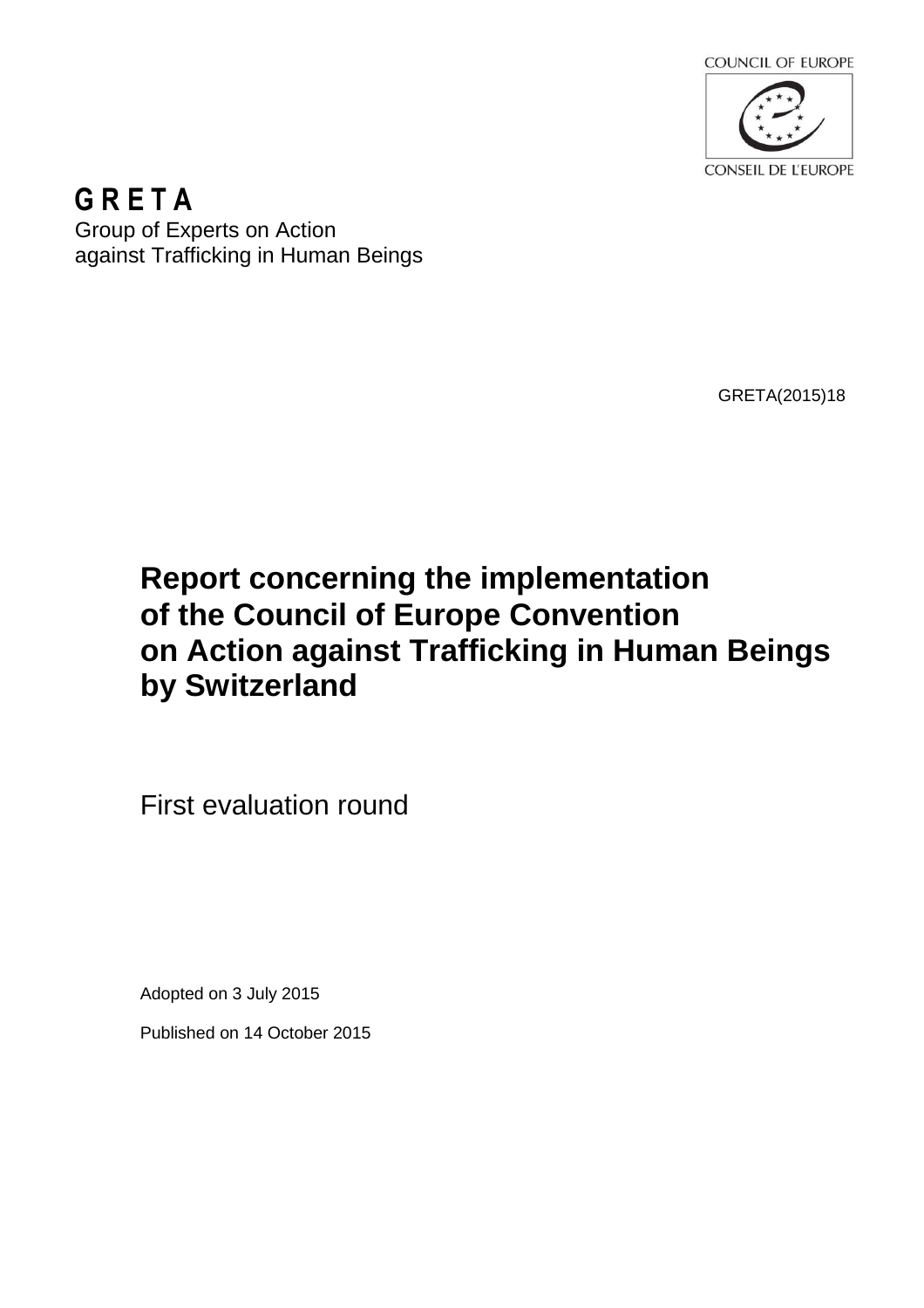Secretariat of the Council of Europe Convention on Action against Trafficking in Human Beings (GRETA and Committee of the Parties) Council of Europe F- 67075 Strasbourg Cedex France + 33 (0)3 90 21 52 54

trafficking@coe.int

www.coe.int/trafficking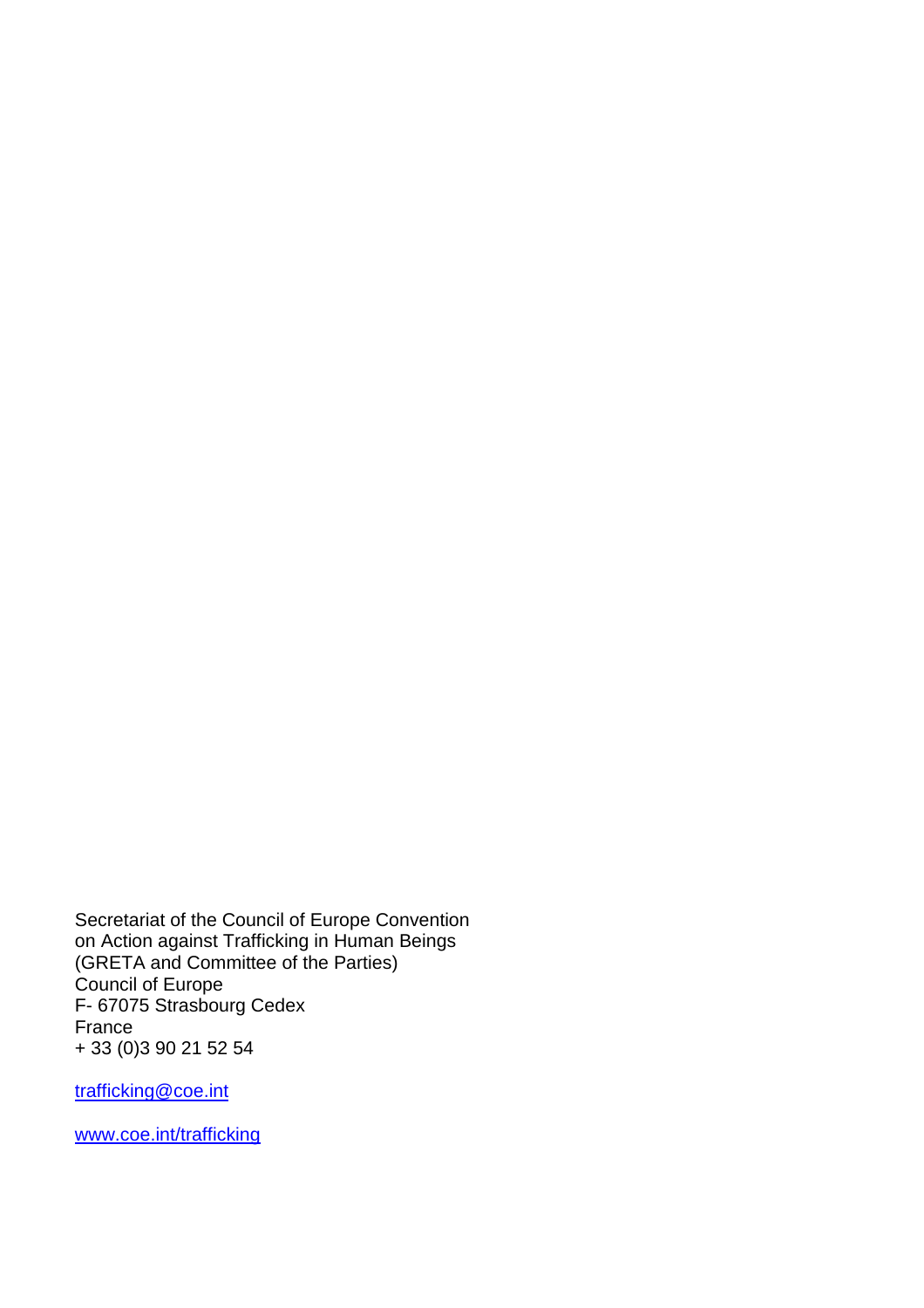## **Table of contents**

\_\_\_\_\_\_\_\_\_\_\_\_\_\_\_\_\_\_\_\_\_\_\_\_\_\_\_\_\_\_\_\_\_\_\_\_\_\_\_\_\_\_\_\_\_\_\_\_\_\_\_\_\_\_\_\_\_\_\_\_\_\_\_\_\_\_\_\_\_\_\_\_\_\_\_\_\_\_\_\_\_\_\_\_\_\_\_\_\_\_\_\_\_\_\_\_\_\_\_

| I.  |                                                                                                                                                                             |  |  |  |
|-----|-----------------------------------------------------------------------------------------------------------------------------------------------------------------------------|--|--|--|
| П.  | National framework in the field of action against trafficking in human beings in<br><b>Switzerland</b>                                                                      |  |  |  |
|     | Overview of the current situation in the area of trafficking in human beings in                                                                                             |  |  |  |
| 2.  | Overview of the legal and policy framework in the field of action against trafficking in                                                                                    |  |  |  |
|     | a.<br>b.                                                                                                                                                                    |  |  |  |
| 3.  | Overview of the institutional framework for action against trafficking in human beings12                                                                                    |  |  |  |
|     | Swiss Co-ordination Unit against Trafficking in Persons and Smuggling of Migrants 12<br>a.<br>b.<br>c.<br>d.<br>е.                                                          |  |  |  |
| Ш.  | Implementation of the Council of Europe Convention on Action against Trafficking in                                                                                         |  |  |  |
| 1.  | Integration of the core concepts and definitions contained in the Convention in the internal                                                                                |  |  |  |
| law |                                                                                                                                                                             |  |  |  |
|     | Human rights-based approach to action against trafficking in human beings15<br>a.<br>Definitions of "trafficking in human beings" and "victim of THB" in Swiss law 16<br>b. |  |  |  |
|     | i.                                                                                                                                                                          |  |  |  |
|     | ii.                                                                                                                                                                         |  |  |  |
|     | Comprehensive approach to action against THB, co-ordination of all actors and actions, and<br>c.                                                                            |  |  |  |
|     | i.                                                                                                                                                                          |  |  |  |
|     | ii.                                                                                                                                                                         |  |  |  |
|     | iii.                                                                                                                                                                        |  |  |  |
|     | iv.                                                                                                                                                                         |  |  |  |
| 2.  | Implementation by Switzerland of measures aimed to prevent trafficking in human                                                                                             |  |  |  |
|     |                                                                                                                                                                             |  |  |  |
|     | a.<br>b.                                                                                                                                                                    |  |  |  |
|     | C.                                                                                                                                                                          |  |  |  |
|     | Border measures to prevent THB and measures to enable legal migration 30<br>d.                                                                                              |  |  |  |
|     | Measures to ensure the quality, security and integrity of travel and identity documents31<br>е.                                                                             |  |  |  |
| 3.  | Implementation by Switzerland of measures to protect and promote the rights of victims of                                                                                   |  |  |  |
|     |                                                                                                                                                                             |  |  |  |
|     | a.<br>b.                                                                                                                                                                    |  |  |  |
|     | C.                                                                                                                                                                          |  |  |  |
|     | d.                                                                                                                                                                          |  |  |  |
|     | е.                                                                                                                                                                          |  |  |  |
|     | f.                                                                                                                                                                          |  |  |  |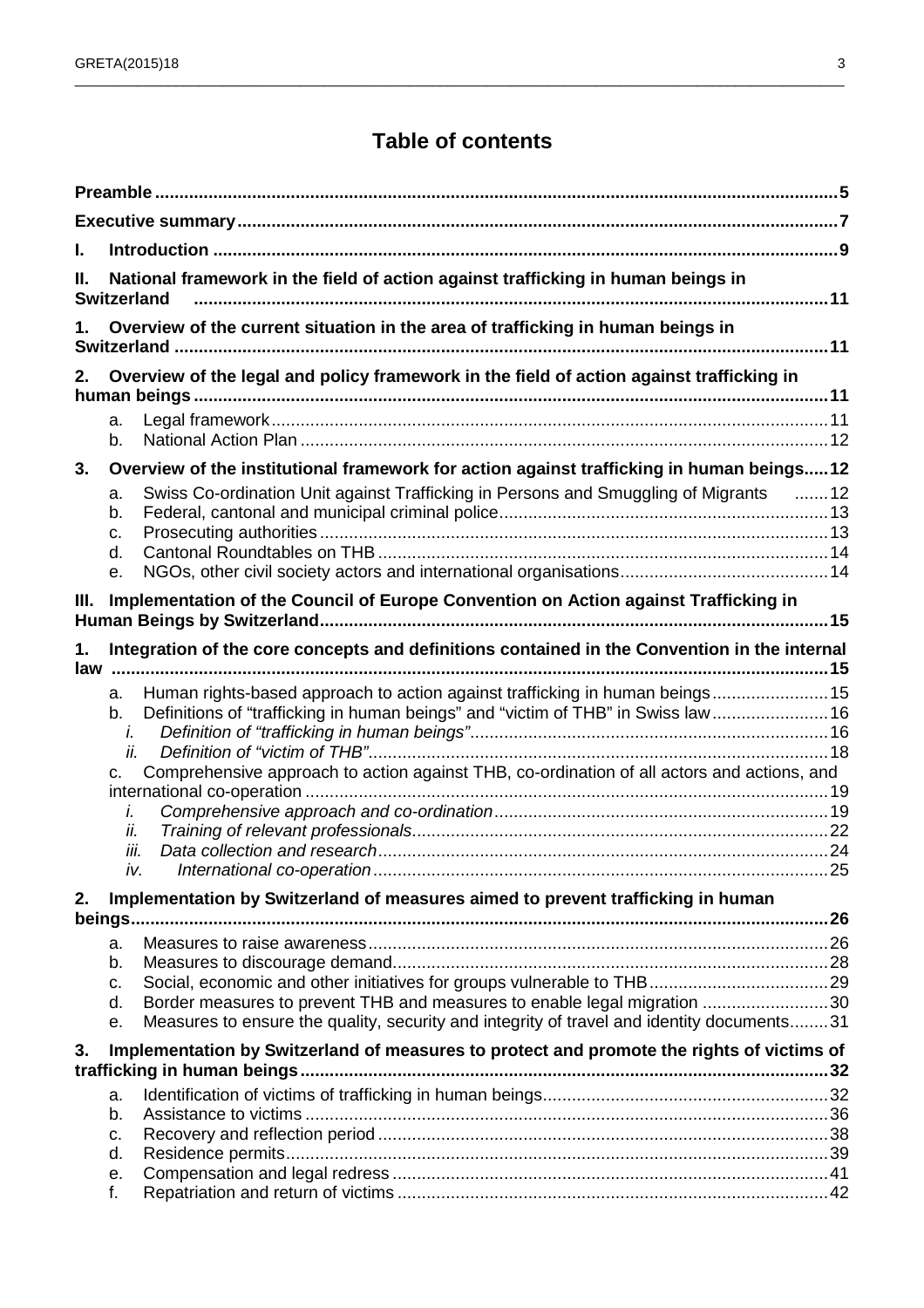| 4. Implementation by Switzerland of measures concerning substantive criminal law, |                |                                                                                             |  |  |  |
|-----------------------------------------------------------------------------------|----------------|---------------------------------------------------------------------------------------------|--|--|--|
|                                                                                   | a.<br>b.<br>C. |                                                                                             |  |  |  |
| 5.                                                                                |                |                                                                                             |  |  |  |
|                                                                                   |                |                                                                                             |  |  |  |
|                                                                                   |                | Appendix II: List of public bodies and intergovernmental and non-governmental organisations |  |  |  |

 $\_$  ,  $\_$  ,  $\_$  ,  $\_$  ,  $\_$  ,  $\_$  ,  $\_$  ,  $\_$  ,  $\_$  ,  $\_$  ,  $\_$  ,  $\_$  ,  $\_$  ,  $\_$  ,  $\_$  ,  $\_$  ,  $\_$  ,  $\_$  ,  $\_$  ,  $\_$  ,  $\_$  ,  $\_$  ,  $\_$  ,  $\_$  ,  $\_$  ,  $\_$  ,  $\_$  ,  $\_$  ,  $\_$  ,  $\_$  ,  $\_$  ,  $\_$  ,  $\_$  ,  $\_$  ,  $\_$  ,  $\_$  ,  $\_$  ,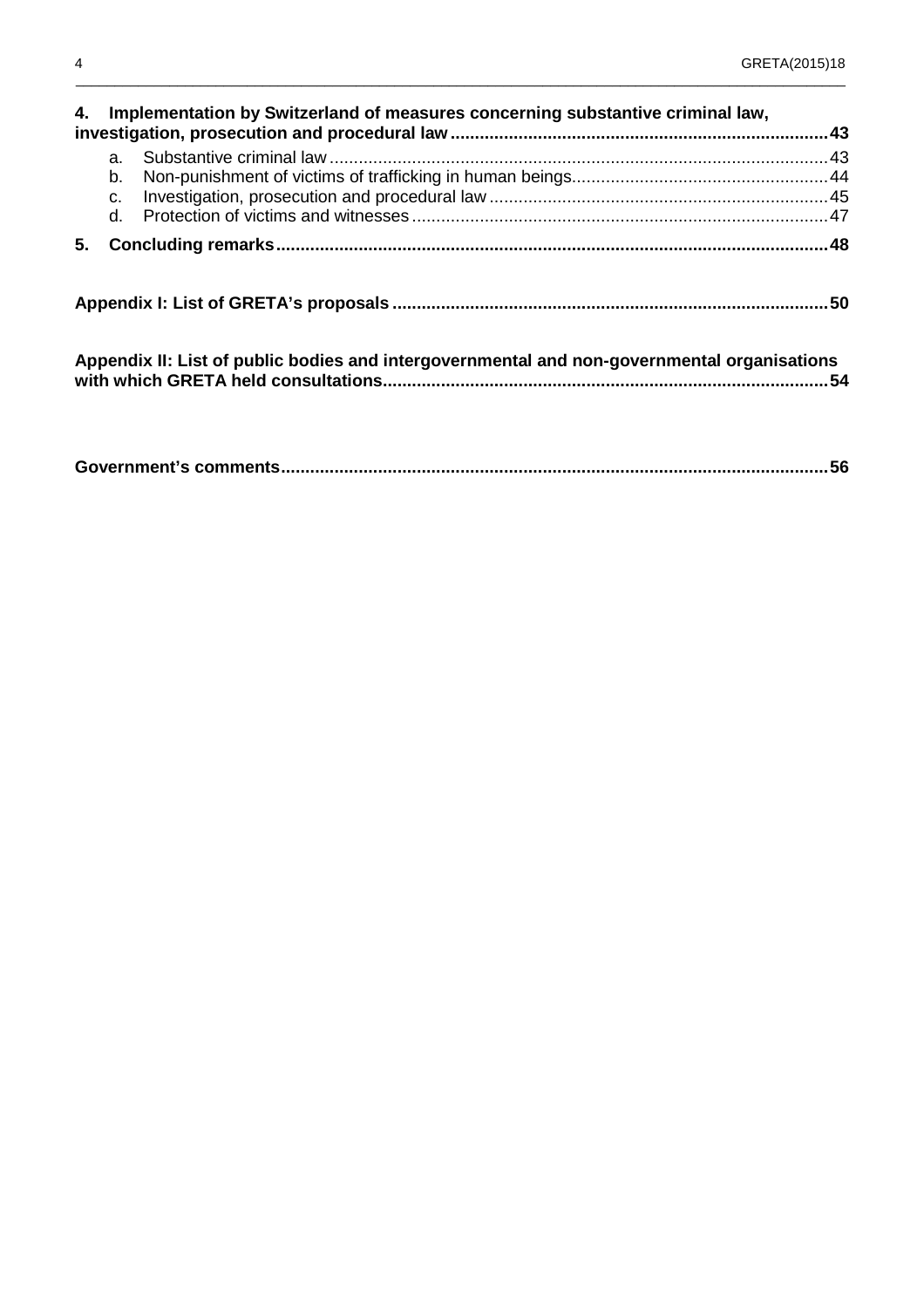### **Preamble**

As the Council of Europe Convention on Action against Trafficking in Human Beings ("the Convention") and the monitoring mechanism to evaluate its implementation are relatively new, it is appropriate to set out their salient features at the beginning of the first report to each Party to the Convention.

 $\_$  ,  $\_$  ,  $\_$  ,  $\_$  ,  $\_$  ,  $\_$  ,  $\_$  ,  $\_$  ,  $\_$  ,  $\_$  ,  $\_$  ,  $\_$  ,  $\_$  ,  $\_$  ,  $\_$  ,  $\_$  ,  $\_$  ,  $\_$  ,  $\_$  ,  $\_$  ,  $\_$  ,  $\_$  ,  $\_$  ,  $\_$  ,  $\_$  ,  $\_$  ,  $\_$  ,  $\_$  ,  $\_$  ,  $\_$  ,  $\_$  ,  $\_$  ,  $\_$  ,  $\_$  ,  $\_$  ,  $\_$  ,  $\_$  ,

The Convention was adopted by the Committee of Ministers of the Council of Europe on 3 May 2005, following a series of other initiatives by the Council of Europe in the field of combating trafficking in human beings. The Convention entered into force on 1 February 2008. It is a legally binding instrument which builds on already existing international instruments. At the same time, the Convention goes beyond the minimum standards agreed upon in other international instruments and aims at strengthening the protection afforded by them.

The main added value of the Convention is its human rights perspective and focus on victim protection. The Convention clearly defines trafficking as being first and foremost a violation of human rights and an offence to the dignity and integrity of the human being; greater protection is therefore needed for all of its victims. The Convention also has a comprehensive scope of application, encompassing all forms of trafficking (whether national or transnational, linked or not linked to organised crime) and taking in all persons who are victims of trafficking (women, men or children). The forms of exploitation covered by the Convention are, at a minimum, sexual exploitation, forced labour or services, slavery or practices similar to slavery, servitude and the removal of organs.

As trafficking in human beings is a world-wide phenomenon, one of the express purposes of the Convention is to promote international co-operation in the efforts to combat trafficking. In this context, it is noteworthy that the Convention is not restricted to Council of Europe member states; nonmember states and the European Union also have the possibility of becoming Parties.

To be effective, and given the nature of the phenomenon, a strategy for combating trafficking in human beings must adopt a co-ordinated and multidisciplinary approach, incorporating prevention, protection of victims' rights and prosecution of traffickers. The Convention contains various provisions in each of these three areas, placing obligations on States to take appropriate measures, in partnership with civil society and in co-operation with other States.

The measures provided for by the Convention in the area of prevention include awarenessraising for persons vulnerable to trafficking; economic and social initiatives to tackle the underlying causes of trafficking; actions aimed at discouraging demand; and putting in place border control measures to prevent and detect trafficking in human beings.

The Convention also provides for a series of measures to protect and promote the rights of victims. Victims of trafficking must be identified and recognised as such in order to avoid police and public authorities treating them as "irregular migrants" or criminals. Victims should be granted physical and psychological assistance and support for their reintegration into society. Further, by virtue of the Convention, victims are entitled to a minimum of 30 days to recover and escape from the influence of the traffickers and to take a decision about their possible co-operation with the authorities. A renewable residence permit should be granted if their personal situation so requires and/or if their continued presence is needed in order to co-operate in a criminal investigation. In addition, the Convention establishes the right of victims to receive compensation and provides for measures for their repatriation and return with due regard to the rights, safety and dignity of the victims.

In the area of substantive and procedural criminal law, the Convention places on Parties a series of obligations aimed at enabling the effective prosecution of traffickers and ensuring that they are punished in a proportionate and dissuasive manner. Particular attention is paid to the issue of victim and witness protection during investigation and court proceedings. Parties should also provide for the possibility of not imposing penalties on victims for their involvement in unlawful activities.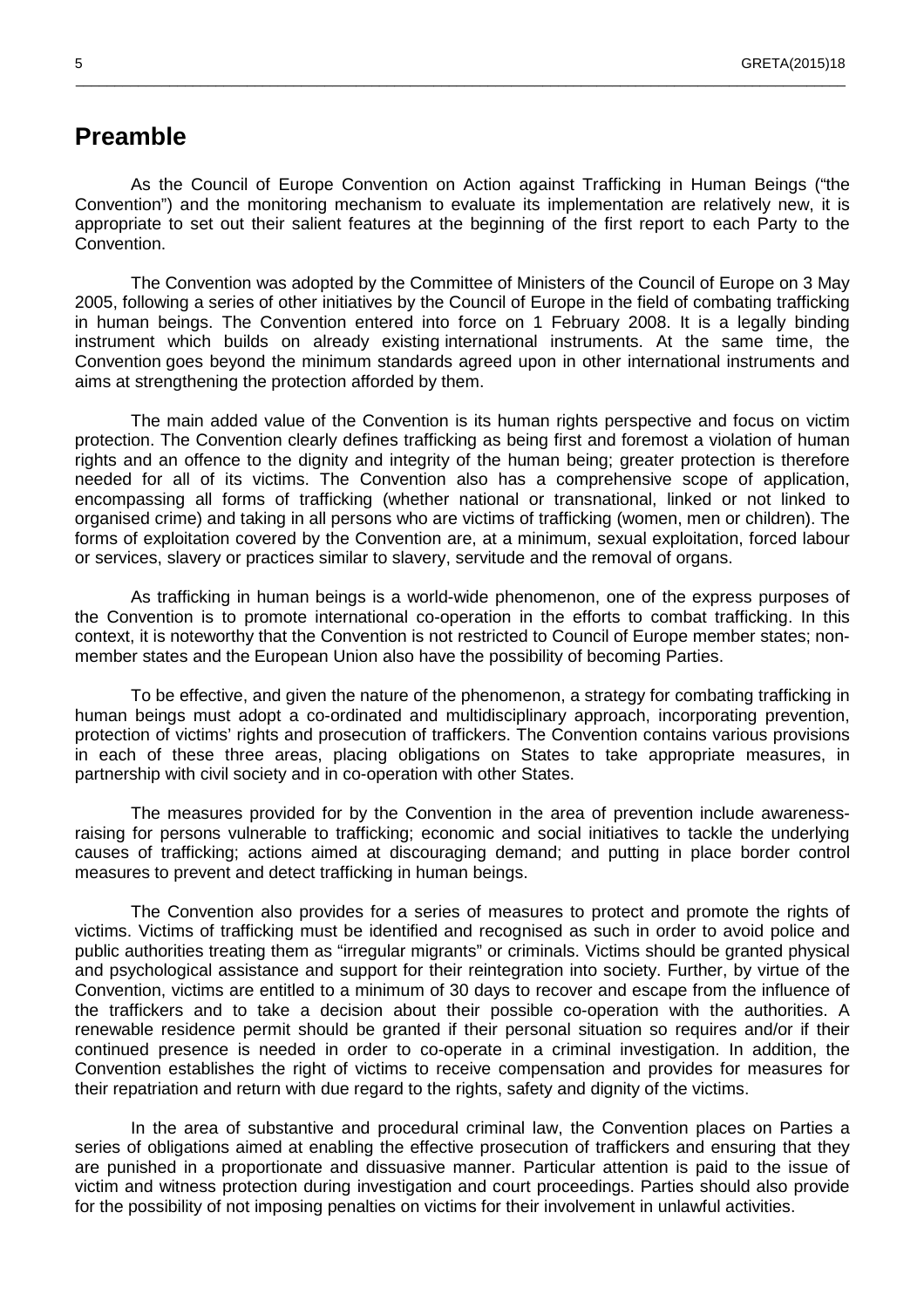Another important added value of the Convention is the monitoring system set up to supervise the implementation of the obligations contained in it, which consists of two pillars: the Group of Experts on Action against Trafficking in Human Beings (GRETA) and the Committee of the Parties.

 $\_$  ,  $\_$  ,  $\_$  ,  $\_$  ,  $\_$  ,  $\_$  ,  $\_$  ,  $\_$  ,  $\_$  ,  $\_$  ,  $\_$  ,  $\_$  ,  $\_$  ,  $\_$  ,  $\_$  ,  $\_$  ,  $\_$  ,  $\_$  ,  $\_$  ,  $\_$  ,  $\_$  ,  $\_$  ,  $\_$  ,  $\_$  ,  $\_$  ,  $\_$  ,  $\_$  ,  $\_$  ,  $\_$  ,  $\_$  ,  $\_$  ,  $\_$  ,  $\_$  ,  $\_$  ,  $\_$  ,  $\_$  ,  $\_$  ,

GRETA is composed of 15 independent and impartial experts chosen for their recognised competence in the fields of human rights, assistance and protection of victims, and action against trafficking in human beings, or because of their professional experience in the areas covered by the Convention. The task of GRETA is to evaluate the implementation of the Convention by the Parties, following a procedure divided into rounds. At the beginning of each round, GRETA defines autonomously the provisions to be monitored and determines the most appropriate means to carry out the evaluation, being guided by the Rules of procedure for evaluating implementation of the Convention adopted at GRETA's 2nd meeting (16-19 June 2009). GRETA has decided that the duration of the first evaluation round shall be four years starting at the beginning of 2010 and finishing at the end of 2013.

In carrying out its monitoring work, GRETA has the right to avail itself of a variety of means for collecting information. As a first step, GRETA sends a detailed questionnaire to the authorities of the Party undergoing evaluation. It may also make additional requests for information. By virtue of the Convention, Parties are obliged to co-operate with GRETA in providing the requested information. Another important source of information is civil society and, indeed, GRETA maintains contacts with non-governmental organisations which can provide relevant information. In addition, GRETA may decide to carry out a visit to the country concerned in order to collect additional information or to evaluate the practical implementation of the adopted measures. This visit allows for direct meetings with the relevant bodies (governmental and non-governmental) and is also an occasion for GRETA to visit facilities where protection and assistance are provided to victims of trafficking and other related structures. Furthermore, GRETA may decide to organise hearings with various actors in the field of action against trafficking in human beings.

GRETA's evaluation reports are thus the result of information gathered from a variety of sources. They contain an analysis of the situation in each Party regarding action taken to combat trafficking in human beings and suggestions concerning the way in which the country may strengthen the implementation of the Convention and deal with any problems identified. In its assessment, GRETA is not bound by the case law of judicial and quasi-judicial bodies acting in the same field, but may use them as a point of departure or reference. The reports are drawn up in a co-operative spirit and are intended to assist States in their efforts; they can offer support for the changes on which the national authorities have already embarked, and lend legitimacy to the direction of national policies. Because of its multidisciplinary and multinational composition, and as a consequence of its independent approach, GRETA provides a professional and impartial international voice in this process.

As regards the procedure for the preparation of reports, GRETA examines a draft report on each Party in plenary session. The report is sent to the relevant government for comments, which are taken into account by GRETA when establishing its final report. This final report is adopted by GRETA in a plenary session and transmitted to the Party concerned, which is invited to submit any final comments. At the expiry of the time-limit of one month for the Party to make comments, the report and conclusions by GRETA, together with eventual comments made by the national authorities, are made public and sent to the Committee of the Parties. In the context of the first evaluation round, this completes GRETA's task in respect of the Party concerned, but it is only the first stage in an on-going dialogue between GRETA and the authorities.

The second pillar of the monitoring mechanism, the Committee of the Parties, is composed of the representatives in the Committee of Ministers of the Parties to the Convention and of representatives of Parties non-members of the Council of Europe. On the basis of GRETA's reports, the Committee of the Parties may adopt recommendations addressed to a Party concerning the measures to be taken to implement GRETA's conclusions.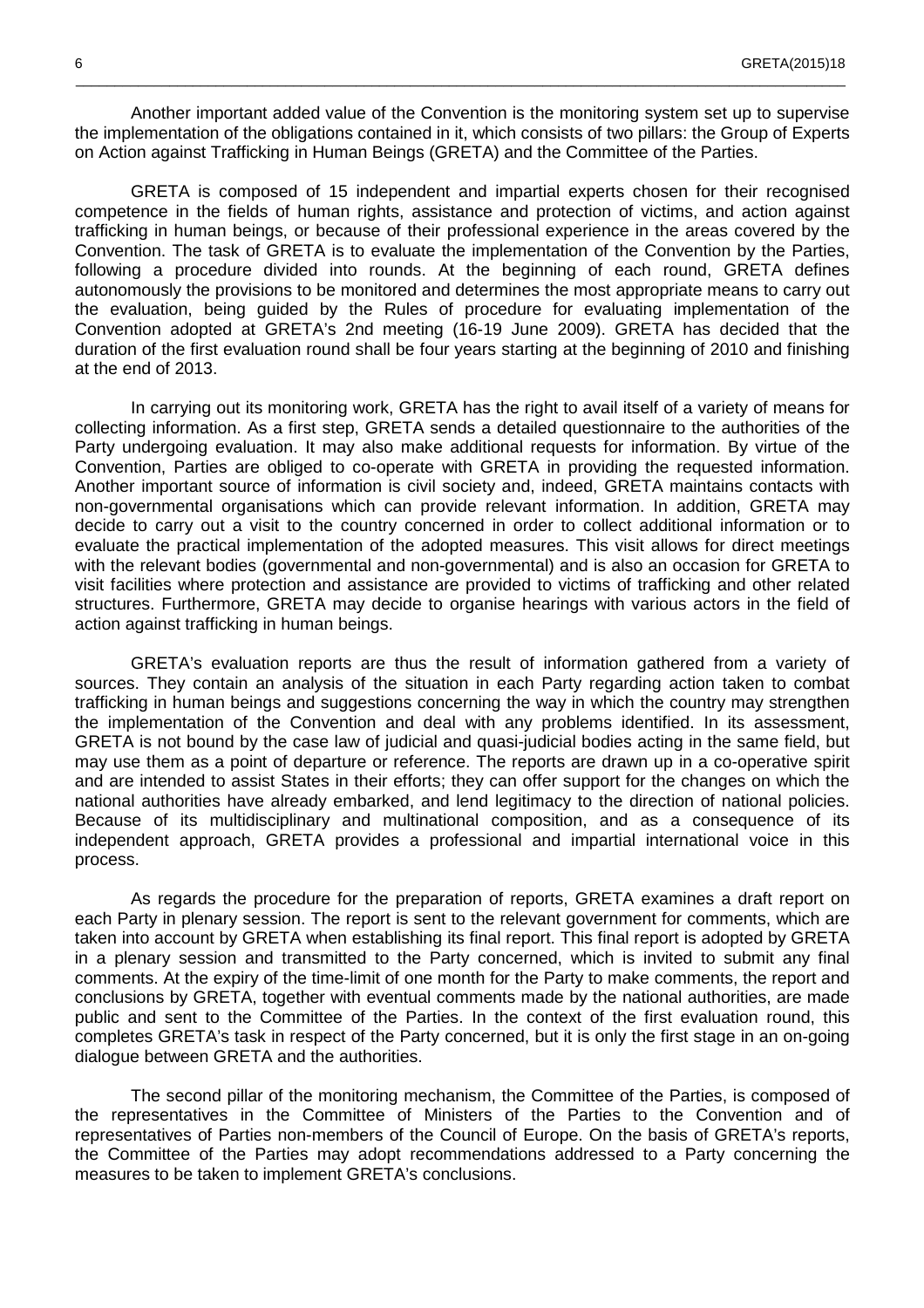### **Executive summary**

The Swiss authorities have taken a number of important steps to develop the legal and policy framework for action against trafficking in human beings. In addition to criminalising human trafficking, the legislation provides for a number of rights of trafficked persons. The first National Action Plan against Trafficking in Human Beings, which was adopted in 2012, addresses different aspects of the fight against human trafficking. At federal level, the Swiss Co-ordination Unit against Trafficking in Persons and Smuggling of Migrants (KSMM), which was set up in 2003, co-ordinates the action of relevant stakeholders and involves non-governmental organisations. Some working groups have been set up under the KSMM in order to facilitate the implementation of the National Action Plan, several of which have been suspended owing to a lack of resources. Thus, GRETA urges the Swiss authorities to allocate sufficient resources to ensure that the KSMM can achieve the objectives set out in the National Action Plan. GRETA also calls upon the authorities to strengthen efforts to address child trafficking and trafficking for the purpose of labour exploitation.

\_\_\_\_\_\_\_\_\_\_\_\_\_\_\_\_\_\_\_\_\_\_\_\_\_\_\_\_\_\_\_\_\_\_\_\_\_\_\_\_\_\_\_\_\_\_\_\_\_\_\_\_\_\_\_\_\_\_\_\_\_\_\_\_\_\_\_\_\_\_\_\_\_\_\_\_\_\_\_\_\_\_\_\_\_\_\_\_\_\_\_\_\_\_\_\_\_\_\_

A number of aspects of the fight against trafficking in human beings fall within the cantons' competence. Most cantons have established co-ordination mechanisms, known as roundtables, bringing together the main stakeholders, but in eight cantons there is currently no co-ordination mechanism and GRETA stresses the need to address this gap.

As a country of destination, Switzerland has supported prevention activities in a number of countries of origin. However, few awareness-raising measures have taken place in Switzerland and GRETA considers that there is need for carrying out information and awareness-raising campaigns on different forms of human trafficking. Legislative measures have been taken to address situations where there are risks of labour exploitation and particular attention is paid to preventing the abuse of domestic workers in diplomatic households. GRETA asks the Swiss authorities to enhance their efforts to discourage demand for services of trafficked persons and to take measures to reduce the vulnerability to trafficking of groups at risk, such as persons engaged in prostitution, unaccompanied minors, migrant and asylum seekers.

There is no process for the formal identification of victims of trafficking applying across Switzerland. In cantons where roundtables on anti-trafficking action have been set up, there is coordination between different stakeholders in the identification and referral to assistance of victims. However, GRETA urges the Swiss authorities to take additional steps to ensure that all victims of trafficking are properly identified and can benefit from the assistance and protection measures contained in the Convention. Particular attention needs to be paid to victims of trafficking for the purpose of forced labour and, in this regard, GRETA welcomes that in certain cantons the labour inspectorate and trade unions are part of the roundtables. GRETA calls on the authorities to strengthen the identification of victims amongst irregular migrants and asylum seekers, and to devise an identification procedure that takes account of the specificity of the situation of child victims of trafficking, including by involving child specialists and trained personnel.

Assistance to victims of human trafficking falls within the competence of each canton. GRETA is concerned that there are differences between cantons as regards the level of assistance and urges the Swiss authorities to ensure that all assistance measures provided for in the Convention are guaranteed in practice to victims across the country. Currently there are no shelters for male victims and no facilities adapted specifically to trafficked children. GRETA therefore urges the Swiss authorities to ensure that suitable accommodation and adapted assistance are provided to all victims of trafficking, and for this purpose a sufficient number of places should be available across the country. Furthermore, child victims of trafficking should benefit from specific assistance adapted to their needs.

GRETA notes that there are discrepancies between cantons when it comes to granting of a recovery and reflection period and residence permits to victims of trafficking and asks the Swiss authorities to provide further training and guidance on the application legislation and procedures to the competent officials in order to ensure that victims of trafficking can benefit in practice from these rights.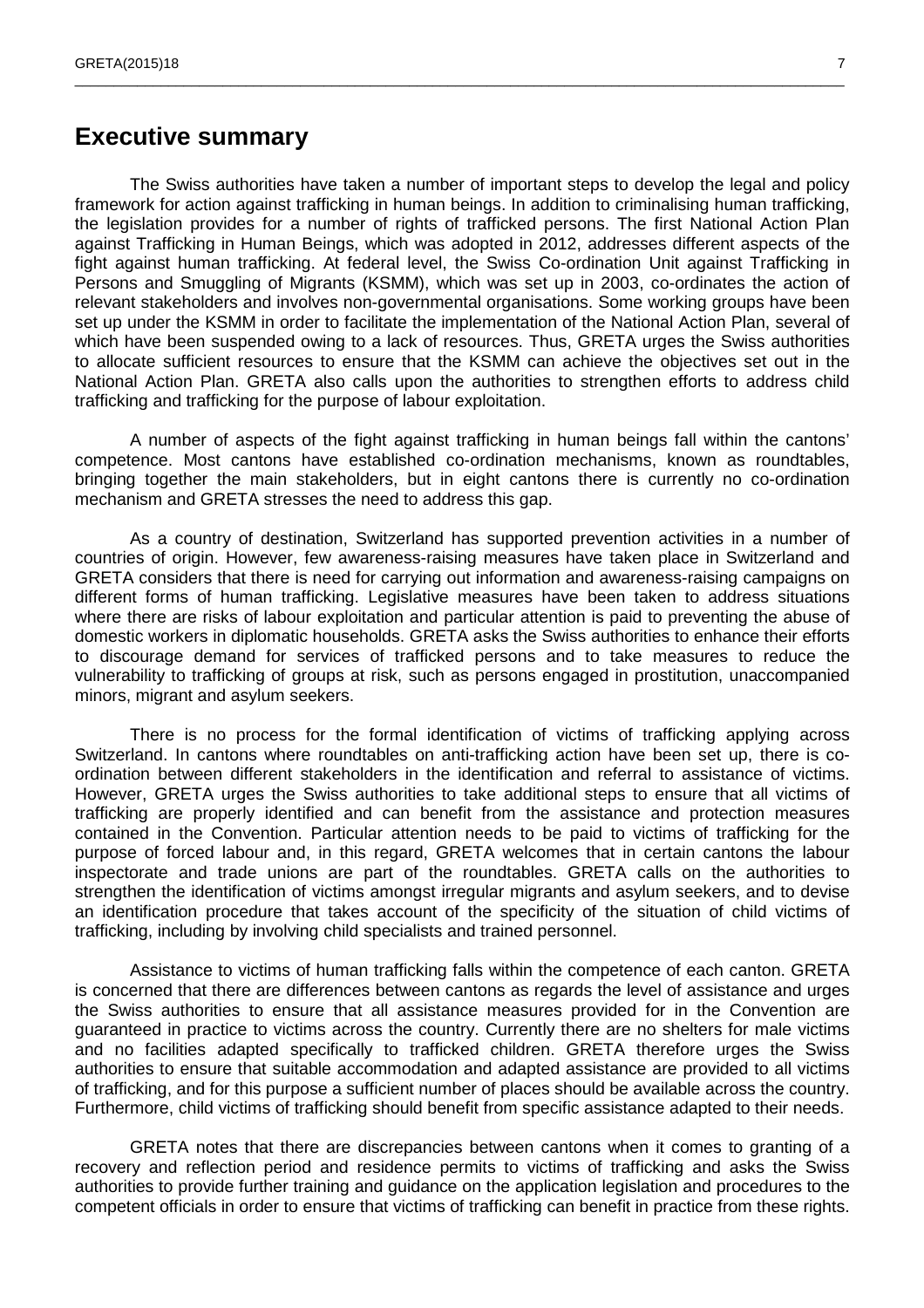While welcoming the availability of a state compensation scheme for victims of trafficking, GRETA considers that further efforts should be made to guarantee effective access to compensation from the perpetrators. The authorities are asked to make full use of existing legislation on seizure and confiscation of criminal assets in the context of human trafficking cases.

 $\_$  ,  $\_$  ,  $\_$  ,  $\_$  ,  $\_$  ,  $\_$  ,  $\_$  ,  $\_$  ,  $\_$  ,  $\_$  ,  $\_$  ,  $\_$  ,  $\_$  ,  $\_$  ,  $\_$  ,  $\_$  ,  $\_$  ,  $\_$  ,  $\_$  ,  $\_$  ,  $\_$  ,  $\_$  ,  $\_$  ,  $\_$  ,  $\_$  ,  $\_$  ,  $\_$  ,  $\_$  ,  $\_$  ,  $\_$  ,  $\_$  ,  $\_$  ,  $\_$  ,  $\_$  ,  $\_$  ,  $\_$  ,  $\_$  ,

GRETA welcomes the existence of a voluntary return scheme specifically for victims of trafficking and considers that the Swiss authorities should take steps to ensure that victims of trafficking who are irregular migrants are not subjected to forced return.

GRETA also calls upon the Swiss authorities to adopt a specific provision on the nonpunishment of victims of trafficking for their involvement in unlawful activities, to the extent that they have been compelled to do so, or to issue guidance to prosecutors encouraging them to be proactive in establishing if an accused person is a potential victim of trafficking.

GRETA considers that specialisation and training of judges and prosecutors regarding trafficking in human beings should be improved, with a view to ensuring that human trafficking offences are effectively investigated and prosecuted, leading to proportionate and dissuasive sanctions.

Finally, GRETA welcomes the availability of witness protection programmes to victims of human trafficking, through the recent adoption of the Federal Law on Extra-Procedural Protection, and invites the Swiss authorities to ensure that victims benefit from protection measures whenever needed.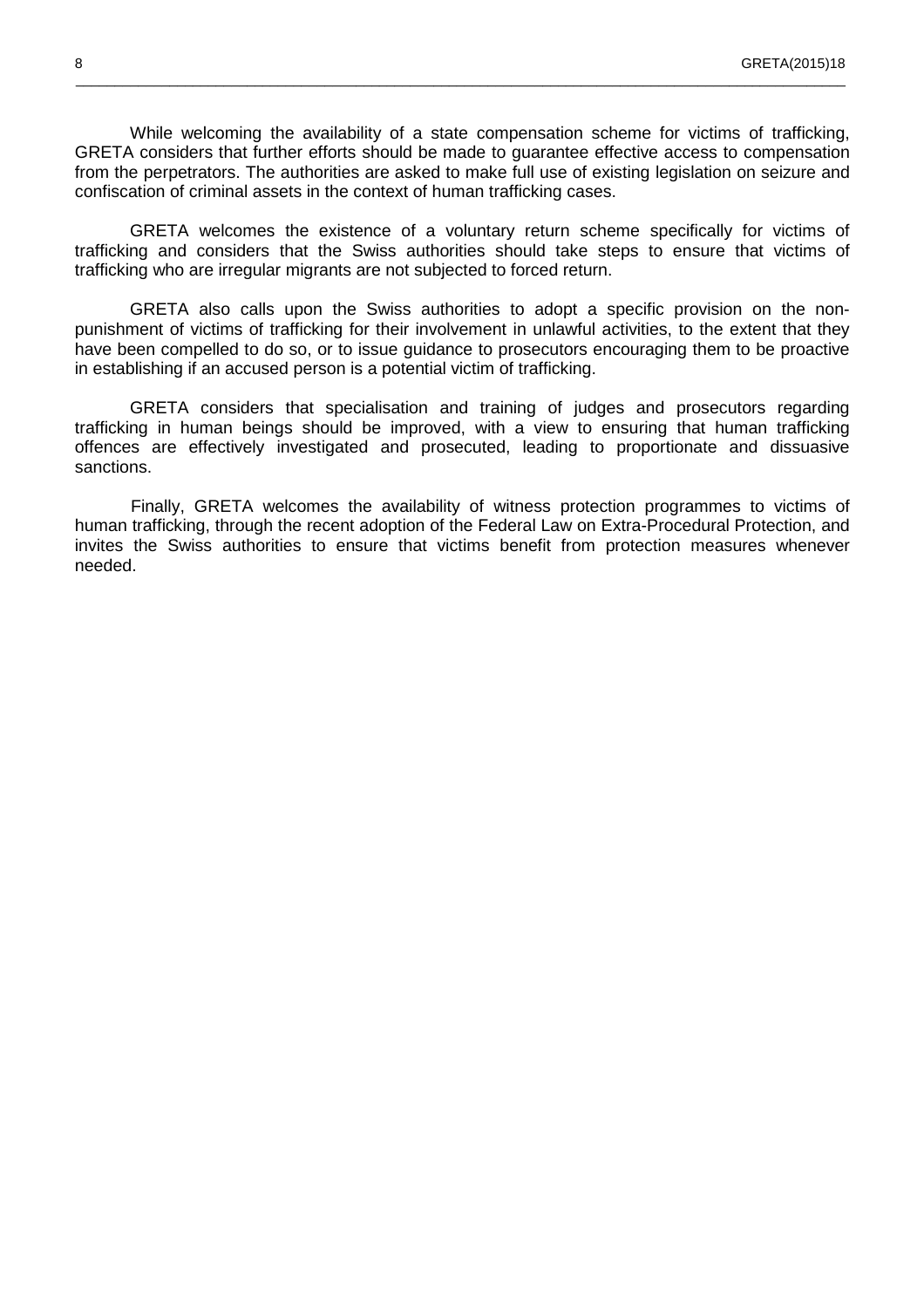## **I. Introduction**

1. Switzerland deposited the instrument of ratification of the Council of Europe Convention on Action against Trafficking in Human Beings (the Convention) on 17 December 2012. The Convention entered into force for Switzerland on 1 April 2013.<sup>1</sup>

\_\_\_\_\_\_\_\_\_\_\_\_\_\_\_\_\_\_\_\_\_\_\_\_\_\_\_\_\_\_\_\_\_\_\_\_\_\_\_\_\_\_\_\_\_\_\_\_\_\_\_\_\_\_\_\_\_\_\_\_\_\_\_\_\_\_\_\_\_\_\_\_\_\_\_\_\_\_\_\_\_\_\_\_\_\_\_\_\_\_\_\_\_\_\_\_\_\_\_

2. As established in Article 36(1) of the Convention, the Group of Experts on Action against Trafficking in Human Beings ("GRETA") monitors the implementation of the Convention by the Parties. GRETA does so in conformity with the procedure laid down in Article 38 of the Convention and the Rules on the evaluation procedure of the implementation of the Council of Europe Convention on Action against Trafficking in Human Beings by the Parties.

3. In accordance with Article 38 of the Convention, GRETA proceeded with the examination of the measures taken by Switzerland to implement the provisions set out in the Convention. The "Questionnaire for the evaluation of the implementation of the Council of Europe Convention on Action against Trafficking in Human Beings by the Parties – first evaluation round" was sent to Switzerland on 1 April 2014. The deadline for replying to the questionnaire was 1 August 2014. Switzerland submitted its reply on 31 July 2014.

4. In preparation of the present report, GRETA used the reply to the questionnaire by Switzerland, other information collected by GRETA and information received from civil society. In addition, an evaluation visit to Switzerland took place from 29 September to 3 October 2014, carried out by the following delegation:

- Mr Nicolas Le Coz, President of GRETA;
- Ms Alina Braşoveanu, First Vice-President of GRETA;
- Mr Gerald Dunn, Administrator at the Secretariat of the Convention on Action against Trafficking in Human Beings;
- Mr Markus Lehner, Administrator at the Secretariat of the Convention on Action against Trafficking in Human Beings.

5. During the visit, the GRETA delegation held meetings with the Director of the Federal Office of Police, Ms Nicoletta della Valle, officials from the competent federal authorities and public agencies, as well as parliamentarians from the Federal Assembly (Swiss Parliament). In addition, the delegation met representatives of the authorities of several cantons (Basel-Landschaft, Basel-Stadt, Bern, Fribourg, Geneva, Vaud and Zurich). These meetings (see Appendix II) took place in a spirit of close co-operation.

6. The GRETA delegation held separate meetings with representatives of non-governmental organisations (NGOs), trade unions and the Swiss Centre of Expertise in Human Rights (SCHR). It also met a representative of the United Nations High Commissioner for Refugees (UNHCR). In addition, a representative of IOM Bern – Switzerland was present at one of the meetings organised by the Swiss authorities. GRETA is grateful for the information provided by them.

7. Further, in the context of the evaluation visit to Switzerland, the GRETA delegation visited two shelters run by NGOs and providing accommodation and assistance to women victims of human trafficking, in Geneva and Zurich, as well as the Asylum Reception and Application Centre in Basel.

The Convention as such entered into force on 1 February 2008, following its 10th ratification.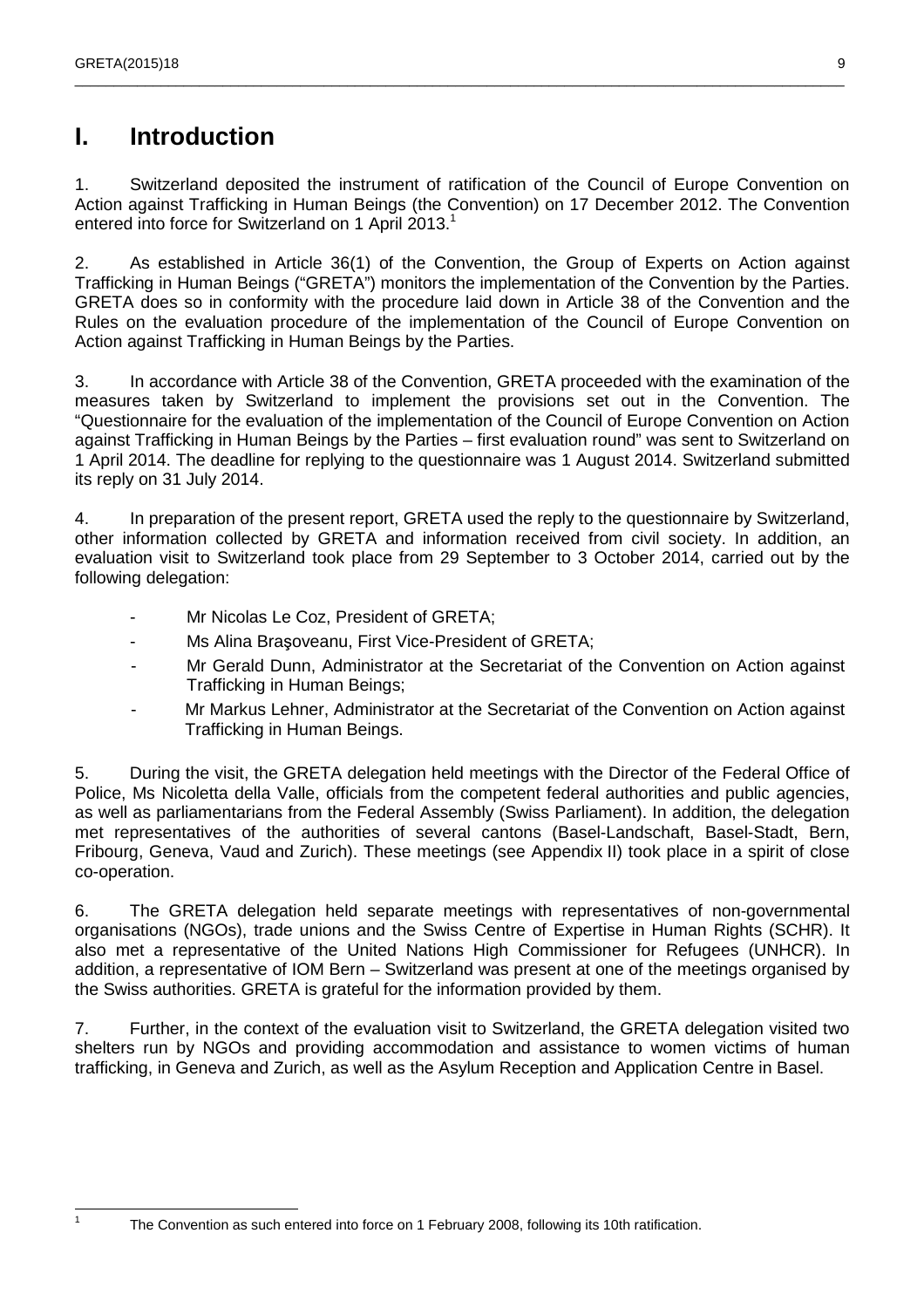8. GRETA is grateful for the valuable assistance provided by the contact person appointed by the Swiss authorities, Mr Boris Mesaric, Head of the Executive Secretariat of the Swiss Co-ordination Unit against Trafficking in Persons and Smuggling of Migrants (KSMM), Federal Office of Police (Fedpol), and Mr Laurent Knubel, Deputy Head of the Executive Secretariat of the KSMM, Fedpol.

 $\_$  ,  $\_$  ,  $\_$  ,  $\_$  ,  $\_$  ,  $\_$  ,  $\_$  ,  $\_$  ,  $\_$  ,  $\_$  ,  $\_$  ,  $\_$  ,  $\_$  ,  $\_$  ,  $\_$  ,  $\_$  ,  $\_$  ,  $\_$  ,  $\_$  ,  $\_$  ,  $\_$  ,  $\_$  ,  $\_$  ,  $\_$  ,  $\_$  ,  $\_$  ,  $\_$  ,  $\_$  ,  $\_$  ,  $\_$  ,  $\_$  ,  $\_$  ,  $\_$  ,  $\_$  ,  $\_$  ,  $\_$  ,  $\_$  ,

9. The draft version of the present report was adopted by GRETA at its 22nd meeting (16- 20 March 2015) and was submitted to the Swiss authorities for comments on 20 April 2015. The authorities' comments were received on 22 June 2015 and were taken into account by GRETA when drawing up its final evaluation report, which was adopted at GRETA's 23rd meeting (29 June – 3 July 2015).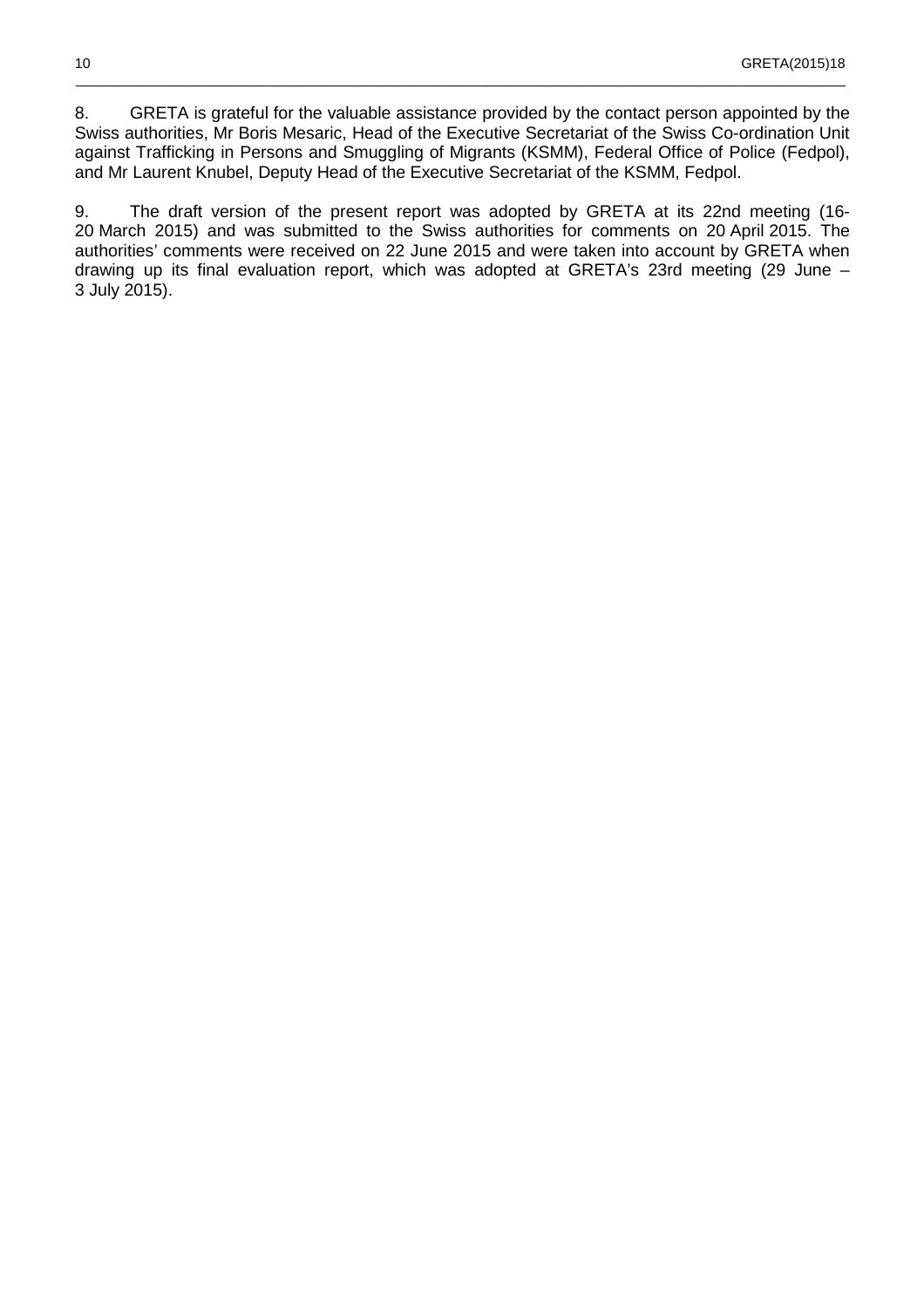## **II. National framework in the field of action against trafficking in human beings in Switzerland**

\_\_\_\_\_\_\_\_\_\_\_\_\_\_\_\_\_\_\_\_\_\_\_\_\_\_\_\_\_\_\_\_\_\_\_\_\_\_\_\_\_\_\_\_\_\_\_\_\_\_\_\_\_\_\_\_\_\_\_\_\_\_\_\_\_\_\_\_\_\_\_\_\_\_\_\_\_\_\_\_\_\_\_\_\_\_\_\_\_\_\_\_\_\_\_\_\_\_\_

### **1. Overview of the current situation in the area of trafficking in human beings in Switzerland**

10. Switzerland is a destination and transit country for victims of trafficking in human beings (THB). According to information provided by the Swiss authorities and based on police statistics on criminality, the number of identified victims was 37 in 2011 (33 women, 3 men and 1 child), 61 in 2012 (58 women, 2 men and 1 child) and 44 in 2013 (37 women, 5 men and 2 children). The main countries of origin of the victims from 2011 to 2013 were Thailand (32 victims), Hungary (24 victims), Romania (19 victims), the Dominican Republic (14 victims), Bulgaria (13 victims) and Brazil (7 victims). As for 2014, 35 victims were identified (26 female victims and 9 male victims, including 2 children).

11. The data on identified victims provided by the Swiss authorities are not broken down by type of exploitation. It was indicated that they essentially concern victims of sexual exploitation (with the exception of the Geneva canton where specific attention is paid to domestic servitude). Possible cases of trafficking for forced labour and forced begging have been mentioned by several interlocutors, but very few have led to the identification of victims. Furthermore, a case of human trafficking for the purpose of organ removal was detected and prevented in Geneva (see paragraph 119).

### **2. Overview of the legal and policy framework in the field of action against trafficking in human beings**

#### a. Legal framework

12. At the international level, in addition to the Council of Europe Convention on Action against Trafficking in Human Beings, Switzerland is Party to the United Nations Convention against Transnational Organised Crime and its Protocol to Prevent, Suppress and Punish Trafficking in Persons, especially Women and Children (both ratified in 2006). Switzerland is also Party to the UN Convention on the Rights of the Child and its Optional Protocol on the Sale of Children, Child Prostitution and Child Pornography (ratified, respectively, in 1997 and 2006), the Convention on the Elimination of All Forms of Discrimination against Women and its Optional Protocol (ratified, respectively, in 1997 and 2008), as well as conventions elaborated under the International Labour Organisation (ILO).<sup>2</sup> Further, Switzerland is Party to a number of Council of Europe conventions in the criminal field, which are relevant to action against THB.<sup>3</sup>

13. Switzerland is a federal state composed of 26 cantons which retain all powers and competencies not delegated to the Confederation by the Swiss Constitution. Each canton has its own legislative and executive bodies as well as court system, and is responsible for matters ranging from police and prosecution to welfare, health-care and social policies. The Swiss Criminal Code (CC) applies however throughout the country. Trafficking in human beings is criminalised in Article 182 CC. Domestic legislation relevant to THB that applies across the country includes:

 $\frac{1}{2}$  Convention concerning Forced or Compulsory Labour (No.29), Convention concerning the Abolition of Forced Labour (No.105), Convention concerning the Prohibition and Immediate Action for the Elimination of the Worst Forms of Child Labour (No.182) and Convention concerning Decent Work for Domestic Workers (No.189).<br>3

In particular the Convention on the Protection of Children against Sexual Exploitation and Sexual Abuse; the European Convention on Mutual Assistance in Criminal Matters and its second Additional Protocol; the European Convention on Extradition and its first two Additional Protocols; and the European Convention on the Compensation of Victims of Violent Crimes.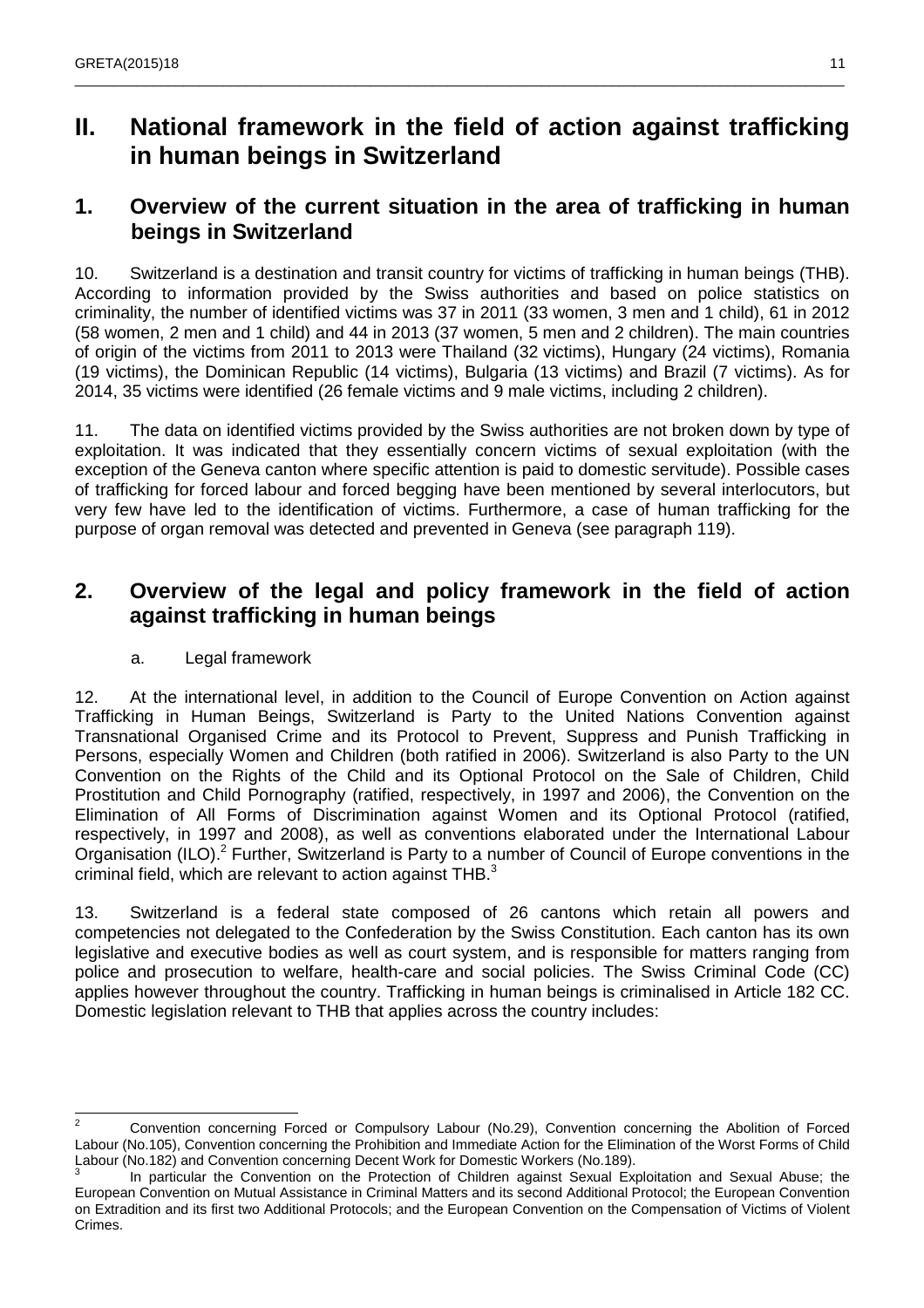- the Federal Law on Foreigners (LEtr; RS142.20) of 16 December 2005, which provides for the possibility of waiving admission requirements in order to regularise the stay of victims and witnesses of human trafficking and for assistance for return and reintegration for THB victims;

 $\_$  ,  $\_$  ,  $\_$  ,  $\_$  ,  $\_$  ,  $\_$  ,  $\_$  ,  $\_$  ,  $\_$  ,  $\_$  ,  $\_$  ,  $\_$  ,  $\_$  ,  $\_$  ,  $\_$  ,  $\_$  ,  $\_$  ,  $\_$  ,  $\_$  ,  $\_$  ,  $\_$  ,  $\_$  ,  $\_$  ,  $\_$  ,  $\_$  ,  $\_$  ,  $\_$  ,  $\_$  ,  $\_$  ,  $\_$  ,  $\_$  ,  $\_$  ,  $\_$  ,  $\_$  ,  $\_$  ,  $\_$  ,  $\_$  ,

- the Federal Council Order on Admission, Stay and Exercise of Gainful Activity (OASA; RS142.201) of 24 October 2007, which governs the stay of victims and witnesses of THB during the reflection period, the criminal proceedings against the traffickers and in individual cases considered as extremely serious;
- the Federal Law on Assistance to Victims of Crimes (LAVI; RS312.5) of 23 March 2007, which governs assistance and support provided to THB victims and is supplemented by the Federal Council Order on Assistance to Victims of Crimes (OAVI; RS312.51) of 27 February 2008;
- the Code of Criminal Procedure (CCP; RS312.0) of 5 October 2007, which provides, inter alia, for the protection of victims and witnesses of THB during criminal proceedings;
- the Federal Law on the Extra-procedural Protection of Witnesses (Ltém; RS312.2) of 23 December 2011, which governs the protection of victims and witnesses of trafficking in human beings involved in criminal proceedings outside procedural acts and after the procedure is closed and is supplemented by the Federal Council Order on the Extraprocedural Protection of Witnesses (Otém; RS312.21) of 7 November 2012;
- the Federal Council Order on Measures to Prevent Offences linked to Trafficking in Human Beings (or Order on Action against Trafficking in Human Beings; RS311.039.3) of 23 October 2013, which enables the Confederation to introduce or fund prevention measures aimed at combating THB in Switzerland.
- b. National Action Plan

14. The first National Action Plan against Trafficking in Human Beings was approved by the Swiss Co-ordination Unit against Trafficking in Persons and Smuggling of Migrants (KSMM) on 1 October 2012 for the period 2012-2014. It contains some 20 objectives in the areas of prevention, prosecution, protection of victims and partnerships. Representatives of different departments of the Confederation, the cantons and NGOs were involved in its elaboration within the framework of the KSMM.

### **3. Overview of the institutional framework for action against trafficking in human beings**

a. Swiss Co-ordination Unit against Trafficking in Persons and Smuggling of Migrants (KSMM)

15. The KSMM was set up on 1 January 2003. It co-ordinates anti-trafficking activities of the competent authorities and public agencies. The KSMM is composed of a Steering Committee (plenary composition), Working Groups (restricted composition, with participation of external experts) and an Executive Secretariat.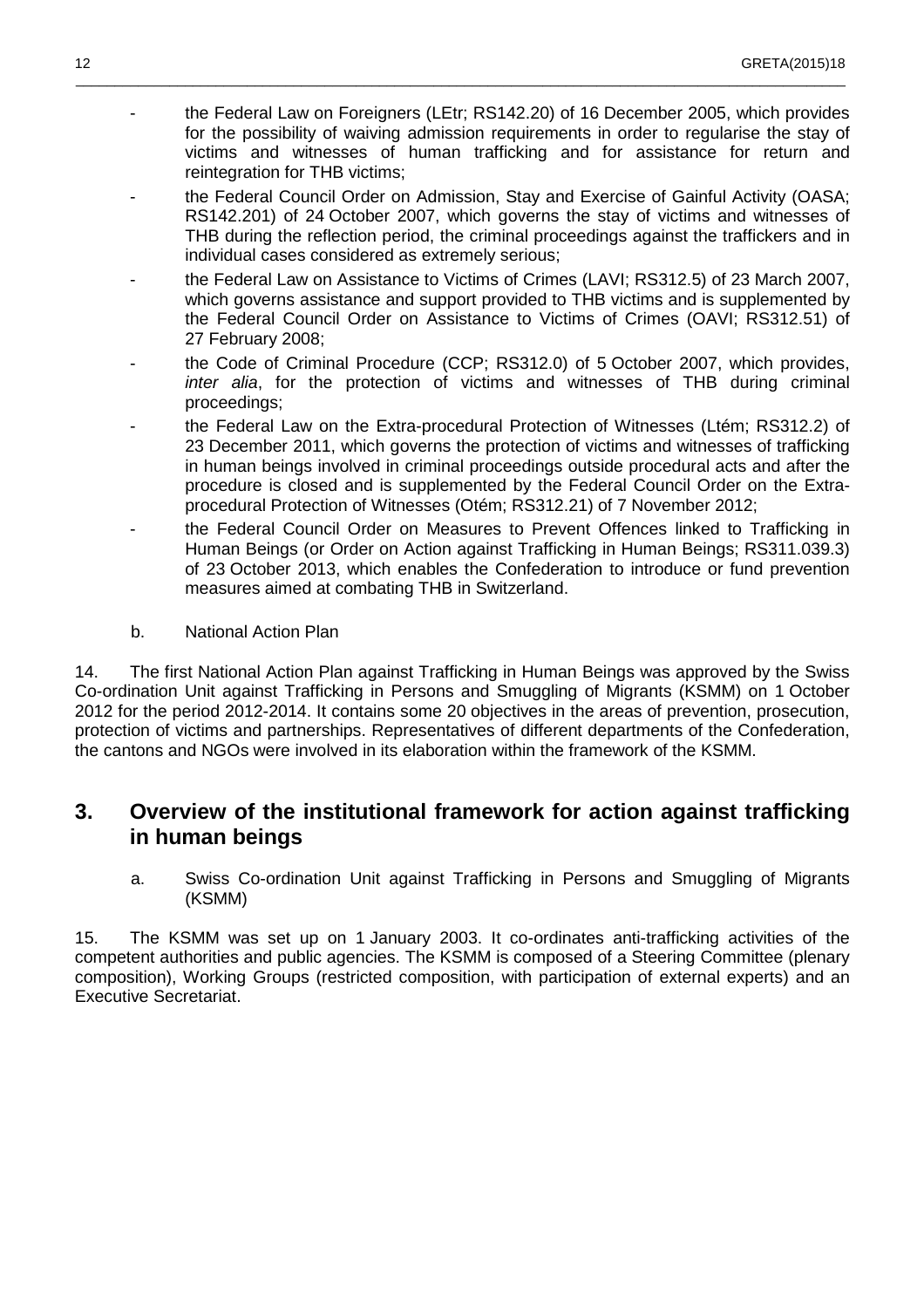16. The Steering Committee acts as the KSMM's decision-making body and is composed of representatives of the federal authorities (Federal Department of Foreign Affairs, Swiss Border Guard Corps, Office of the Attorney General of Switzerland, State Secretariat for Migration, Federal Office of Justice, Federal Office of Police, State Secretariat for Economic Affairs), the cantonal authorities (Conference of Swiss Cantonal Police Commanders, Conference of Swiss Prosecuting Authorities, Swiss Conference of Equal Opportunity Officers, Conference of Swiss Liaison Offices for the Law on Victim Assistance, Association of Cantonal Migration Authorities), NGOs (FIZ – Advocacy and Support for Migrant Women and Victims of Trafficking, Au Coeur de Grottes, Swiss Foundation for the Protection of Children/ECPAT Switzerland) and IOM Bern – Switzerland. The Steering Committee decides on the KSMM's roadmap and monitors the development and implementation of anti-trafficking measures by the different members. Several working groups have been set up under the KSMM to facilitate the fulfilment of the National Action Plan's different objectives relating respectively to child trafficking, labour exploitation, awareness raising and assistance to victims of THB (see paragraph 49).

\_\_\_\_\_\_\_\_\_\_\_\_\_\_\_\_\_\_\_\_\_\_\_\_\_\_\_\_\_\_\_\_\_\_\_\_\_\_\_\_\_\_\_\_\_\_\_\_\_\_\_\_\_\_\_\_\_\_\_\_\_\_\_\_\_\_\_\_\_\_\_\_\_\_\_\_\_\_\_\_\_\_\_\_\_\_\_\_\_\_\_\_\_\_\_\_\_\_\_

17. The Executive Secretariat comes under the Central Division of the Federal Office of Police (Fedpol). It is composed of four full-time staff members (the Executive Secretary, the Deputy Executive Secretary, a researcher and an administrative assistance) and two part-time staff members, dealing respectively with the Order on Action against Trafficking in Human Beings and with the coordination of a possible future national campaign against THB (see paragraph 94). It ensures coordination between anti-trafficking stakeholders and their activities. It also contributes to improving knowledge of the legislation relevant to human trafficking and exchanges of information within the framework of expert/working groups. The Executive Secretariat is represented in the cantonal roundtables on THB (see paragraph 21).

b. Federal, cantonal and municipal criminal police

18. Unit V on Trafficking in human beings/migrant smuggling of the Federal Criminal Police, coming under Fedpol, is responsible for exchanges of police intelligence at the national level, including between cantons, and the international level. Requests from other countries are forwarded to the competent cantons and Unit V supports the police authorities where necessary. It also ensures coordination between criminal procedures in cases involving several cantons or other countries. Unit V currently has a staff of 13.

19. The Zurich City Police has a squad specialised in human trafficking for the purpose of sexual exploitation, the Investigation Group against Human Trafficking, which is composed of a reconnaissance unit of two officers controlling on a regular basis places where prostitution takes place, a unit of three officers dealing with THB suspects and another unit of two officers dealing with victims. The canton of Vaud has a police squad specialised in the prostitution sector, CIPRO (Investigation Unit on Prostitution), composed of six police officers, which detects victims of sexual exploitation. In the cantons of Basel-Stadt, Geneva, Ticino and Zurich, the police have squads covering the prostitution sector, which detect possible victims of forced prostitution (see paragraphs 92 and 119). Other cantons do not have police squads specialised in investigations into THB cases but the great majority have police officers who have undergone training in combatting human trafficking.

c. Prosecuting authorities

20. Prosecution of THB cases is conducted at cantonal level, unless there is an organised crime component, which is rare as this notion contained in the Criminal Code is interpreted narrowly in the case law (see paragraph 192). The Attorney General of Switzerland, which is the federal prosecuting authority, and the Conference of Prosecutors of Switzerland (CPS), which represents the cantonal prosecuting authorities, signed a joint recommendation in 2013 on co-operation in combating complex crimes, including trafficking in human beings. As a result, a list has been drawn up with the names of the prosecutors designated by cantonal public prosecutor's offices to deal with human trafficking cases.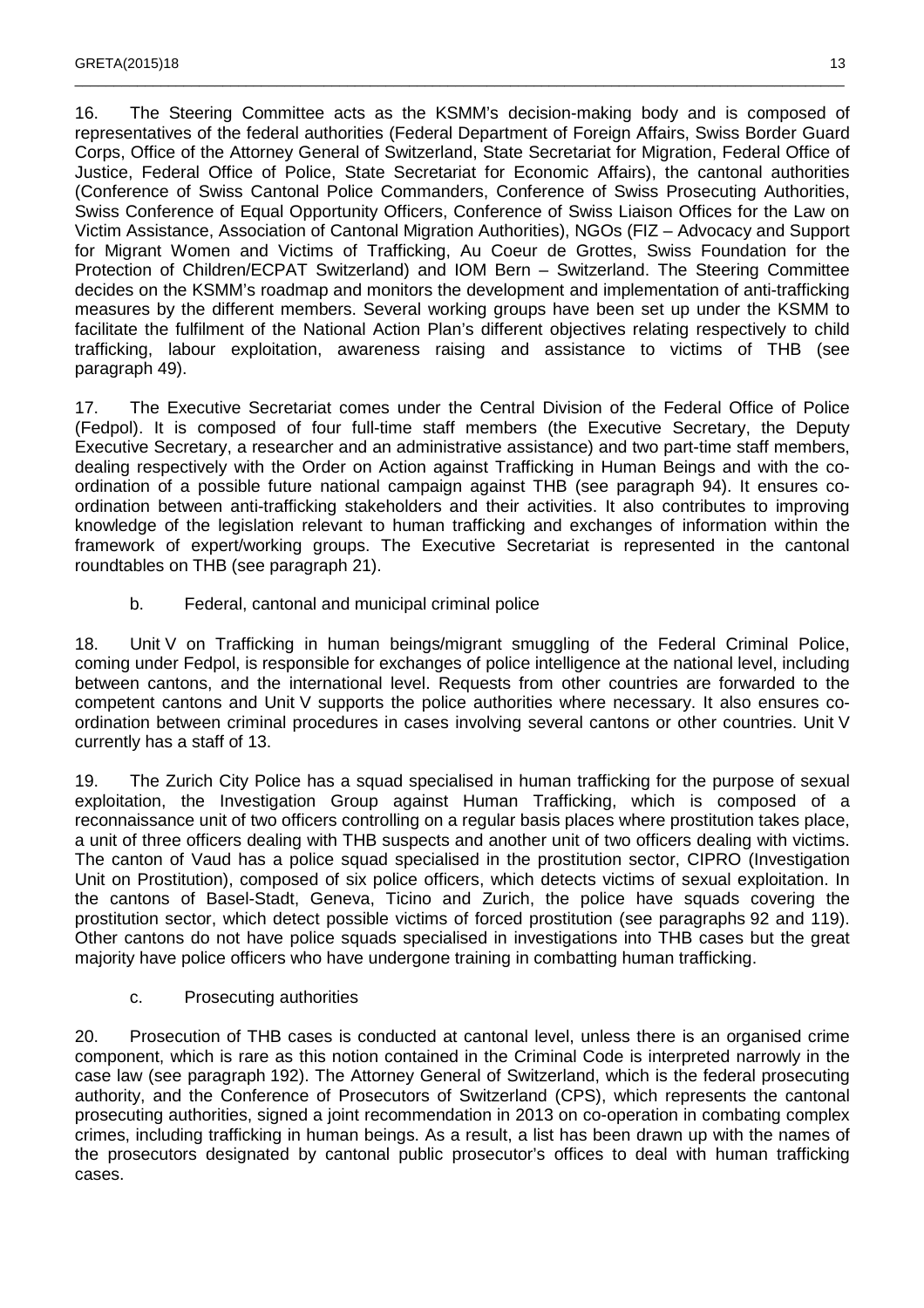#### d. Cantonal Roundtables on THB

21. In 18 of the 26 cantons (Aargau, Basel-Landschaft, Basel-Stadt, Bern, Fribourg, Geneva, Lucerne, Neuchatel, Obwalden, Schwyz, St. Gallen, Solothurn, Thurgau, Ticino, Valais, Vaud, Zug and Zurich), there are roundtables devoted to anti-trafficking action, bringing together different stakeholders (including the police, public prosecutor's office, migration authorities and NGOs) with a view to strengthening co-operation. Their composition varies from one canton to another as does the frequency of their meetings (see paragraph 52). In the remaining nine cantons (Appenzell Innerrhoden, Appenzell Ausserrhoden, Glarus, Graubünden, Jura, Nidwalden, Schaffhausen, and Uri), there is currently no co-ordination mechanism to address human trafficking.

 $\_$  ,  $\_$  ,  $\_$  ,  $\_$  ,  $\_$  ,  $\_$  ,  $\_$  ,  $\_$  ,  $\_$  ,  $\_$  ,  $\_$  ,  $\_$  ,  $\_$  ,  $\_$  ,  $\_$  ,  $\_$  ,  $\_$  ,  $\_$  ,  $\_$  ,  $\_$  ,  $\_$  ,  $\_$  ,  $\_$  ,  $\_$  ,  $\_$  ,  $\_$  ,  $\_$  ,  $\_$  ,  $\_$  ,  $\_$  ,  $\_$  ,  $\_$  ,  $\_$  ,  $\_$  ,  $\_$  ,  $\_$  ,  $\_$  ,

e. NGOs, other civil society actors and international organisations

22. In Switzerland, there are two NGOs acting as focal points for other NGOs regarding victims of trafficking: FIZ (Advocacy and Support for Migrant Women and Victims of Trafficking), based in Zurich, and Au Coeur des Grottes, based in Geneva. FIZ provides assistance and accommodation in a shelter for women victims of human trafficking who have been identified not only in Zurich but in a number of German-speaking cantons. It has memoranda of understanding with nine cantons and an informal agreement with two others for the referral of trafficked victims to their shelter (Aargau, Bern, Basel-Landschaft, Basel-Stadt, Fribourg, Lucerne, St Gallen, Solothurn, Schwyz, Thurgau and Zurich) and a seat on in these cantons' roundtables with the exception of Fribourg.<sup>4</sup> Furthermore, FIZ works closely with a number of NGOs active in different cantons which detect victims of trafficking (such as Antenna MayDay in Ticino, Xenia in Berne, and LISA in Lucerne and Schwyz). The NGO Au Coeur des Grottes (CdG) runs a shelter and provides support for the most part to women victims of human trafficking identified in Geneva but, on occasion, also in neighbouring French-speaking cantons. Both FIZ and CdG also carry out awareness-raising activities, including within programmes developed by the authorities.

23. ECPAT Switzerland/Child Rights Network Switzerland is active in bringing issues of child trafficking to the fore, including within the framework of the KSMM and its working group devoted to child trafficking (see paragraph 16), which it chairs, and by contributing to public initiatives concerning child victims, such as the Agora project (see paragraph 121).

24. There are a number of other NGOs dealing with the rights of persons engaged in prostitution, such as Aspasie in Geneva and Fleur de Pavé in Lausanne, which detect possible victims of human trafficking for sexual exploitation. NGOs such as the Schweizerische Flüchtlingshilfe/Organisation suisse d'aide aux réfugiés (Swiss Refugee Council) and Beratungsstelle für Asylsuchende der Region Basel (BAS, Service for Asylum Seekers of Basel Region), work with asylum seekers, including on detection of victims of human trafficking amongst them.

25. Some trade unions are also working on the question of labour exploitation and human trafficking and provide information and support to vulnerable workers, such as UNIA, SIT and CGAS.

26. IOM Bern – Switzerland is working with the Swiss authorities concerning the voluntary return of victims of human trafficking (see paragraphs 168-174). UNHCR has an Office for Switzerland and Liechtenstein based in its Headquarters in Geneva.

 $\overline{a}$ 4 At the time of this report's adoption, the NGO had suspended its participation in the roundtables of Basel-Stadt and Basel-Landschaft.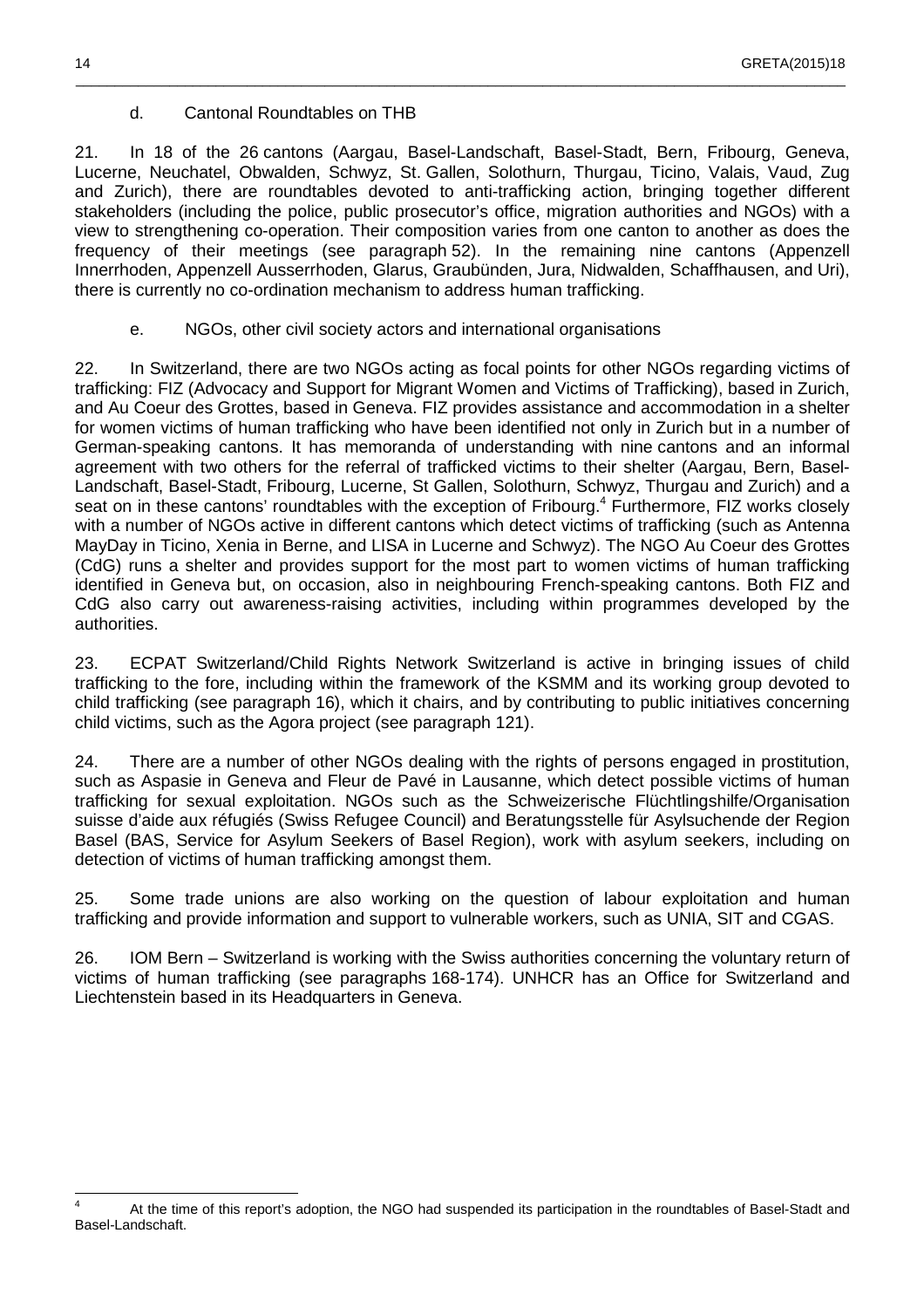## **III. Implementation of the Council of Europe Convention on Action against Trafficking in Human Beings by Switzerland**

\_\_\_\_\_\_\_\_\_\_\_\_\_\_\_\_\_\_\_\_\_\_\_\_\_\_\_\_\_\_\_\_\_\_\_\_\_\_\_\_\_\_\_\_\_\_\_\_\_\_\_\_\_\_\_\_\_\_\_\_\_\_\_\_\_\_\_\_\_\_\_\_\_\_\_\_\_\_\_\_\_\_\_\_\_\_\_\_\_\_\_\_\_\_\_\_\_\_\_

### **1. Integration of the core concepts and definitions contained in the Convention in the internal law**

a. Human rights-based approach to action against trafficking in human beings

27. Article 1(1)(b) of the Convention establishes as one of its purposes the protection of the human rights of the victims of trafficking. Further, Article 5(3) includes the obligation for Parties to promote a human rights-based approach in the development, implementation and assessment of the policies and programmes to prevent THB. The Explanatory Report on the Convention states that the main added value of the Convention is its human rights perspective and focus on victim protection. In the same vein, the United Nations Recommended Principles and Guidelines on Human Rights and Human Trafficking emphasise that "the human rights of trafficked persons shall be at the centre of all efforts to prevent and combat trafficking and to protect, assist and provide redress to victims"<sup>5</sup>.

28. THB constitutes an offence to the dignity and fundamental freedoms of the human being and thus a grave violation of human rights. GRETA emphasises the obligations of States to respect, fulfil and protect human rights, including by ensuring compliance by non-State actors, in accordance with the duty of due diligence. A State that fails to fulfil these obligations may, for instance, be held accountable for violations of the European Convention on Human Rights and Fundamental Freedoms (the ECHR). This has been confirmed by the European Court of Human Rights in its judgment in the case of Rantsev v. Cyprus and Russia, where the Court concluded that THB within the meaning of Article 3(a) of the Palermo Protocol and Article 4(a) of the Anti-Trafficking Convention, falls within the scope of Article 4 of the European Convention on Human Rights<sup>6</sup> (which prohibits slavery, servitude and forced or compulsory labour). The Court further concluded that Article 4 entails a positive obligation to protect victims or potential victims, as well as a procedural obligation to investigate trafficking.<sup>7</sup>

29. The Convention on Action against Trafficking in Human Beings requires States to set up a comprehensive framework for the prevention of THB, the protection of trafficked persons as victims of a serious human rights violation, and the effective investigation and prosecution of traffickers. Such protection includes steps to secure that all victims of trafficking are properly identified. It also involves measures to empower trafficked persons by enhancing their rights to adequate protection, assistance and redress, including recovery and rehabilitation, in a participatory and non-discriminatory framework. Further, measures to prevent THB should be taken in the field of socio-economic, labour and migration policies.

30. GRETA wishes to stress the need for States to also address THB as a form of violence against women and to take account of gender-specific types of exploitation, as well as the particular situation of child victims of trafficking, in line with the relevant international legal instruments<sup>8</sup>.

 $\frac{1}{5}$  Addendum to the report of the United Nations High Commissioner for Human Rights (E/2002/68/Add. 1), www.ohchr.org/Documents/Publications/Traffickingen.pdf 6

Rantsev v. Cyprus and Russia, application No. 25965/04, judgment of 7 January 2010, ECHR 2010, paragraph 282.

<sup>7</sup> See: Siliadin v. France, application No. 73316/01, judgment of 26 July 2005, ECHR 2005 VII; C.N. and V. v. France, application No. 67724/09, judgment of 11 October 2012, and C.N. v. United Kingdom, application No. 4239/08, judgment of 13 November 2012. 8

Such as the Council of Europe Convention on Preventing and Combating Violence against Women and Domestic Violence, the Council of Europe Convention on the Protection of Children against Sexual Exploitation and Sexual Abuse, the United Nations Convention on the Rights of the Child and the Optional Protocol thereto on the sale of children, child prostitution and child pornography, and the United Nations Convention on the Elimination of All Forms of Discrimination against Women.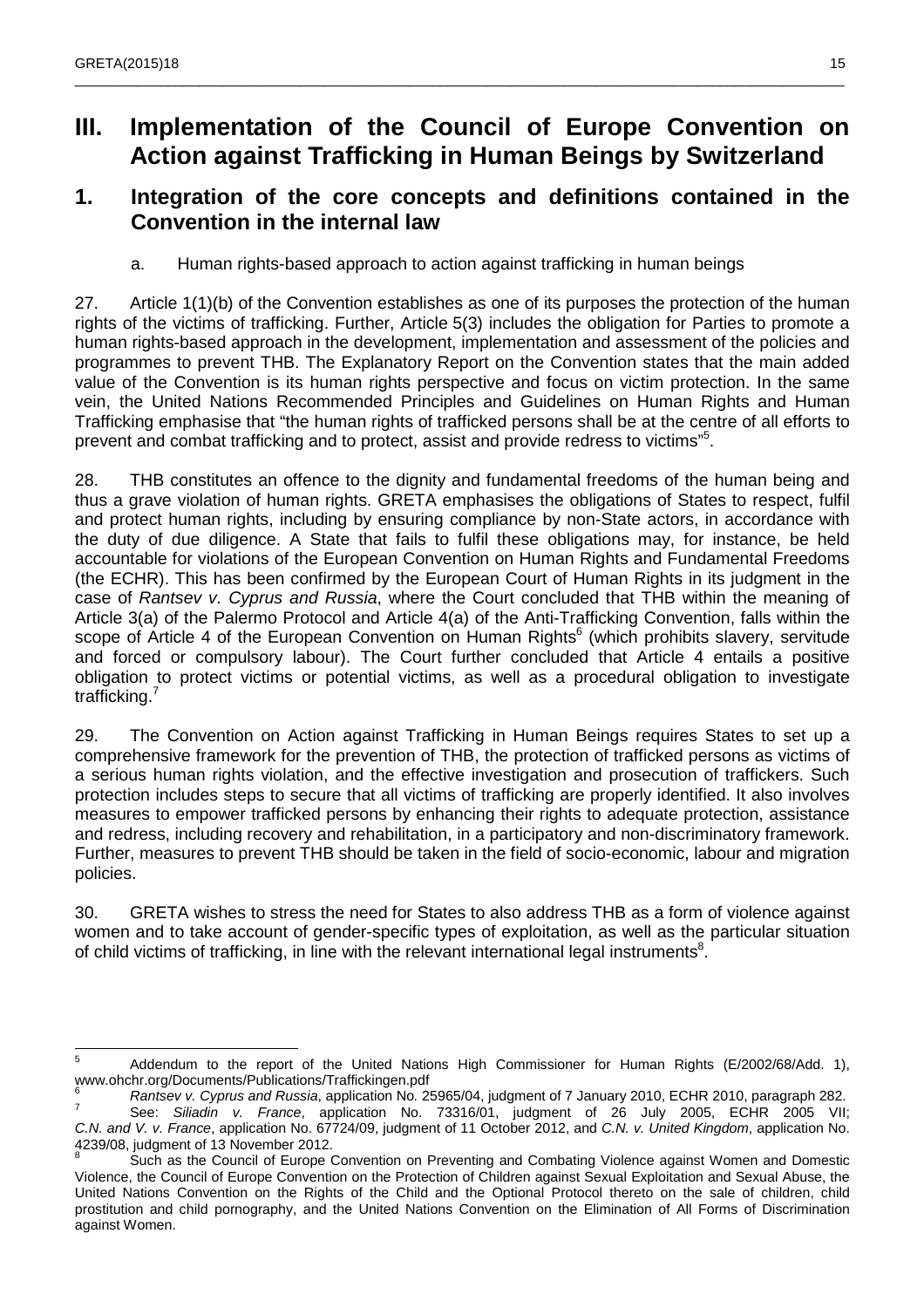31. The Swiss authorities regard trafficking in human beings as a violation of a person's free will and freedom of action, as enshrined in Article 10 of the Federal Constitution of the Swiss Confederation, as well as of human dignity, guaranteed under Article 7 of the Federal Constitution. They have referred to the state's duty to ensure, on the one hand, that the scope for human rights violations is minimised and, on the other hand, to attenuate their consequences, including where trafficking in human beings is concerned.

\_\_\_\_\_\_\_\_\_\_\_\_\_\_\_\_\_\_\_\_\_\_\_\_\_\_\_\_\_\_\_\_\_\_\_\_\_\_\_\_\_\_\_\_\_\_\_\_\_\_\_\_\_\_\_\_\_\_\_\_\_\_\_\_\_\_\_\_\_\_\_\_\_\_\_\_\_\_\_\_\_\_\_\_\_\_\_\_\_\_\_\_\_\_\_\_\_\_\_

32. The human rights-based approach to action against THB entails transparency and accountability on the part of the State through the adoption of a national policy and action plans for combating trafficking in human beings, the co-ordination of the efforts of all relevant actors, the regular training of relevant professionals, research and data collection, and the provision of adequate funding for the implementation of all these measures. The following sections of this report examine in detail the effectiveness of the policies and measures taken by the Swiss authorities in these fields.

- b. Definitions of "trafficking in human beings" and "victim of THB" in Swiss law
	- i. Definition of "trafficking in human beings"

33. In accordance with Article 4(a) of the Convention, trafficking in human beings includes three components: an action ("the recruitment, transportation, transfer, harbouring or receipt of persons"); the use of certain means ("threat or use of force or other forms of coercion, of abduction, of fraud, of deception, of the abuse of power or of a position of vulnerability or of the giving or receiving of payments or benefits to achieve the consent of a person having control over another person"); and the purpose of exploitation ("at a minimum, the exploitation of the prostitution of others or other forms of sexual exploitation, forced labour or services, slavery or practices similar to slavery, servitude or the removal of organs"). In the case of children, pursuant to Article 4(c) of the Convention, it is irrelevant whether the means referred to above have been used.

34. Under Swiss law, trafficking in human beings is criminalised under Article 182 of the Criminal Code (CC), which reads as follows:

- "1. Any person who as a supplier, intermediary or customer engages in the trafficking of a human being for the purpose of sexual exploitation, exploitation of his or her labour or for the purpose of removing an organ is liable to a custodial sentence or to a fine. The soliciting of a person for these purposes is equivalent to trafficking.
- 2. If the victim is a minor or if the offender acts for commercial gain, the penalty is a custodial sentence of not less than one year.
- 3. In every case, a monetary penalty must also be imposed.
- 4. Any person who commits the act abroad is also guilty of an offence. Articles 5 and 6 [of the Criminal Code, respectively on offences against minors abroad and on offences committed abroad prosecuted in terms of an international obligation] apply."<sup>9</sup>

35. The Swiss authorities have indicated that legislative practice in Switzerland favours shorter definitions of offences with a view to allowing broader interpretation by the courts, rather than longer definitions with the risk of leaving an aspect out. They have added that all legislative provisions are read in conjunction with the Federal Gazette (Feuille fédérale, Bundesblatt, Foglio federale). The Federal Gazette contains, inter alia, reports or opinions of the Federal Council, committees of the Federal Assembly and federal courts. When it comes to Article 182 CC, the Federal Gazette specifically refers to the definition contained in Article 4 of the Convention.<sup>10</sup> While Article 182, paragraph 1, refers expressly to the acts of supplying, acting as an intermediary, purchasing and recruiting, the Federal Gazette stipulates that it encompasses, inter alia, the acts of offering, procuring, supplying, selling or receiving persons, routing, transporting and delivering.

<sup>–&</sup>lt;br>9 Unofficial translation available on the Federal Swiss authorities' website: www.admin.ch/opc/en/classifiedcompilation/19370083/index.html.

<sup>10</sup> Federal Gazette No. 17 of 3 May 2005, FF 2005 2639, page 2665.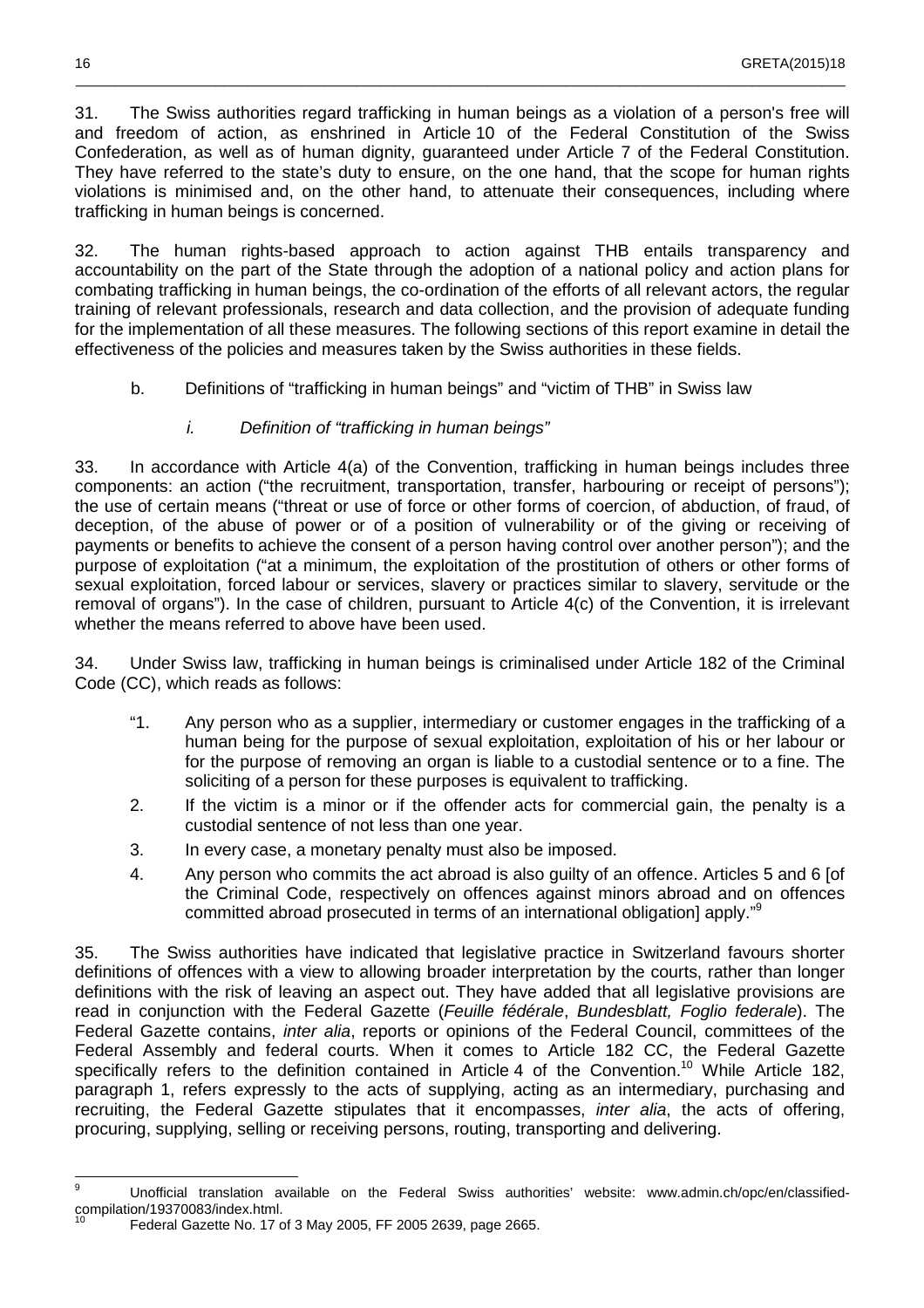36. Regarding the forms of exploitation, Article 182, paragraph 1, CC refers to sexual exploitation, the removal of organs and labour exploitation, but does not mention expressly forced labour or services, slavery, practices similar to slavery, and servitude, which are specifically listed in Article 4(a) of the Convention. The Federal Gazette, however, clarifies that "labour exploitation" covers these notions.<sup>11</sup> In their comments on the draft report, the Swiss authorities have indicated that Article 182, paragraph 1, CC had to be read in conjunction with the Federal Gazette, which is considered as an important source of interpretation, and that in practice the notion of "labour exploitation" covers the notions of forced labour or services, practices similar to slavery, and servitude. Moreover, Article 264a CC criminalises slavery and makes reference to the context of human trafficking. Nonetheless, given that Article 4(a) of the Convention provides for the minimum content of the types of exploitation that must be included in the legal definition of THB, **GRETA considers that stating explicitly in the definition of trafficking in human beings in the Criminal Code the notions of forced labour or services, slavery, practices similar to slavery, and servitude as types of exploitation could improve the implementation of this provision.**

\_\_\_\_\_\_\_\_\_\_\_\_\_\_\_\_\_\_\_\_\_\_\_\_\_\_\_\_\_\_\_\_\_\_\_\_\_\_\_\_\_\_\_\_\_\_\_\_\_\_\_\_\_\_\_\_\_\_\_\_\_\_\_\_\_\_\_\_\_\_\_\_\_\_\_\_\_\_\_\_\_\_\_\_\_\_\_\_\_\_\_\_\_\_\_\_\_\_\_

37. Article 182 CC does not refer to any means, be it as a constituent component of the definition of human trafficking or as aggravating circumstances. The Swiss authorities have underlined that Swiss law does not require the use of means for the offence of human trafficking to be established. The offence of THB in Swiss law thus hinges on two constituent components, i.e. an action and the purpose of exploitation. According to the Swiss authorities, the legislator considered that including a list of means in Article 182 CC would be unnecessarily restrictive and they consider that case law has shown this approach to be opportune as it makes it possible to achieve a broader application of the offence of human trafficking. Moreover, in accordance with Article 47 CC, in deciding on the severity of a sentence, judges take into account a number of elements in relation to the gravity of the offence, allowing them to consider the means resorted to by the traffickers. In addition, in cases where the means are covered by other offences, e.g. against the physical and mental integrity of the victim (Article 122 CC) or against freedom of movement (Articles 183 and 184 CC), judges must increase the sentences in a proportionate manner pursuant to Article 49 CC (see paragraph 176).

38. Other means listed in Article 4 of the Convention are mentioned in the Criminal Code as separate offences with no express link to Article 182 CC, in particular: Article 180 on threatening behaviour,<sup>12</sup> Article 181 on coercion<sup>13</sup> and Article 183 on false imprisonment and abduction.<sup>14</sup> While other means found in Article 4 of the Convention (fraud, deception, the abuse of power or of a position of vulnerability, the giving or receiving of payments or benefits to achieve the consent or a person having control over another person) are not covered expressis verbis, the Swiss authorities have pointed to the *travaux préparatoires* of the Criminal Code, which are commonly used for interpretation, with reference to "violence or other means of coercion". They have added that "abuse of vulnerability" has been interpreted by the Federal Supreme Court in cases of THB for forced prostitution.<sup>15</sup>

 $11$  $11$  Ibid., page 2667.

Article 180, paragraph 1: "Any person who places another in a state of fear and alarm by making a serious threat is liable on complaint to a custodial sentence not exceeding three years or to a monetary penalty."

Article 181: "Any person who, by the use of force or the threat of serious detriment or other restriction of another's freedom to act compels another to carry out an act, to fail to carry out an act or to tolerate an act, is liable to a custodial sentence not exceeding three years or to a monetary penalty."

Article 183: "1. Any person who unlawfully arrests or holds another prisoner or otherwise unlawfully deprives another of his liberty, any person who, by the use of force, false pretences or threats, abducts another, is liable to a custodial sentence not exceeding five years or to a monetary penalty.2. Any person who abducts a person who is incapable of judgement or resistance or who is under the age of sixteen, is liable the same penalty."

See, for instance, Federal Supreme Court judgments of 2000 (ATF 126 IV 225), 2002 (ATF 128 IV 117), 2009 (6B\_1006/2009) and 2010 (6B\_81/2010). In the first judgment (ATF 126 IV 225), the court held that the question of whether the person was free to choose prostitution or not is to be decided against the circumstances of the individual case. It went on to say that, when it comes to the prostitution sector, there are many circumstances which can result in persons engaged in prostitution being in a situation of financial and personal dependency, particularly for those with irregular status. In the judgment ATF 128 IV 117, the court found that a victim's consent was irrelevant if the perpetrator had taken advantage of the difficult economic conditions faced by the victim. This case concerned foreign victims who had come to Switzerland to work in prostitution in order to escape poverty in their countries of origin. The court thus considered that the perpetrator had taken advantage of their vulnerable situation and that their consent could not be considered as valid. The court held that "in the case of people who go abroad for prostitution, the actual agreement must be accepted with extreme caution as the risk of exploitation of a situation of poverty is particularly acute". In the judgment 6B\_1006/2009, the court confirmed that economic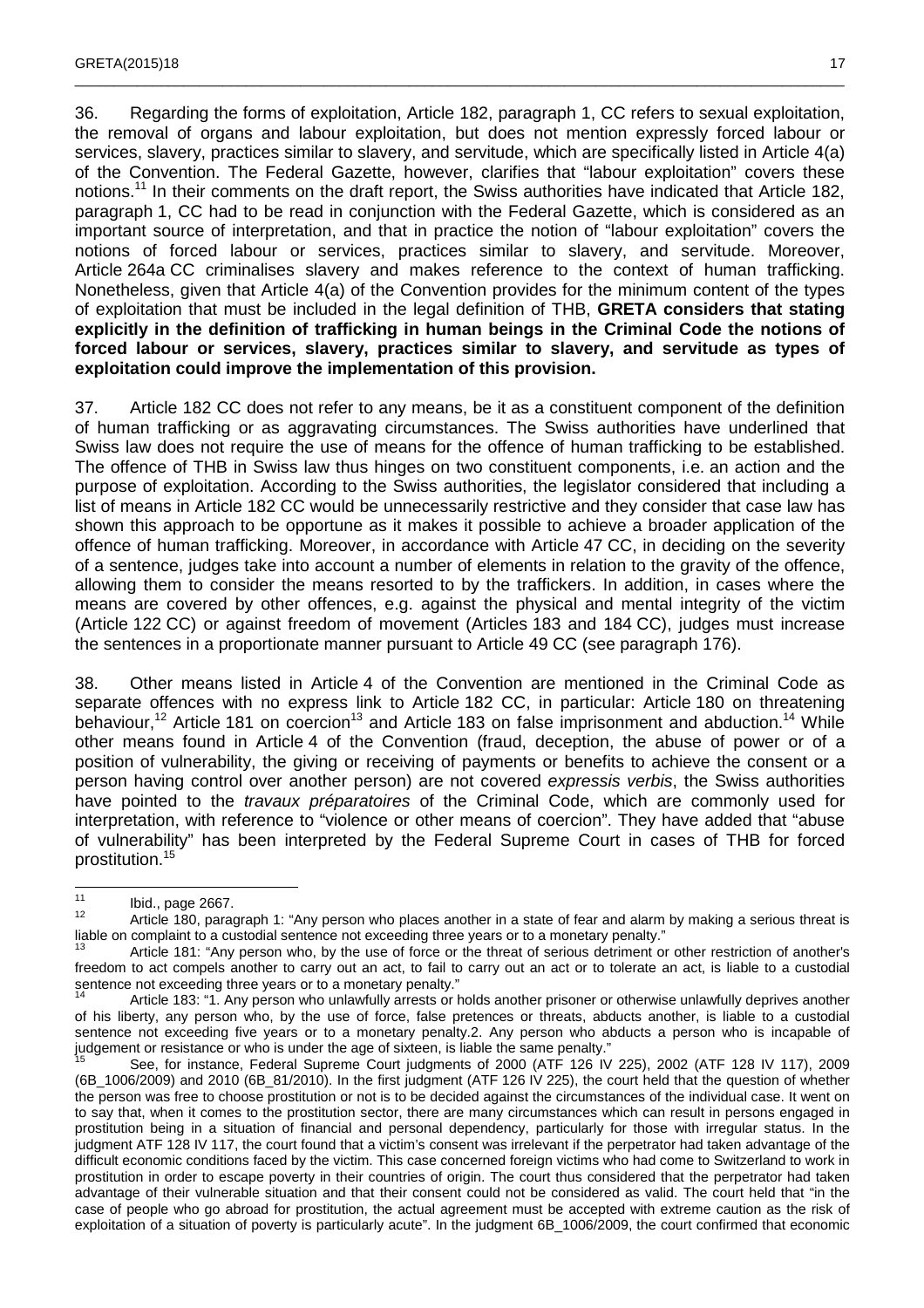39. The irrelevance of the victim's consent to exploitation is not stated in Article 182 CC, but the Federal Gazette states that consent does not automatically preclude Article 182 from applying.<sup>16</sup> According to the Federal Gazette, in accordance with the Civil Code, children's consent would be regarded as irrelevant in cases falling under Article 182. The Swiss authorities were of the view that it was not considered appropriate to lay down the irrelevance of consent of children in the Criminal Code for fear that it would be interpreted as meaning that an adult's consent would a contrario exclude the application of Article 182. The Federal Tribunal established human trafficking in the case of foreign young women who were hired to work in prostitution. The tribunal held that their consent to prostitution was null and void as it was motivated by their economic situation.<sup>17</sup> GRETA notes that there have so far been no cases concerning trafficking for labour exploitation where the issue of consent was raised before the federal courts. In their comments on the draft report, the Swiss authorities have argued that case law on the matter was more likely to lead to victims coming forward than a change in legislation. Nevertheless, GRETA sees benefits in stating explicitly in legislation that consent is irrelevant to determining whether the crime of human trafficking has occurred. Setting out this pivotal principle in law could facilitate its use by investigators, prosecutors and judges when dealing with cases of human trafficking and to obtaining a more consistent approach. Indeed, consent is an important factor at different stages of human trafficking cases, for instance: if victims refuse to self-identify as they consider that they consented to exploitation; when taking a decision on whether to investigate and prosecute a case as THB where the victim apparently consented to exploitation; when deciding on the penalty for offenders where there are assertions of consent.<sup>18</sup> Moreover, by stating explicitly in legislation that consent is irrelevant, information made available to potential victims in risk sectors would be clearer and therefore could contribute to them coming forward, knowing that their consent does not preclude their being considered as victims of human trafficking. **GRETA considers that stating explicitly in law the irrelevance of the consent of a victim to the intended exploitation could improve the implementation of anti-trafficking provisions.**

\_\_\_\_\_\_\_\_\_\_\_\_\_\_\_\_\_\_\_\_\_\_\_\_\_\_\_\_\_\_\_\_\_\_\_\_\_\_\_\_\_\_\_\_\_\_\_\_\_\_\_\_\_\_\_\_\_\_\_\_\_\_\_\_\_\_\_\_\_\_\_\_\_\_\_\_\_\_\_\_\_\_\_\_\_\_\_\_\_\_\_\_\_\_\_\_\_\_\_

40. For further analysis of the definition of THB and related offences from a substantive criminal law perspective, see paragraphs 175-182.

#### ii. Definition of "victim of THB"

41. The Convention defines "victim of THB" as "any natural person who is subjected to THB as defined in Article 4 of the Convention". Recognition of victims of trafficking as such is essential as it gives rise to their entitlement to the broad range of protection and assistance measures set out in the Convention.

42. Any person affected by trafficking in human beings within the meaning of Article 182 CC is considered to be a victim of THB. The Swiss authorities have underlined that each authority, whether dealing with prosecution, assistance for victims, residence or returns, applies the legal provisions governing the legal status of victims which relate to its own field of competence and does so independently.

1

and social difficulties should be analysed as a situation of vulnerability rendering consent irrelevant. In the judgment 6B\_81/2010, the court held that consent is irrelevant if it is established that the victim was in a situation of economic, social or personal difficulties.

<sup>&</sup>lt;sup>16</sup> Federal Gazette No. 17 of 3 May 2005, FF 2005 2639.

ATF 126 IV 225, 128 IV 117. This position was confirmed in more recent judgments handed down by the Federal Tribunal since the entry into force of Article 182 CC: ATF 6B\_1006/2009 (E. 4.2.2), ATF 6B\_81/2010 (E. 4.1) and ATF 6B\_128/2013 (E. 1.2).

See UNODC Issue Paper, The role of "consent" in the Trafficking in Persons Protocol, Vienna, 2014. Available at: www.unodc.org/documents/human-trafficking/2014/UNODC\_2014\_Issue\_Paper\_Consent.pdf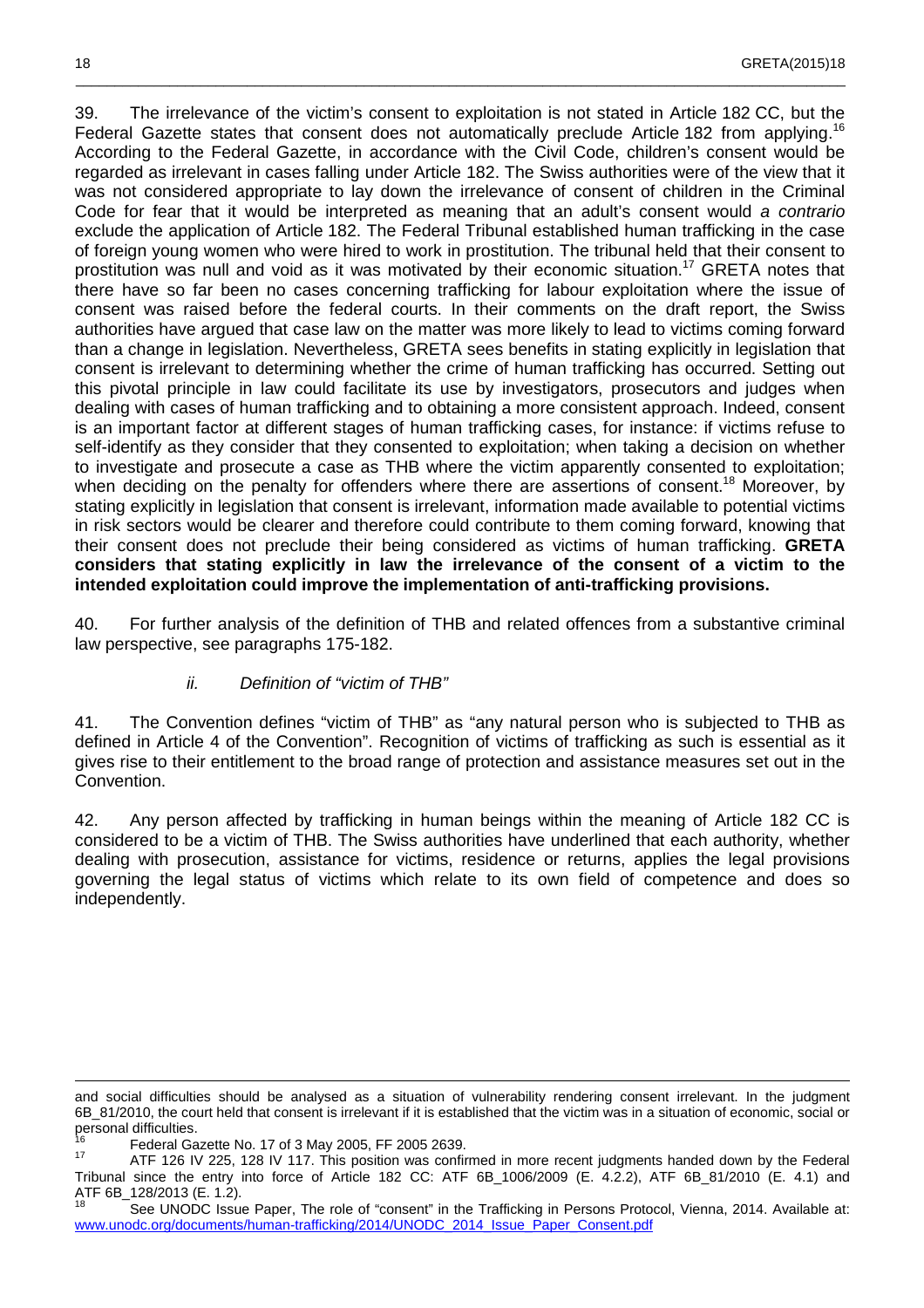43. Any person having suffered a direct violation of his/her physical, mental or sexual integrity as a result of a crime committed in Switzerland, including trafficking in human beings, is entitled to assistance under the Federal Law on Assistance to Victims of Crime (LAVI; RS 312.5) of 23 March 2007. When criminal proceedings are ongoing in Switzerland and the victim has suffered a direct violation of his/her physical, mental or sexual integrity as a result of being trafficked, the provisions on protection and special entitlements provided for in the Code of Criminal Procedure (CCP) are applicable. If there are grounds to believe that an irregular migrant is a victim or witness of THB, the cantonal authority competent for matters involving foreigners within the meaning of Article 35 of the Federal Council Order on Admission, Stay and Exercise of Gainful Activity (OASA; RS 142.201) of 24 October 2007 will grant him/her a recovery and reflection period.

\_\_\_\_\_\_\_\_\_\_\_\_\_\_\_\_\_\_\_\_\_\_\_\_\_\_\_\_\_\_\_\_\_\_\_\_\_\_\_\_\_\_\_\_\_\_\_\_\_\_\_\_\_\_\_\_\_\_\_\_\_\_\_\_\_\_\_\_\_\_\_\_\_\_\_\_\_\_\_\_\_\_\_\_\_\_\_\_\_\_\_\_\_\_\_\_\_\_\_

44. The question of the definition of victim of THB will be further discussed in the sections of this report dealing with the identification of victims and the assistance measures provided to them, along with the related proposals made by GRETA.

c. Comprehensive approach to action against THB, co-ordination of all actors and actions, and international co-operation

#### i. Comprehensive approach and co-ordination

45. One of the aims of the Convention is to design a comprehensive framework for the protection of and assistance to victims and witnesses. To be effective, any national action to combat THB must be comprehensive and multi-sectoral, and take on board the required multidisciplinary expertise. Article 29(2) of the Convention requires Parties to take measures to ensure the co-ordination of national policies and actions against THB, including through the setting-up of specific co-ordinating bodies. Further, the Convention refers to the need to co-operate and build strategic partnership with civil society through co-operative frameworks that can help governments fulfil their obligations under the Convention (Article 35).

46. In Switzerland, co-ordination of anti-trafficking action takes places at several levels, due to the country's political and de facto organisation (federal, cantonal and inter-cantonal levels, as well as amongst German-speaking cantons and French-speaking cantons<sup>19</sup>).

47. At the federal level, the Swiss Co-ordination Unit against the Trafficking of Persons and Smuggling of Migrants (KSMM) was set up to establish structures and networks with a view to guaranteeing the effectiveness of action against trafficking in human beings and migrant smuggling throughout the country. The KSMM's Steering Committee brings together the competent federal departments, cantonal co-ordination bodies, three NGOs and IOM (see paragraph 16). While the federal and cantonal authorities are full members, NGOs and IOM have consultative status. For each decision, consensus between all members is sought, but decisions can be taken by an absolute majority of the members present. The Steering Committee is called upon to decide on the KSMM's activities and supervises the drawing-up and implementation of measures by the competent actors. The Steering Committee, in principle, meets once a year and operates under the auspices of Fedpol, which provides its secretariat (see paragraph 51).

<sup>19</sup> <sup>19</sup> Romansch-speaking areas being in the predominantly German-speaking canton of Graubünden, they are considered together with German-speaking Switzerland. The Italian-speaking canton of Ticino is sometimes associated with French-speaking cantons, which together are referred to as "Latin Switzerland". However, in practice, the canton of Ticino often works with German-speaking cantons, geographically more directly reachable.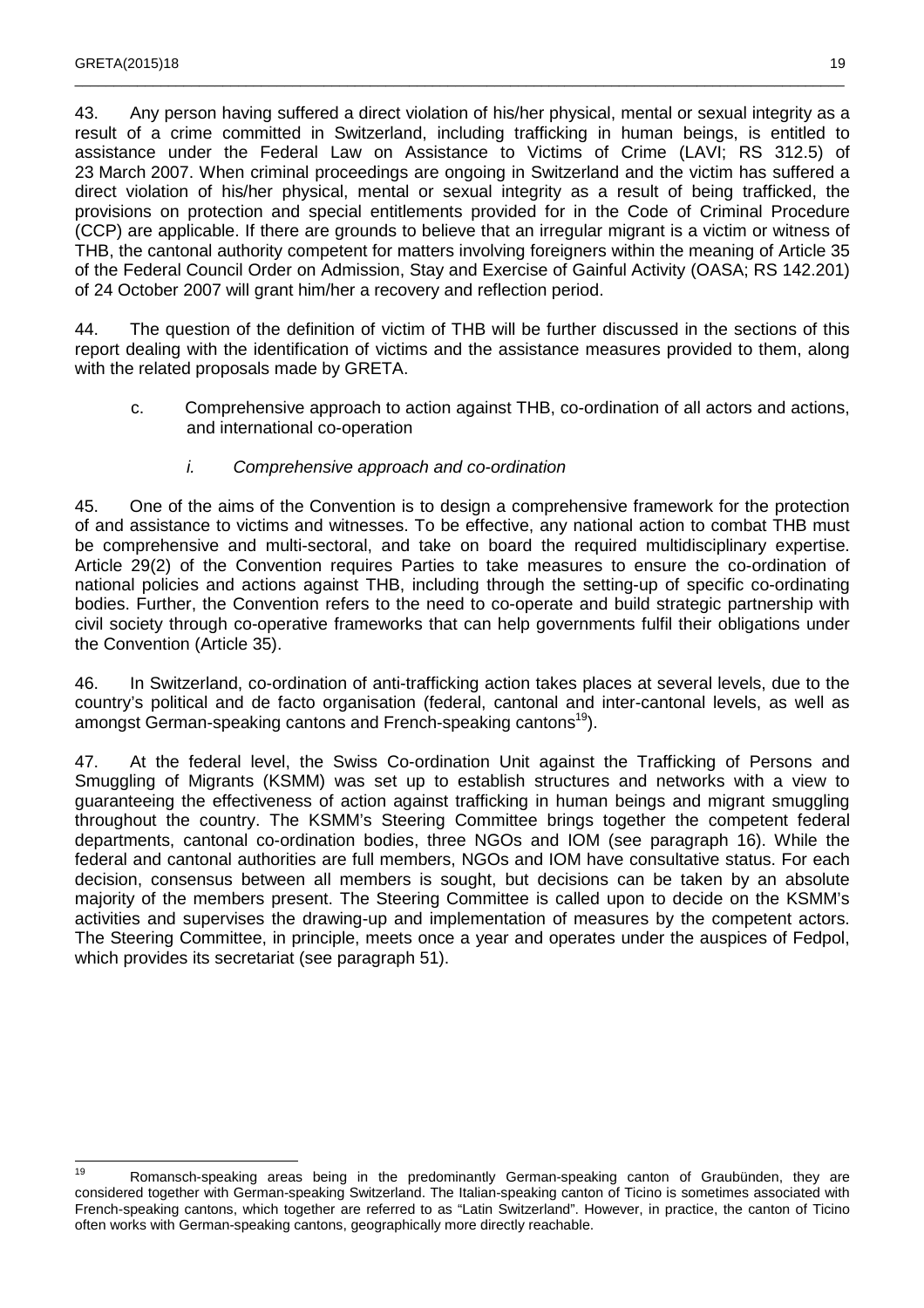48. The first National Action Plan to combat THB was adopted for the period 2012-2014 (see paragraph 14) and addresses different types of exploitation and victims. All authorities and organisations represented in the KSMM are expected to implement it within their respective remit. GRETA underlines the importance of a periodic independent evaluation of the National Plan as a tool for assessing the impact of the activities and for planning future policies and measures to combat THB. **GRETA would like to be kept informed of developments regarding the drafting and adoption of a new national action plan.**

\_\_\_\_\_\_\_\_\_\_\_\_\_\_\_\_\_\_\_\_\_\_\_\_\_\_\_\_\_\_\_\_\_\_\_\_\_\_\_\_\_\_\_\_\_\_\_\_\_\_\_\_\_\_\_\_\_\_\_\_\_\_\_\_\_\_\_\_\_\_\_\_\_\_\_\_\_\_\_\_\_\_\_\_\_\_\_\_\_\_\_\_\_\_\_\_\_\_\_

49. Within the framework of the KSMM and in order to take forward the goals set out in the National Action Plan, working groups and groups of experts have been set up with a view to providing guidance on specific topics and proposing measures to improve the effectiveness of action against human trafficking. External experts are invited depending on the expertise needed (e.g. representatives of Amnesty International, the Christian Mission for East European countries, cantonal and municipal police forces). A working group was set up to prepare a national campaign on human trafficking. As a first step, a study was commissioned on labour exploitation. Another study on knowledge of THB amongst the public was planned but has been suspended pending a decision on whether to conduct a national campaign (see paragraph 94). Another working group, chaired by the Swiss Foundation for the Protection of Children/ECPAT Switzerland, is working on child victims of trafficking; the last meeting, however, took place in 2013. Further, a working group on police action is led by the Zurich City Police. Another two working groups were set up to deal respectively with THB for labour exploitation and assistance to victims but were suspended in 2014 owing to a lack of sufficient resources. In addition, there is another working group dealing more generally with human trafficking meant to tackle specific questions such as THB for the purpose of the removal of organs. However, it did not meet in 2013 and 2014.

50. Up until now, action in Switzerland has essentially targeted human trafficking for sexual exploitation, which is partly due to the fact that the former provision of the Criminal Code, in force until December 2006, only criminalised this aspect of human trafficking. The National Action Plan recognises the need to address human trafficking for the purpose of labour exploitation. The aforementioned working group on labour exploitation was set up to work on guidelines for detecting instances of labour exploitation. However, the working group was suspended before the guidelines could be finalised. Research has been commissioned on THB for labour exploitation and the sectors most concerned whose results will be published at the end of 2015. The Swiss Centre of Expertise in Human Rights (SCHR) published a study on human trafficking in Switzerland in March 2015, which found that there is insufficient knowledge about the extent of THB for the purpose of labour exploitation in Switzerland, owing to a lack of research, and that the notion of labour exploitation is often confused with other notions such as illegal work.<sup>20</sup>

51. The KSMM's Executive Secretariat (see paragraph 17) also provides advice to Fedpol and the Federal Department of Justice and Police on topics concerning THB. This means that the Executive Secretariat is, for instance, called on to work on the replies from the Swiss Government to questions put by parliamentarians on any topics considered as connected with human trafficking.

 $20$ Bader. D., D'Amato. G, Les caractéristiques et l'ampleur de la zone d'ombre de la traite d'êtres humains en Suisse (The characteristics and size of the grey area of human trafficking), Swiss Centre of Expertise in Human Rights, completed in April 2013 and published in March 2015. Available in French at: www.skmr.ch/frz/publications/migration/traite-etreshumains.html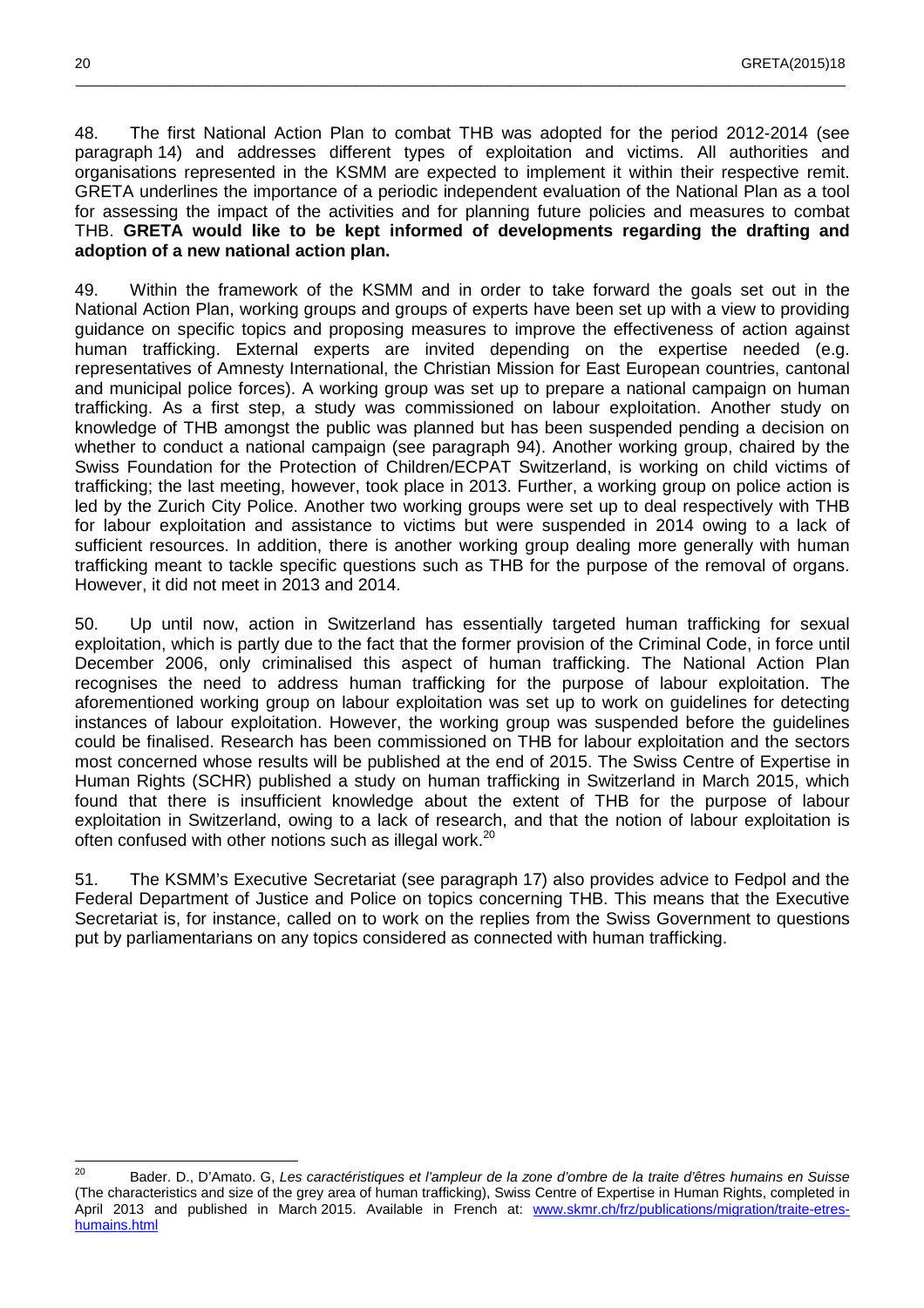52. A number of aspects of the fight against THB fall within the cantons' competence, in particular trafficked victims' identification, assistance and residence permits as well as the prosecution of traffickers. The KSMM encourages the creation of roundtables, and 18 out of 26 cantons have put in place such roundtables as a form of co-ordination of stakeholders, but it is ultimately left to cantons whether to set up such structures and decided what format they should take (e.g. members, frequency of meetings, and working groups). For instance, the cantons visited by the GRETA delegation (Basel Landschaft, Basel Stadt, Bern, Geneva, Vaud and Zurich) all have permanent structures which meet on a regular basis and have some form of referral mechanism. By way of example, the Geneva roundtable meets once a year in plenary composition and a referral system has been devised to deal with cases of human trafficking that meets regularly. Its composition is broad and includes representatives of the police, the prosecutor's office and the migration authorities, the juvenile court, the University Hospital of Geneva, the child protection services, the Crime Victims Support Centre, NGOs and a trade union (SIT-CGAS). In addition, two working groups have been set up to deal specifically with awareness-raising and labour exploitation. By contrast, the Ticino roundtable is convened when faced with a concrete case of human trafficking with a view to dealing most efficiently with it. While mindful of the diversity of cantons, in terms of size, population and geographical situation, GRETA stresses the need for putting in place some form of anti-trafficking co-ordination is in place in all of them.

\_\_\_\_\_\_\_\_\_\_\_\_\_\_\_\_\_\_\_\_\_\_\_\_\_\_\_\_\_\_\_\_\_\_\_\_\_\_\_\_\_\_\_\_\_\_\_\_\_\_\_\_\_\_\_\_\_\_\_\_\_\_\_\_\_\_\_\_\_\_\_\_\_\_\_\_\_\_\_\_\_\_\_\_\_\_\_\_\_\_\_\_\_\_\_\_\_\_\_

53. Victim assistance comes within cantonal competence, in accordance with the Federal Law on Assistance to Victims of Crimes (LAVI). While there are common standards in the law, the Federal Council Order on Assistance to Victims of Crimes and recommendations of the Swiss Conference of Contact Persons of the LAVI (CSOL-LAVI), implementation is not harmonised in practice, leading to uneven levels of assistance between cantons (see paragraph 140). In the light of this situation, the National Action Plan sets as an objective the creation of a national programme of protection of victims of THB with a view to achieving more homogeneous implementation of relevant legislation and standards across the country. For this purpose, a working group was set up under the KSMM but, as noted in paragraph 49, its activity has been suspended due to insufficient resources.

54. The NGO FIZ has concluded memoranda of understanding or other forms of agreements with 11 cantonal roundtables in German-speaking Switzerland, in order to organise the referral of female victims of human trafficking to their specialised shelter, located in Zurich.<sup>21</sup> A similar referral system is being developed in Latin Switzerland (i.e. French-speaking part of the Bern canton, and the cantons of Fribourg, Geneva, Jura, Neuchatel, Ticino, Valais and Vaud) and, since January 2014, the Intercantonal Mission on Trafficking in Human Beings<sup>22</sup> has been entrusted to the Fondation Neuchâteloise pour la Coordination de l'Action Sociale (FAS), with the aim of improving co-ordination amongst competent actors and ensure better assistance to victims of human trafficking. A 60% part-time post at FAS is funded for this purpose and CHF 100 000 (92 344 euros) have been allocated by different cantons.

55. As regards law enforcement, in order to streamline co-operation between cantonal police forces, agreements (concordats) are signed. There are currently six agreements between the police forces of different cantons to co-operate specifically on human trafficking cases. It was pointed out by the Swiss authorities that the work of the police is made more difficult in cantons where there is no THB roundtable. The National Action Plan provides for the creation of inter-cantonal police units on THB. The Swiss authorities have indicated that inter-cantonal investigation groups had been set up by different cantonal police forces in the context of specific THB cases, without them being permanent structures. In addition, an Inter-cantonal Working Group on Human Trafficking and Smuggling (AGMM), coming under the Conference of Swiss Cantonal Police Commanders, usually meets once a year with a view to exchanging information on the national and international situation and sharing practices on investigating THB cases.

56. As noted in paragraph 20, a list has been drawn up with the names of the prosecutors designated by different cantons' public prosecutor's office to deal with human trafficking cases.

 $21$ <sup>21</sup> At the time of adoption of this report, the agreements between FIZ and the roundtables of Basel-Stadt and Basel-Landschaft had however been suspended.

<sup>22</sup> http://traite-des-etres-humains.ch/ (in French)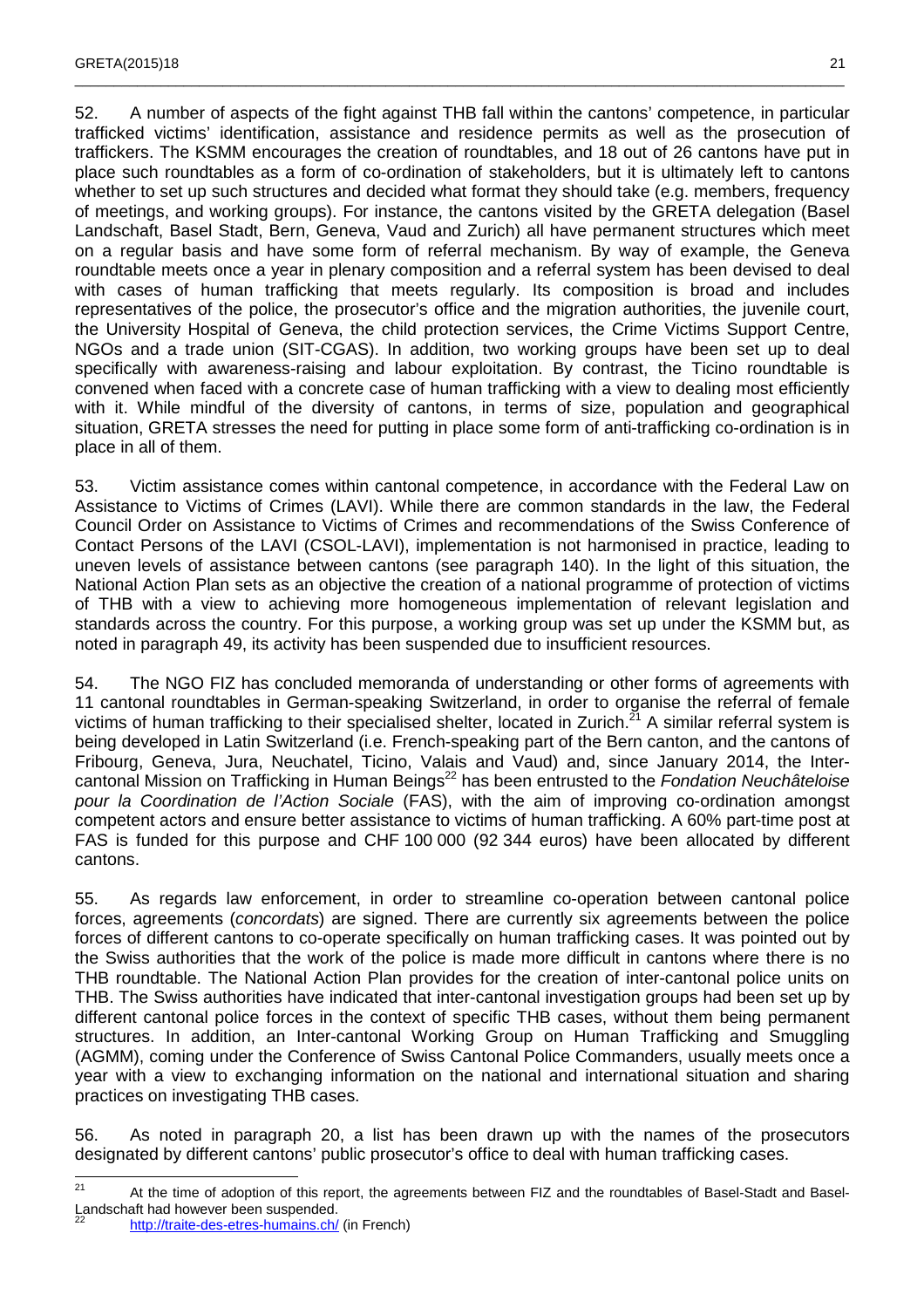- 57. **GRETA urges the Swiss authorities to:** 
	- **allocate sufficient financial and human resources to ensure that the KSMM can achieve the objectives set out in the National Action Plan on combating THB and, in particular, that the working groups on labour exploitation and on specialised assistance can meet and fulfil the tasks specified in the National Action Plan;**

\_\_\_\_\_\_\_\_\_\_\_\_\_\_\_\_\_\_\_\_\_\_\_\_\_\_\_\_\_\_\_\_\_\_\_\_\_\_\_\_\_\_\_\_\_\_\_\_\_\_\_\_\_\_\_\_\_\_\_\_\_\_\_\_\_\_\_\_\_\_\_\_\_\_\_\_\_\_\_\_\_\_\_\_\_\_\_\_\_\_\_\_\_\_\_\_\_\_\_

- **strengthen efforts in addressing child trafficking, including in ensuring regular meetings of the working group on child trafficking.**
- 58. **Furthermore, GRETA considers that the Swiss authorities should:** 
	- **ensure that all cantons develop some form of THB co-ordination bringing together the main actors or, where justified, taking into account the specificities of each cantons (in particular their size, population, geographical situation), associating smaller cantons to existing mechanisms in neighbouring cantons, and continue promoting cross-cantonal co-operation;**
	- **take steps to ensure that national action to combat THB adequately addresses THB for the purpose of labour exploitation, by involving civil society, the labour inspectorate, cantonal authorities responsible for monitoring illegal work, businesses, trade unions and employment agencies.**

59. **GRETA also invites the Swiss authorities to consider the establishment of an independent National Rapporteur or to designate another existing mechanism for monitoring the anti-trafficking activities of state institutions (see Article 29, paragraph 4, of the Convention and paragraph 298 of the Explanatory report).** 

#### ii. Training of relevant professionals

60. The first National Action Plan provides for the training of law enforcement officials, prosecutors, staff providing assistance to victims of human trafficking, and migration authorities. But all of them being within the competence of the cantons, it falls ultimately on cantons to ensure that these actors receive training on human trafficking. As a result, the levels of training vary from one canton to another.

61. Since 2007 specialised training on human trafficking for the police and border guards has been organised by the Swiss Police Institute, in co-operation with the KSMM. Five-day training courses were attended by German-speaking police staff in 2011 and 2013, and a specialised training course for those having already attended basic training was organised in 2014 and attended by 26 participants, amongst whom there were prosecutors, border guards and staff from migration authorities. Training for French-speaking police officers was proposed by the Swiss Police Institute in 2012 and 2013 but cancelled both times owing to insufficient registrations. In 2014, 16 Frenchspeaking police officers followed training on THB organised by the Further Training Centre (Cefoc) of the Academy of Social Work (Haute école de travail social) based in Geneva. Some police officers have followed training abroad, in particular with the Mitteleuropäische Polizeiakademie (MEPA) and the German Bundeskriminalamt. From 2007 to 2014, 138 police officers and border guards received training on THB in the Swiss Police Institute and the Geneva Academy of Social Work. Since 2010, THB has become part of the basic curriculum of border guards. Additional training on THB has been organised by the Border Guards Corps for 522 border guards since 2010. According to the authorities, the training is fully compliant with Frontex standards.

62. Training for prosecutors is organised by the French-speaking College of the Criminal Law Judiciary (École Romande de Magistrature Pénale) and the German-speaking Competence Centre for Forensic Science and Economic Crime (Center Forensik und Wirtschaftskriminalität). A one-day training session was organised for French-speaking prosecutors in 2011. However, a training session planned in 2014 for German-speaking prosecutors was cancelled. Not all cantons have a designated prosecutor trained in dealing with THB cases.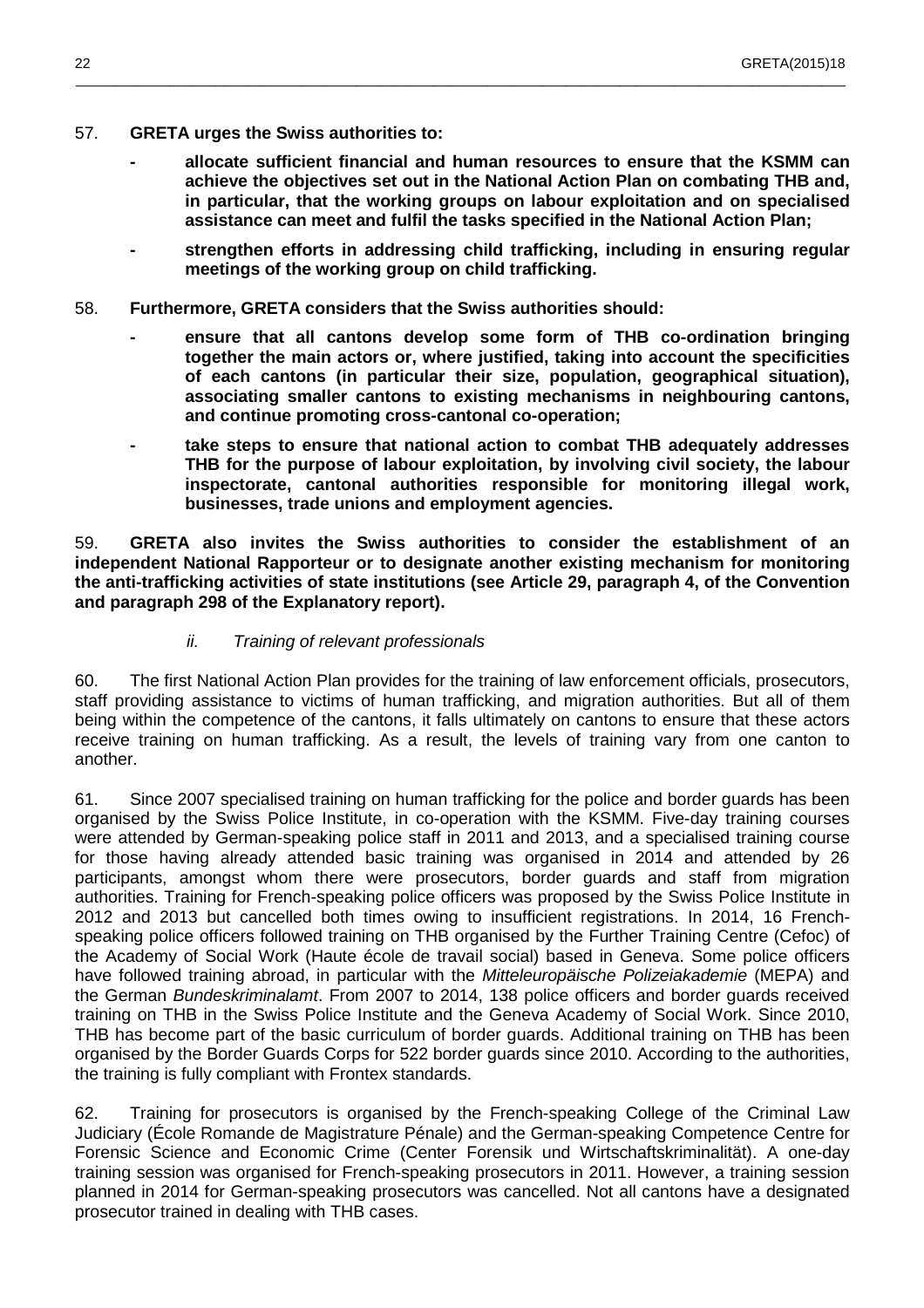63. Insofar as judges are concerned, GRETA was informed that several judges at the Geneva Juvenile Court had received training in THB, including the judge who sits on the cantonal roundtable on THB. A training day is planned in French-speaking Switzerland for 2016 within the framework of the School of the Criminal-law Judiciary (*Ecole romande de magistrature pénale*). No information has been provided concerning sensitisation on human trafficking and the rights of victims of THB amongst judges in other parts of Switzerland.

\_\_\_\_\_\_\_\_\_\_\_\_\_\_\_\_\_\_\_\_\_\_\_\_\_\_\_\_\_\_\_\_\_\_\_\_\_\_\_\_\_\_\_\_\_\_\_\_\_\_\_\_\_\_\_\_\_\_\_\_\_\_\_\_\_\_\_\_\_\_\_\_\_\_\_\_\_\_\_\_\_\_\_\_\_\_\_\_\_\_\_\_\_\_\_\_\_\_\_

64. When it comes to cantonal immigration officials, training is proposed by the Swiss Police Institute as well as by the State Secretariat for Migration in co-operation with IOM and the KSMM. In 2012, two one-day training sessions were organised by the State Secretariat for Migration and IOM (one for German-speaking officials and the other for francophone officials) concerning victims' return to their country of origin. In 2013, a one-day session was organised by the State Secretariat for Migration in French and German. A one-day training session organised by the State Secretariat for Migration, the Association of Cantonal Migration Authorities and the KSMM took place in October 2014 with around 60 participants. This training session aimed to raise migration officials' awareness of human trafficking and to inform them of the steps to follow if they encounter a possible victim of THB.

65. Staff processing asylum applications also receive training on human trafficking. In 2014, a seminar, attended by 150 participants, was organised for staff working in the five Asylum Reception and Application Centres. Training for officials interviewing asylum seekers is planned for the end of 2015 to enable them to detect and interview victims of human trafficking during asylum procedures.

66. GRETA was informed that no training on human trafficking and how to identify potential victims had been provided to staff of the detention centres for irregular migrants.

67. As for staff of crime victims support centres (LAVI centres), training on THB is organised in collaboration with the Further Training Centre (Cefoc) of the Academy of Social Work (Haute école de travail social) based in Geneva. In their comments on the draft report, the Swiss authorities have specified that in French-speaking Switzerland, all cantons have sent LAVI officials to training sessions on THB organised in 2010, 2013 and 2014. By way of example, in 2013, 25 LAVI officials were trained in THB. Moreover, as part of the efforts to set up a referral system in French-speaking cantons and the canton of Ticino (see paragraph 54), the specialisation of officials from LAVI centres is encouraged and supported. In German-speaking Switzerland, no such training has taken place.

68. Some cantons have organised training and awareness-raising days for cantonal staff at their own initiative. In the canton of Geneva, for example, THB for the purpose of labour exploitation was the subject of an awareness-raising initiative aimed at labour inspectors in the spring of 2014.

69. **GRETA considers that the Swiss authorities should pursue their efforts to ensure that all relevant professionals are trained periodically on THB and the rights of victims across the country. Further steps should be taken to sensitise and/or train in particular prosecutors, judges, labour inspectors, officials dealing with asylum seekers and irregular migrants, staff of crime victims support centres, child welfare staff, education staff and medical professionals. Training programmes should be designed with a view to improving the knowledge and skills of relevant professionals to enable them to identify victims of trafficking, to assist and protect them, to facilitate compensation for victims and to secure convictions of traffickers.** 

70. **Further, GRETA considers that the Swiss authorities should ensure that the initial training of all police officers includes a module on human trafficking.**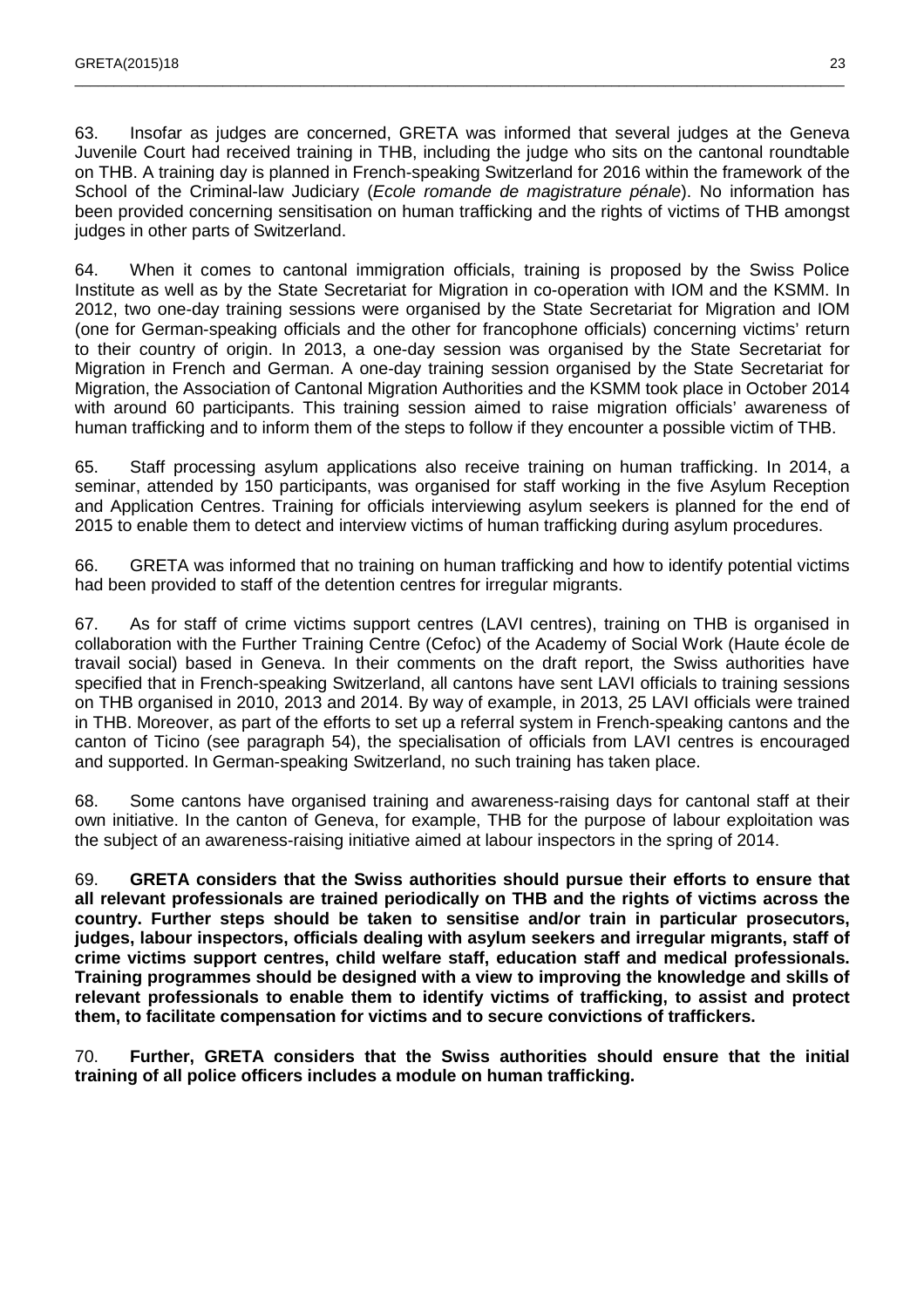#### iii. Data collection and research

71. The human rights-based approach to anti-trafficking policies advocated by the Convention requires adequate monitoring and evaluation. An essential element is the regular availability of comprehensive statistical information on both trends in human trafficking and on the performance of the main actors in the fight against trafficking. The collation of data from different state institutions and NGOs raises concerns about data protection, especially when personal data are involved. International standards have been set for the collection, storage, transfer, compilation and dissemination of data. In order to ensure full compliance with these standards, Parties are expected to apply appropriate measures and techniques of data protection. An additional requirement for human rights-based anti-trafficking policies is the conduct of research and analysis with special attention to the rights and interests of victims.

\_\_\_\_\_\_\_\_\_\_\_\_\_\_\_\_\_\_\_\_\_\_\_\_\_\_\_\_\_\_\_\_\_\_\_\_\_\_\_\_\_\_\_\_\_\_\_\_\_\_\_\_\_\_\_\_\_\_\_\_\_\_\_\_\_\_\_\_\_\_\_\_\_\_\_\_\_\_\_\_\_\_\_\_\_\_\_\_\_\_\_\_\_\_\_\_\_\_\_

72. Collecting statistical data on human trafficking falls within the remit of the Federal Office of Statistics (OFS). For this purpose, the cantonal police forces provide crime statistics on offences, perpetrators and victims, cantonal courts transmit statistics regarding convictions and crime victims support centres provide statistics on victims of human trafficking having benefited from support and assistance. The KSMM Executive Secretariat is responsible for analysing the collected data.

73. Data taken from criminal police statistics can be disaggregated by sex, age, country of origin and nationality. However, GRETA notes that this data is not disaggregated by type of exploitation. Further, it is not clear whether the data on victims includes data collected by specialised NGOs.

74. **GRETA considers that, for the purpose of preparing, monitoring and evaluating antitrafficking policies, the Swiss authorities should refine the existing data collection system on trafficking in human beings by compiling statistical information on measures to protect and promote the rights of victims from all main actors, including specialised NGOs, and allowing disaggregation, including by type of exploitation. This should be accompanied by all the necessary measures required to respect the right of data subjects to personal data protection.**

75. Within the framework of the National Action Plan, the KSMM tasked the Swiss Centre of Expertise in Human Rights (SCHR) with the preparation of a report on the anti-trafficking action already undertaken, identifying problem areas and proposing improvements; this report was published in March 2015.<sup>23</sup> In addition, research work is planned about the evaluation of the scope of human trafficking in Switzerland and on human trafficking for the purpose of labour exploitation. Swiss research institutes have published on topics having a bearing on THB (such as healthcare for undocumented migrants, asylum situation) or covering THB as a human rights issue among others,  $24$ but relatively few are specifically on THB. $^{25}$ 

76. **GRETA considers that the Swiss authorities should conduct and support further research on THB in Switzerland as an important source of information for future policy measures. Areas where research is needed in order to shed more light on the extent of human trafficking in Switzerland include trafficking for the purpose of labour exploitation, child trafficking, trends amongst vulnerable groups, including asylum seekers and irregular migrants, and internal trafficking.** 

<sup>23</sup> Bader. D., D'Amato. G, Les caractéristiques et l'ampleur de la zone d'ombre de la traite d'êtres humains en Suisse (The characteristics and size of the grey area of human trafficking), Swiss Centre of Expertise in Human Rights, completed in April 2013 and published in March 2015. Available in French at: www.skmr.ch/frz/publications/migration/traite-etreshumains.html

Hausammann. C, Schnegg. B, Mise en œuvre des droits humains en Suisse – un état des lieux dans le domaine de la politique genre, Swiss Centre of Expertise in Human Rights (2014).

Moret. J, Efionayi-Mäder. D, Stants. F, Traite des personnes en Suisse: quelles réalités, quelle protection pour les victimes ?, Swiss Forum for Migration and Populations Studies, Université de Neuchâtel (2007).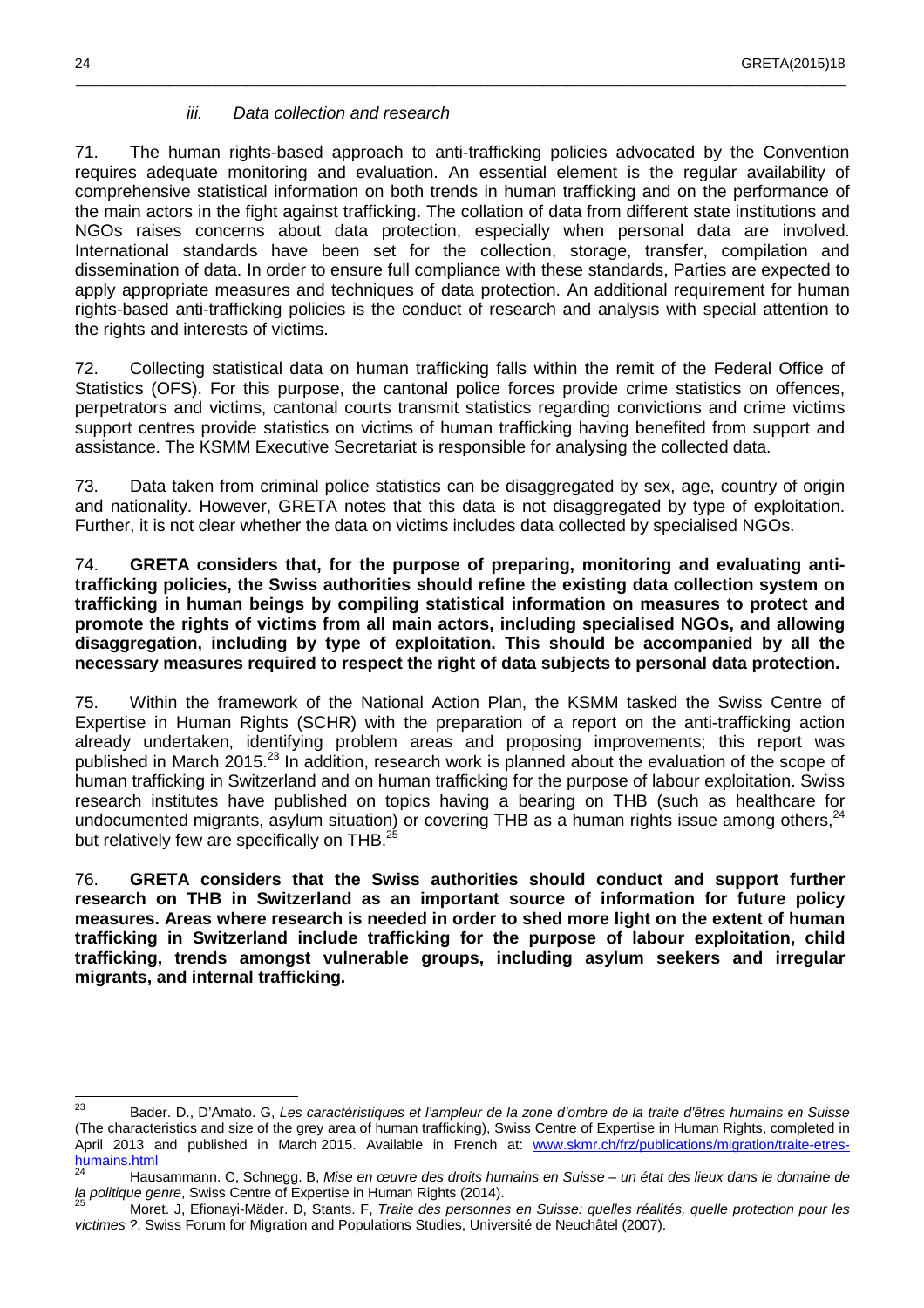$\overline{a}$ 

#### iv. International co-operation

77. The Convention requires Parties to co-operate with each other "to the widest extent possible" in order to prevent and combat THB, protect and assist victims, and investigate related criminal offences (Article 32).

\_\_\_\_\_\_\_\_\_\_\_\_\_\_\_\_\_\_\_\_\_\_\_\_\_\_\_\_\_\_\_\_\_\_\_\_\_\_\_\_\_\_\_\_\_\_\_\_\_\_\_\_\_\_\_\_\_\_\_\_\_\_\_\_\_\_\_\_\_\_\_\_\_\_\_\_\_\_\_\_\_\_\_\_\_\_\_\_\_\_\_\_\_\_\_\_\_\_\_

78. In Switzerland, the legal basis for international co-operation on human trafficking is provided by the Federal Law on International Co-operation on Criminal Matters of 20 March 1981 (EIMP, RS 351.1) and the Federal Order on International Co-operation in Criminal Matters of 24 February 1982 (OEIMP, RS 351.11).

79. The Swiss authorities can provide information to the authorities of another country without prior request if the disclosure of such information might assist the receiving country in initiating or carrying out investigations or proceedings on THB. According to the Federal Law on International Cooperation on Criminal Matters, the competent cantonal police forces are in contact with foreign police forces through Fedpol, which acts as a central office. Fedpol receives relevant information from the cantonal police forces with a view to their transmission to the relevant foreign authorities via official channels such as Interpol, Europol, Sirene and a foreign police's central authorities. The Federal Police Unit V on trafficking in human beings/migrant smuggling participates in different "Focal Points" groups of experts within the framework of Europol and Interpol.

80. Switzerland has concluded bilateral agreements on police co-operation containing clauses on trafficking in human beings with Albania, Bosnia and Herzegovina, the Czech Republic, France, Hungary, Latvia, "the former Yugoslav Republic of Macedonia", Romania, Serbia and Slovenia. Furthermore, Switzerland has concluded memoranda of understanding in the field of migration, which also cover co-operation in combatting human trafficking with Bosnia and Herzegovina, Kosovo<sup>\*</sup>, Nigeria, Serbia and Tunisia. Fedpol has a network of 10 police attachés posted abroad, often as part of police co-operation agreements. These officers provide support to the Swiss prosecution authorities in combating trans-border crime, including THB.

81. Where THB is suspected, the Swiss prosecution authorities seek to collaborate from the very outset of the investigations with the authorities of the country of origin of the perpetrator or victim. The aim is to co-ordinate procedures in order to prosecute the perpetrators. Switzerland has engaged in mirror investigations in particular with Brazil and Hungary, through the exchange of information and close collaboration between prosecution authorities with a view to simultaneous actions. For example, between 2005 and 2010, six joint operations against THB for the purpose of sexual exploitation were carried out with the Brazilian authorities, resulting in a number of arrests in Brazil and Switzerland.

82. Co-operation with the law enforcement authorities of Bulgaria and Romania is strengthened through projects funded by the Swiss contribution to EU enlargement. For example, police cooperation between Switzerland and Romania has been developed since 2012 through workshops, conferences and study visits both of Romanian police to Switzerland and Swiss police to Romania. An operational meeting with the competent prosecution authorities of Romania has also been organised. Six cantons are involved in activities taking place within the framework of Swiss-Romanian co-operation, which will continue until 2017.

83. In 2012 eight cantonal police forces, the Zurich municipal police and the Border Guard Agency (GWK) took part in a seminar organised by Europol on human trafficking originating from Nigeria. Under the supervision of the Commissariat, police checks were carried out in Switzerland with a view to gathering information on networks of Nigerian traffickers active in Europe and uncover links between those networks.

<sup>∗</sup> All reference to Kosovo, whether to the territory, institutions or population, in this text shall be understood in full compliance with United Nations Security Council Resolution 1244 and without prejudice to the status of Kosovo.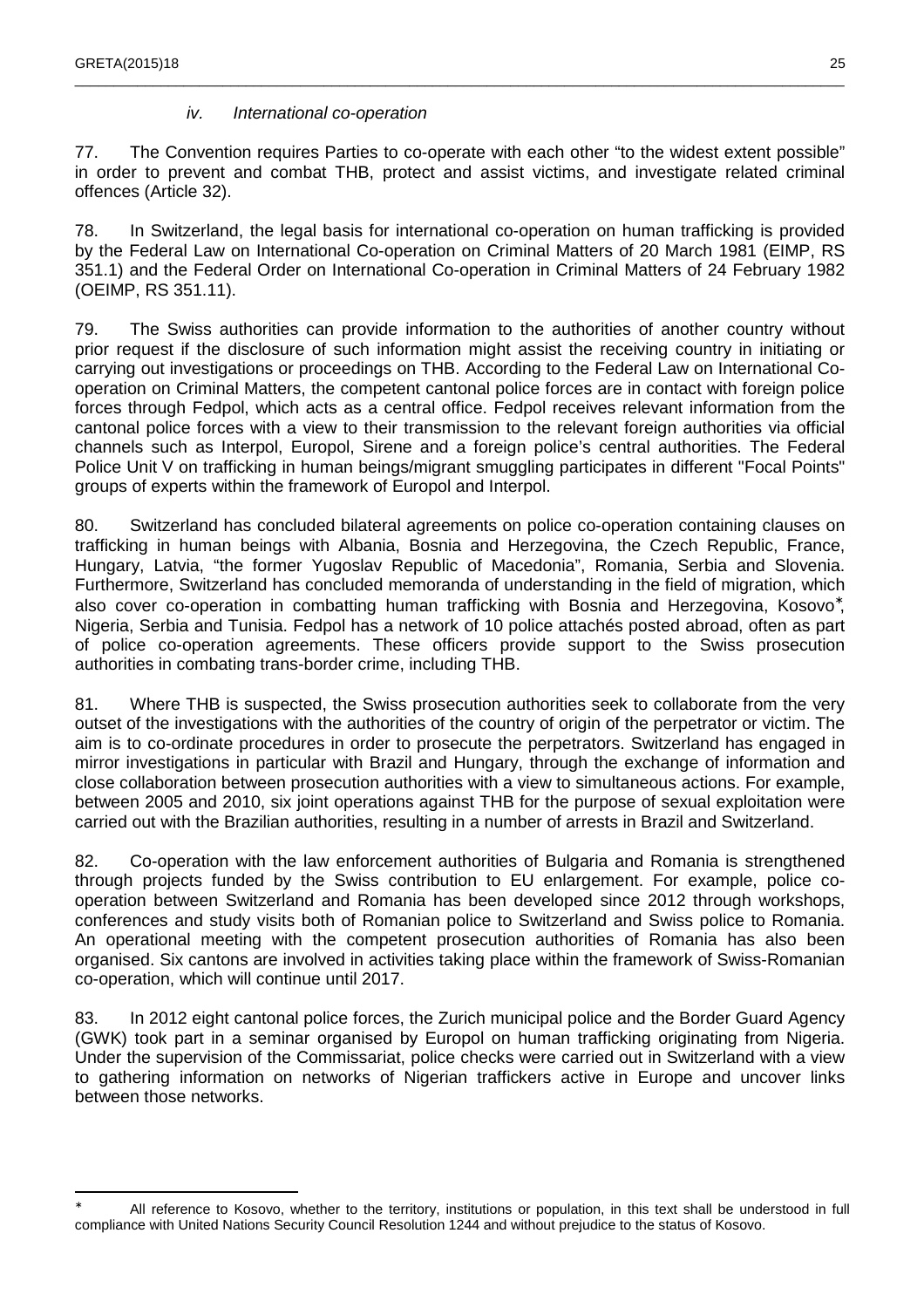84. The Federal Department of Foreign Affairs has supported a variety of projects amongst which a project in Serbia, "Strengthening the systemic partnership for the implementation of the National Strategy on Combating THB", in partnership with the UNHCR, UNODC and IOM. It has also funded anti-trafficking projects implemented by IOM in Armenia, Azerbaijan, Georgia, the Republic of Moldova, and Ukraine to prevent trafficking in persons, protect victims and develop local capacities of governmental structures and NGOs working with victims of trafficking or groups at risk (young people, children). In addition, the Swiss Agency for Development and Co-operation funds projects for the empowerment of women and access to education for girls in several countries, as well as projects for the protection of refugees in their country of origin.

\_\_\_\_\_\_\_\_\_\_\_\_\_\_\_\_\_\_\_\_\_\_\_\_\_\_\_\_\_\_\_\_\_\_\_\_\_\_\_\_\_\_\_\_\_\_\_\_\_\_\_\_\_\_\_\_\_\_\_\_\_\_\_\_\_\_\_\_\_\_\_\_\_\_\_\_\_\_\_\_\_\_\_\_\_\_\_\_\_\_\_\_\_\_\_\_\_\_\_

85. GRETA was informed of the pending signature of an agreement with the Bulgarian Government concerning the funding of a programme "Combatting trafficking in human beings", which is to include, inter alia, the setting up of a shelter for adult victims of trafficking and a crisis centre for child victims. The expected budget was said to be 800 000 Swiss Francs (CHF).

86. In addition, the State Secretariat for Migration supports international projects in the field of human trafficking such as a capacity-building project for Nigeria's National Agency for the Prohibition of Trafficking in Persons (NAPTIP) that was launched in 2014. In Sudan, the State Secretariat for Migration contributed to the "Joint UNHCR - IOM Strategy to Address Human Trafficking, Kidnappings and Smuggling of Persons in Sudan 2013-2014" by funding the project "Providing Assistance and Protection to Victims of Trafficking and others at Risk in the East of Sudan and Khartoum".

87. **GRETA welcomes the efforts made by the Swiss authorities in the area of international co-operation and invites them to continue their efforts in engaging in international cooperation with a view to preventing human trafficking, assisting victims of trafficking, as well as investigating and prosecuting human trafficking offences.**

### **2. Implementation by Switzerland of measures aimed to prevent trafficking in human beings**

88. According to Article 5 of the Convention, Parties must take co-ordinated action to prevent THB, with the involvement of relevant NGOs, other organisations and members of civil society, as appropriate. The Convention requires Parties in particular to take measures to discourage demand, strengthen border controls and ensure the integrity, security and validity of travel or identity documents (Articles 6 to 9).

a. Measures to raise awareness

89. A national information campaign concerning human trafficking for the purpose of sexual exploitation aimed at the general public took place in connection with the European football championship in 2008. In the absence of a legal basis for the federal authorities to fund preventive measures, no nationwide campaign has been conducted since then.

90. In October 2013 the federal authorities organised a week of action against trafficking in human beings aimed at raising awareness of THB amongst a broad target audience. The opening event was organised together with IOM, OHCHR, ILO, UNHCR and UNODC, in Geneva, with the participation of high-level representatives from international organisations and the Swiss government. During this week, 18 events in 12 cantons took place, mostly organised by the cantons themselves or by NGOs. The programme was set up and coordinated by a multidisciplinary steering committee composed of governmental and non-governmental stakeholders and was funded by the federal government and 10 cantons.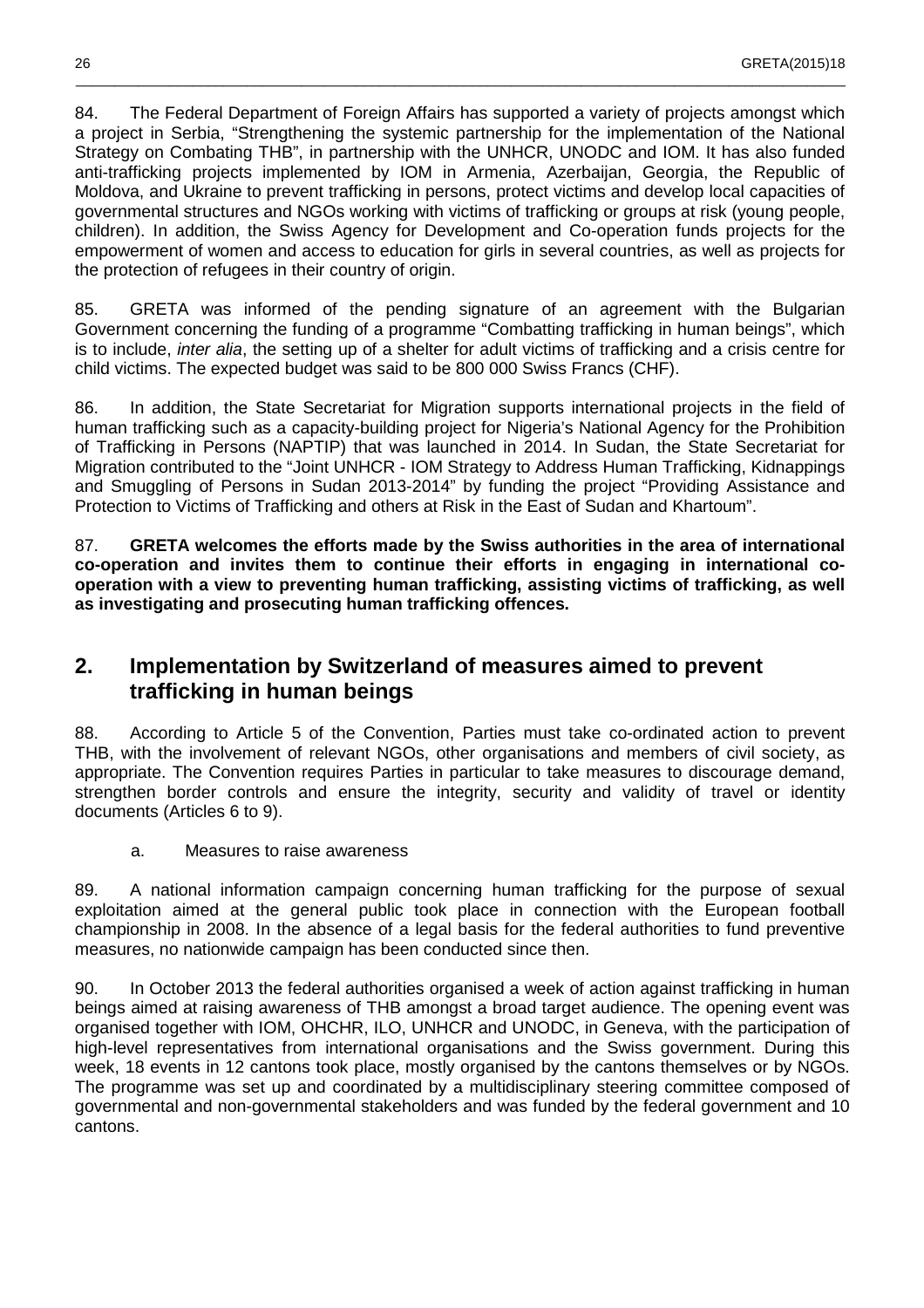91. A documentary entitled "Anna in Switzerland" based on the true story of a woman who was trafficked to Switzerland for the purpose of sexual exploitation, was co-funded by the Federal Office of Culture (OFC) and the Federal Department of Foreign Affairs and was shown in Swiss cinemas as from October 2014.

\_\_\_\_\_\_\_\_\_\_\_\_\_\_\_\_\_\_\_\_\_\_\_\_\_\_\_\_\_\_\_\_\_\_\_\_\_\_\_\_\_\_\_\_\_\_\_\_\_\_\_\_\_\_\_\_\_\_\_\_\_\_\_\_\_\_\_\_\_\_\_\_\_\_\_\_\_\_\_\_\_\_\_\_\_\_\_\_\_\_\_\_\_\_\_\_\_\_\_

92. Awareness-raising activities have essentially taken place at the cantonal level. Several cantons have produced leaflets describing what trafficking is and whom to contact as a victim or witness. Prevention activities concerning risks of sexual exploitation have been carried out at the cantonal level, including by local NGOs providing assistance to persons engaged in prostitution. To this end, several cantons have financed the development and distribution of information flyers (for example, in Geneva flyers were prepared by the NGO Aspasie). In some cantons, specialised units of the police forces also contribute to such efforts through their preventive work and regular controls in places where prostitution takes place, such as in Zurich or Lausanne (see paragraph 119).<sup>26</sup>

93. Among recent cantonal initiatives, a large-scale campaign was launched by the Geneva roundtable in October 2014, using public buses and trams as well as billboards to promote a telephone line providing help and information to victims of human trafficking. The posters show illustrations of people exploited in prostitution, catering, construction and domestic work. The telephone line is run by the legal service of the Protestant Social Centre with support from private funds.

94. The Order on Action against Trafficking in Human Beings, which entered into force on 1 January 2014, provides a legal basis for the federal authorities to fund prevention campaigns across Switzerland. The National Action Plan envisaged a national campaign and the KSMM set up a working group to prepare this campaign, including specialised NGOs, a trade union and an international organisation. A preparatory study was commissioned on labour exploitation for this purpose and the results are expected in November 2015. However, plans for the national campaign have been put on hold by the Federal Department of Justice and Police. The KSMM was tasked to examine the results of public campaigns carried out in other countries of destination but, according to them, there was insufficient evidence of their effectiveness as only a few of them had been evaluated. For this reason, the Swiss authorities are considering alternatives such as targeted awareness-raising projects for one or more groups. A decision in principle on whether to carry out a public awareness campaign should be taken in the near future. In parallel, CHF400 000 (370 128 euros) have been allocated in 2015 to fund prevention measures taken by civil society; the same amount is expected to be made available in the years to come. By way of example, the NGO FIZ received CHF 200 000 (191 045 euros) in 2015, in accordance with the Order on Action against Trafficking in Human Beings, which also goes to support for victims (see paragraph 141).

95. As Switzerland is a country of destination and transit, prevention activities are supported through the funding of projects in countries of origin. For instance, the anti-trafficking projects mentioned in paragraph 84, which are run in Armenia, Azerbaijan, Georgia, the Republic of Moldova, Serbia, and Ukraine include a prevention component. Under the Swiss contribution to EU enlargement, projects aimed at preventing THB are supported in Bulgaria, Hungary and Romania, which are amongst the main countries of origin of THB victims in Switzerland (see paragraph 10).

 $26$ The regulation of prostitution is made at cantonal and sometimes municipal levels. Some municipalities, such as Geneva, Lausanne and Zurich, restrict prostitution to certain areas and/or establishments.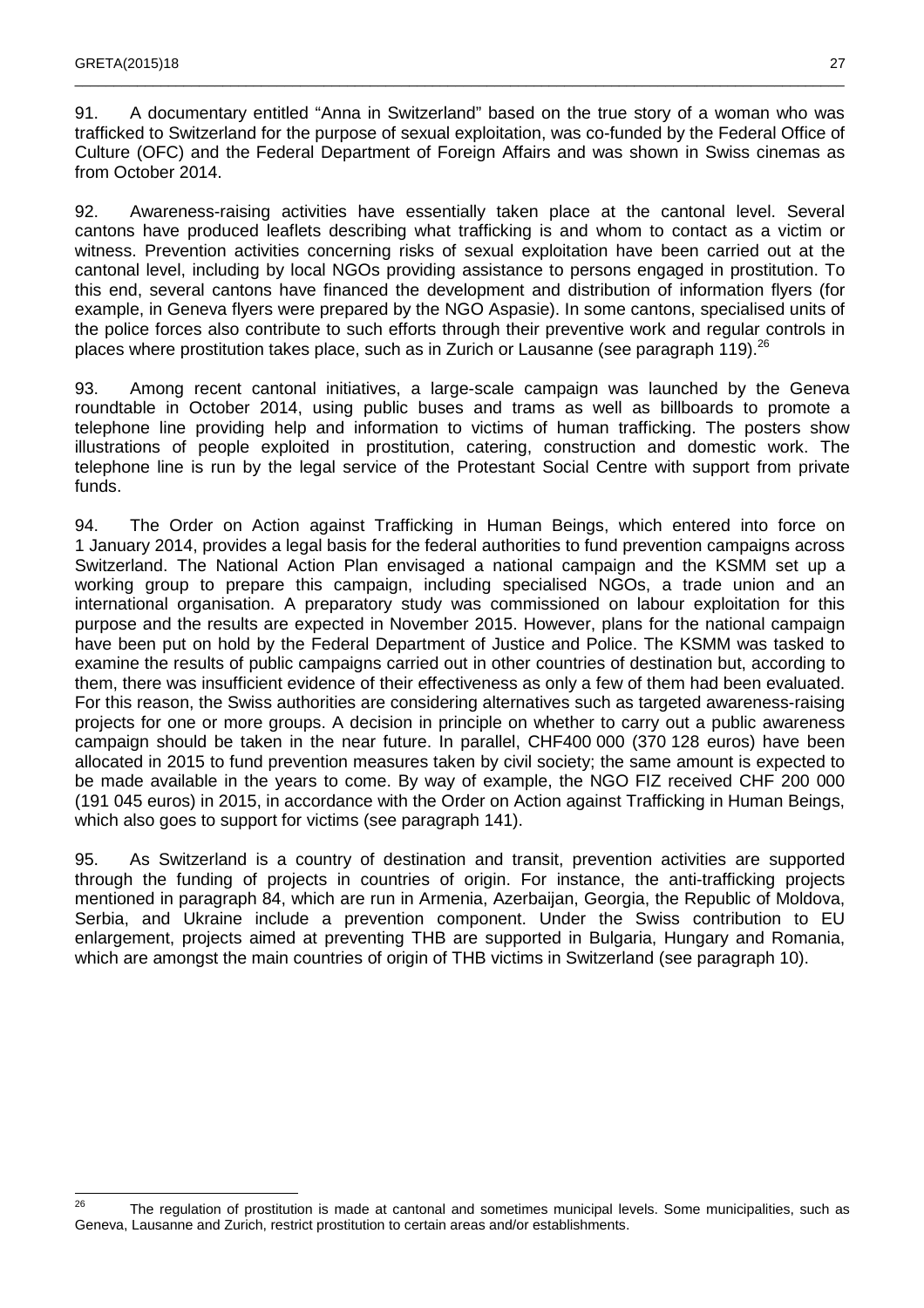96. GRETA welcomes the prevention initiatives supported by the Swiss authorities in countries of origin. However, it notes that few awareness-raising measures have taken place in Switzerland and that most of the prevention efforts have depended on the initiative of individual cantons. In countries of destination, awareness-raising activities serve, inter alia, to draw the public's attention to what constitutes in practice human trafficking, by presenting in plain language and with concrete examples what forms of exploitation it may involve (e.g. sexual exploitation in the prostitution sector, forced labour in agriculture or the construction sector, forced begging, domestic servitude). They must be based on an assessment of what have been identified as the particular needs of the country. Campaigns that have been carried out in countries of destination have not only raised general knowledge about human trafficking, which is often prone to misconceptions (see paragraph 50), but also contributed to increasing reports from the public on suspicious cases and to bringing to light the existence of internal trafficking. Targeted awareness-raising campaign may also be aimed at particular sections of the population at risk in order to inform them about the dangers of trafficking, such as migrant workers or at-risk children. In this context, GRETA notes that the UN Committee on the Rights of the Child recommended that Switzerland expands and strengthens measures taken to establish special prevention programmes targeting children in vulnerable and marginalised situations, including Roma children or other ethnic minority children, children placed in institutions, children living in street situations, children affected by migration, asylum-seeking and refugee children and girls who are victims of domestic violence.<sup>27</sup>

\_\_\_\_\_\_\_\_\_\_\_\_\_\_\_\_\_\_\_\_\_\_\_\_\_\_\_\_\_\_\_\_\_\_\_\_\_\_\_\_\_\_\_\_\_\_\_\_\_\_\_\_\_\_\_\_\_\_\_\_\_\_\_\_\_\_\_\_\_\_\_\_\_\_\_\_\_\_\_\_\_\_\_\_\_\_\_\_\_\_\_\_\_\_\_\_\_\_\_

97. **GRETA considers that the Swiss authorities should carry out information and awareness-raising campaigns on different forms of THB. Special attention should be paid to raising awareness of THB for the purpose of labour exploitation and child trafficking. Future awareness-raising measures should be designed in the light of the assessment of previous measures and be focused on the needs identified.** 

b. Measures to discourage demand

98. In accordance with the Convention, measures to discourage demand for the services of victims of trafficking, especially women and children, should be understood as a positive obligation on Parties to adopt and reinforce such measures as regards THB for the purpose of any form of exploitation (see paragraph 108 of the Explanatory Report of the Convention). As it is stated in the Recommended Principles and Guidelines on Human Rights and Human Trafficking, strategies aimed at preventing THB shall address demand as a root cause of trafficking.<sup>28</sup>

99. Switzerland has taken legislative measures addressing situations where there are risks of labour exploitation. The Law on Workers Posted from Foreign Countries of 1999 (LDét; RS 823.20) lays down the minimum conditions governing work and salaries applicable to foreign workers and the control procedures in Switzerland. An amendment made in 2013 establishes the liability of the general contractor for failures by sub-contractors to comply with the minimum conditions governing work and salaries. Through the Law on Measures to Combat Illegal Labour of 2005 (LTN; RS 822.41) checks on compliance with obligations in the area of social insurance, employment of foreign workers and tax deduction at source have been improved. Moreover, the Order on Standard Work Contracts for Workers in Domestic Service of 20 October 2010 (CTT domestic service; RS 221.215.329.4) governs the contracts of domestic workers, including a minimum wage. The working conditions of domestic staff recruited abroad by members of the diplomatic community is regulated by the Order on the Conditions of Entry, Stay and Work of Domestic Workers for Persons Benefiting from Privileges, Immunity and Exemptions of 6 June 2011 (see paragraph 112).

 $27$ <sup>27</sup> Committee on the Rights of the Child, Concluding observations on the report submitted by Switzerland under article 12, paragraph 1, of the Optional Protocol to the Convention on the Rights of the Child on the sale of children, child prostitution and child pornography, Document CRC/C/OPSC/CHE/CO/1 of 5 February 2015.

<sup>28</sup> Principle 4 of Addendum to the report of the United Nations High Commissioner for Human Rights (E/2002/68/Add. 1), www.ohchr.org/Documents/Publications/Traffickingen.pdf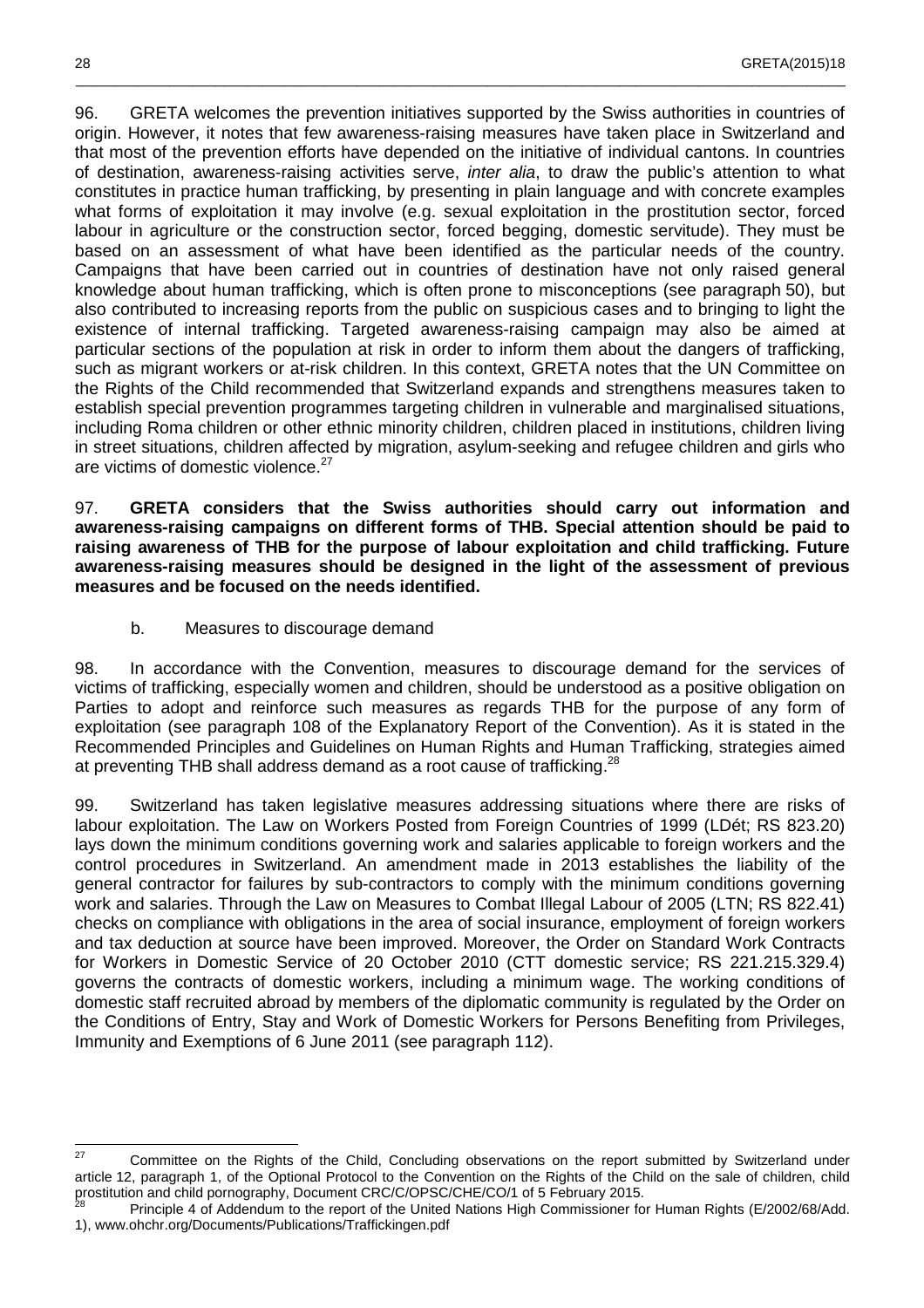100. In response to an ongoing debate in Parliament, the Swiss government has undertaken to prepare a report on the demand of sexual services in connection with trafficking in human beings and on the possible criminalisation of the purchase for sexual services. On 5 June 2015, the Federal Council submitted a report to the Swiss Parliament presenting the current legal framework governing prostitution in Switzerland and proposing measures to strengthen the protection of persons engaged in prostitution and combat human trafficking. The proposed measures include improving data collection on prostitution and human trafficking for the purpose of sexual exploitation; improving the access of persons engaged in prostitution to health care; adopting legislative measures which strengthen their protection and, at the same time, discourage prostitution; consider adopting concrete measures for combating more efficiently criminality linked to prostitution and THB.

\_\_\_\_\_\_\_\_\_\_\_\_\_\_\_\_\_\_\_\_\_\_\_\_\_\_\_\_\_\_\_\_\_\_\_\_\_\_\_\_\_\_\_\_\_\_\_\_\_\_\_\_\_\_\_\_\_\_\_\_\_\_\_\_\_\_\_\_\_\_\_\_\_\_\_\_\_\_\_\_\_\_\_\_\_\_\_\_\_\_\_\_\_\_\_\_\_\_\_

101. There is no provision criminalising the use of services of a victim of THB with the knowledge that the person is a victim of THB as provided for in Article 19 of the Convention. The Swiss authorities have stated that Article 193 CC on the exploitation of a person in a position of need or dependency could apply in such cases.

102. GRETA notes that a variety of measures can be taken to discourage demand, which will depend on an assessment of the national situation and those sectors of activity that will have been identified as presenting higher risks. By way of example, risks of forced labour in certain sectors can be offset by tightening the regulation of businesses through licensing, combined with labour inspection and enforcement powers, international information exchange, workers' awareness of their rights, and practical support from the industry to ensure ethical standards by the companies concerned. Initiatives to prevent trafficking for labour exploitation should involve the business community and trade unions. Such public-private partnerships are fully in line with the Convention, which stresses the role of cooperation with all elements of civil society. By way of example, this can take the form of agreements between the authorities, trade unions and employers organisations with a view to jointly combating human trafficking.<sup>29</sup>

103. **GRETA considers that the Swiss authorities should continue their efforts to discourage demand for services of trafficked persons, for all forms of exploitation, in partnership with NGOs, trade unions, international organisations and the private sector, bearing in mind that such measures should be balanced and not lead to the criminalisation of victims of trafficking.** 

c. Social, economic and other initiatives for groups vulnerable to THB

104. Switzerland supports various projects in countries of origin that address the particular vulnerability of specific groups. For instance, the Human Security Division of the Federal Department of Foreign Affairs funds an IOM project in Thailand entitled "Preventing Child Trafficking and Exploitation among Marginalised Thai Communities". One of the project's aims is to develop a national training programme for use in the country's schools, targeting children aged 13 to 17. IOM will also provide training aimed at reinforcing children's self-esteem in an effort to make them aware of the risks of THB, particularly through sexual exploitation.

105. The Swiss Agency for Development Co-operation (SDC) supports projects which aim to reduce the vulnerability of migrants and refugees in countries of origin. In Bangladesh, Nepal and Sri Lanka, SDC contributes to strengthening the institutional, legislative and regulatory framework and supports NGOs to raise awareness amongst migrants and their families about their rights and potential risks. A similar project is run in the Middle East. SDC also funds projects implemented by IOM, UNHCR and NGOs aimed to improve the protection and living standards of refugees, IDPs and stranded migrants, and to strengthen migration management so as to reduce vulnerability resulting from irregular and forced migration patterns.

<sup>29</sup> For examples of good practice, see GRETA's Third General Report, available at: www.coe.int/t/dghl/monitoring/trafficking/Docs/Gen\_Report/GRETA\_2013\_17\_3rdGenRpt\_en.pdf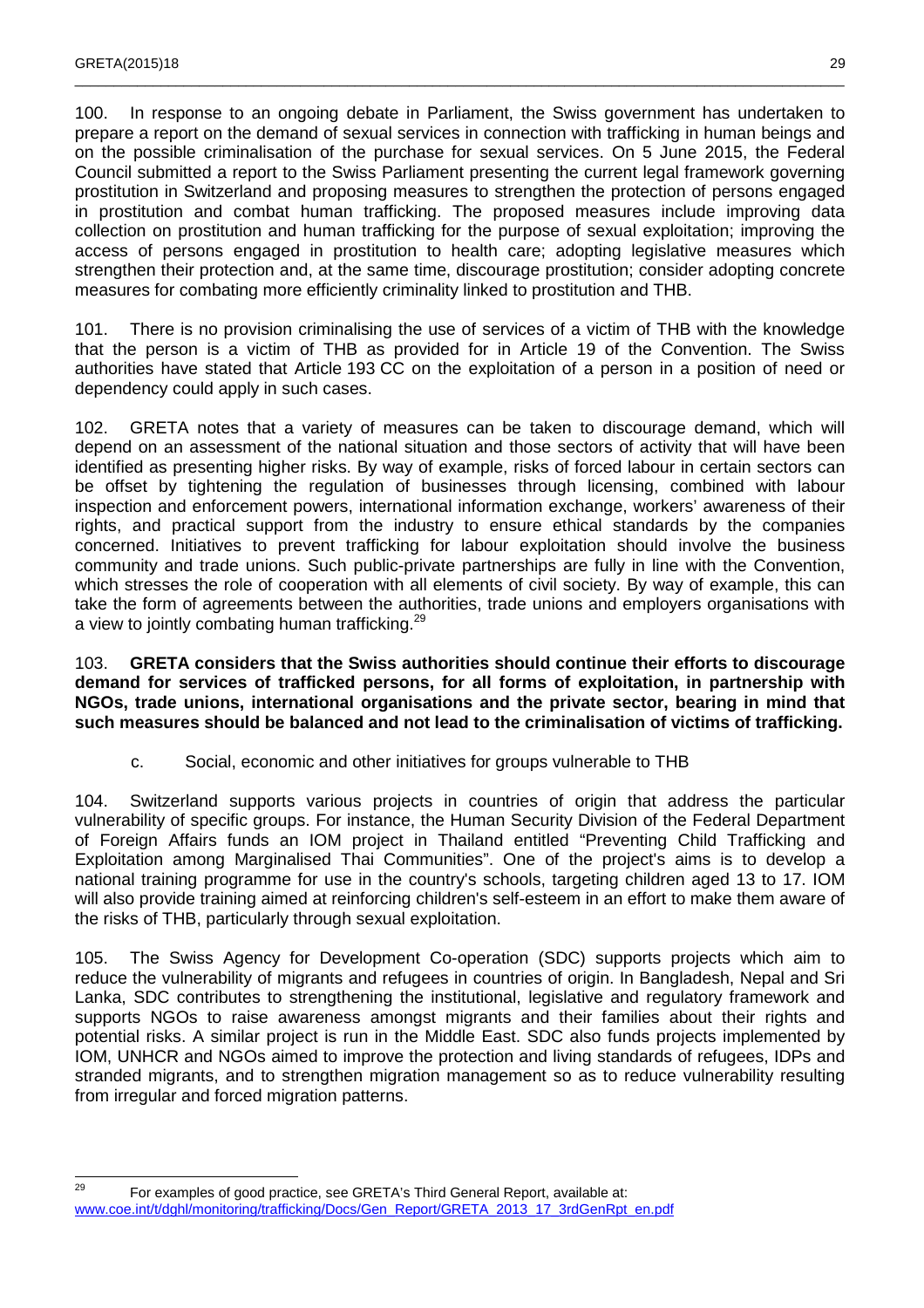106. Furthermore, the SDC is involved in programmes run together with the Federal Department of Foreign Affairs and the State Secretariat for Migration with a view to strengthening the protection of refugees in their region of origin. Two programmes have been carried out: one in the Horn of Africa and Yemen and the other in Syria and neighbouring states. The objective of these programmes is to ensure that refugees receive effective protection in their region of origin and that first host countries are supported to provide the necessary protection.

\_\_\_\_\_\_\_\_\_\_\_\_\_\_\_\_\_\_\_\_\_\_\_\_\_\_\_\_\_\_\_\_\_\_\_\_\_\_\_\_\_\_\_\_\_\_\_\_\_\_\_\_\_\_\_\_\_\_\_\_\_\_\_\_\_\_\_\_\_\_\_\_\_\_\_\_\_\_\_\_\_\_\_\_\_\_\_\_\_\_\_\_\_\_\_\_\_\_\_

107. The Federal Department of Justice and Police set up an expert group in 2013 to make proposals on measures to protect women working in the sex industry. This expert group released its report in March 2014, which led to the scrapping of visas for cabaret artists (see paragraph 111). This will be followed up by a draft order on measures of prevention of offences in the prostitution sector.

108. **GRETA welcomes the measures supported by the Swiss authorities in countries of origin in favour of groups vulnerable to THB. At the same time, GRETA considers that the Swiss authorities should strengthen prevention of THB through social and economic empowerment measures for groups vulnerable to THB who are in Switzerland, by mainstreaming the prevention of human trafficking in the policies for persons engaged in prostitution, at-risk children, including unaccompanied children and those in childcare institutions, migrant workers in risk sectors, irregular migrants and asylum seekers.** 

d. Border measures to prevent THB and measures to enable legal migration

109. Switzerland signed the Schengen agreement and joined the area of free movement of persons within the EU in December 2008. Since Switzerland is not part of the European Customs Union, border posts are still manned and customs checks are carried out. The competent authority for carrying out border controls is the Border Guard Corps (GWK). Where there are suspicions of trafficking in human beings, the border guards inform the competent cantonal police forces. According to the Swiss authorities, there is an increasing number of checks on minibuses which are used to transport persons engaged in prostitution, particularly at the border with Austria. However, the National Action Plan points out that more needs to be done to involve more closely border guards in the detection and identification of possible victims of trafficking. According to information provided by the Swiss authorities in their comments on the draft report, all border guards receive training in human trafficking which addresses, *inter alia*, the distinction between possible victims of human trafficking and irregular migrants. Specialised training is organised for border guards posted in airports and operational tools are disseminated, including check lists to detect possible victims. Border guards also maintain contact with foreign border guard agencies.

110. Providing information on the legal conditions for entry to and stay on Swiss territory is one of the tasks of Swiss consulates and embassies. The Swiss government's internet sites also provide information on ways of legally entering Switzerland.

111. Switzerland's visa system includes visas for cabaret dancers. Specific measures have been taken to avoid abuses of such visas which result in forced prostitution. Swiss consulates and embassies must inform visa applicants of THB-related risks, as well as about their rights. The representation must personally interview the applicant before a visa can be issued. The decision has been taken to abolish those visas, which were found to be misused for the purpose of forced prostitution or human trafficking for sexual exploitation, as of 1 January 2016. NGOs have expressed concern that this may risk making those who would previously have received such visas more vulnerable to traffickers and difficult to detect and help by reason of their irregular status. According to the Swiss authorities, scrapping this type of visa will mean that only nationals of EU/EFTA (European Free Trade Association)<sup>30</sup> countries will be employed in cabarets; they have a more protected status under the aliens' legislation and are free to change the sector of their professional activity. Cabarets employing dancers from third countries would be breaking the law and the competent authorities who inspect these establishments would immediately investigate possible cases of trafficking.

- $30$
- <sup>30</sup> EFTA's member states are Iceland, Liechtenstein, Norway and Switzerland.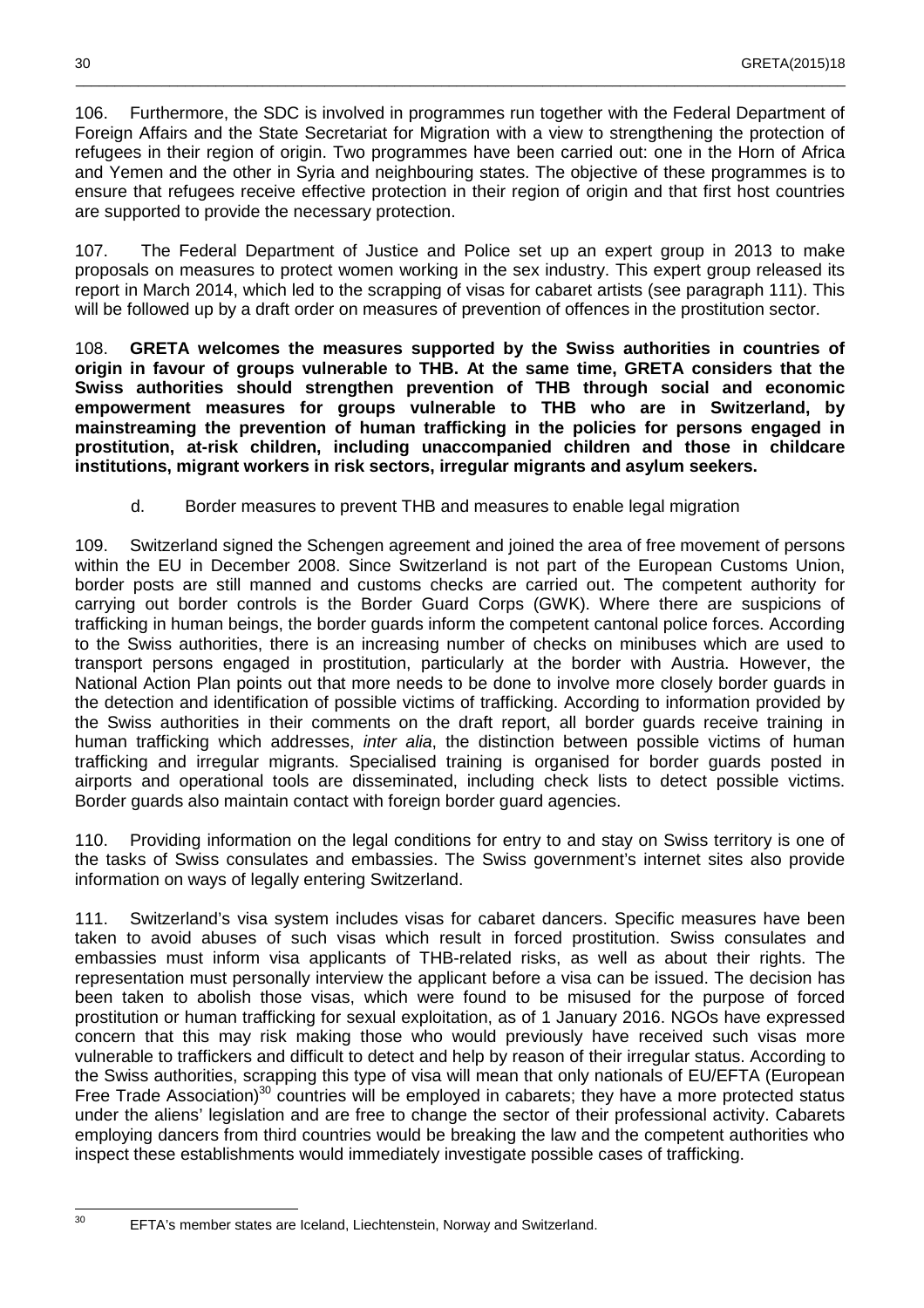112. The entry and stay of domestic staff recruited abroad by members of the diplomatic community is regulated by the Order on the Conditions of Entry, Stay and Work of Domestic Workers for Persons Benefiting from Privileges, Immunity and Exemptions of 6 June 2011. Employment contracts for domestic workers must follow a model contract and be signed before the person's arrival in Switzerland. Contracts are checked by consulate officials during an individual interview which must take place to obtain a visa to enter Switzerland. During the interview, domestic workers are informed about their rights and obligations, and standards of working conditions. Once the domestic workers are in Switzerland, they meet officials from the Federal Department of Foreign Affairs with the aim of informing them that they can contact the authorities in case of difficulties with their employers. During both interviews, officials must make sure in particular that they have fully understood the terms of their work contract. They can turn to the Federal Department of Foreign Affairs or the office of the mediator (bureau de l'amiable compositeur) which has been set up in Geneva to resolve conflicts involving persons benefiting from diplomatic privileges and immunities. GRETA welcomes the procedure put in place to prevent abuse and trafficking of domestic workers employed by diplomatic staff.

\_\_\_\_\_\_\_\_\_\_\_\_\_\_\_\_\_\_\_\_\_\_\_\_\_\_\_\_\_\_\_\_\_\_\_\_\_\_\_\_\_\_\_\_\_\_\_\_\_\_\_\_\_\_\_\_\_\_\_\_\_\_\_\_\_\_\_\_\_\_\_\_\_\_\_\_\_\_\_\_\_\_\_\_\_\_\_\_\_\_\_\_\_\_\_\_\_\_\_

113. Swiss representations refuse visas where there are reasonable grounds to believe that a person is a victim of THB or involved in THB. An examination of the applicant's social and financial background is carried out if they come from a country that is particularly at risk. The employees of Swiss embassies and consulates in countries of origin of trafficked persons are alerted and it is not rare for visas to be refused if it is suspected that entry to Switzerland is sought for the purpose of illegal prostitution or exploitation. In parallel, if there are any doubts as regards the person receiving entrants in Switzerland, the competent authorities examine the situation of that person to ascertain whether there is any risk of participation, be it direct or indirect, in trafficking in human beings.

#### 114. **GRETA invites the Swiss authorities to continue their efforts towards the detection of THB cases in the context of border controls through the involvement of the Border Guard Corps in anti-trafficking action and co-operation with neighbouring countries.**

e. Measures to ensure the quality, security and integrity of travel and identity documents

115. On 1 March 2010 Switzerland introduced travel documents with electronically recorded biometric data. The issue of passports and identity cards is carried out under state control and underpinned by an electronic, centralised civil status register. In addition, when a document is applied for, the new data and the old data supplied in the application for the previous document are compared, using an identity documents information system which contains the applicant's personal data, photograph and fingerprints. To simplify checking of biometric travel documents, Switzerland is a participant in the Public Key Directory (PKD) of the International Civil Aviation Organisation (ICAO).

116. As an associate member of the EU Schengen area, Switzerland implements EU Regulation No. 2252/2004 on standards for security features and biometrics in passports and travel documents as regards travel documents for recognised refugees and foreign nationals. As to residence permits for third-country nationals, Switzerland implements EU Regulation No. 1030/2002 laying down a uniform format for residence permits for third-country nationals.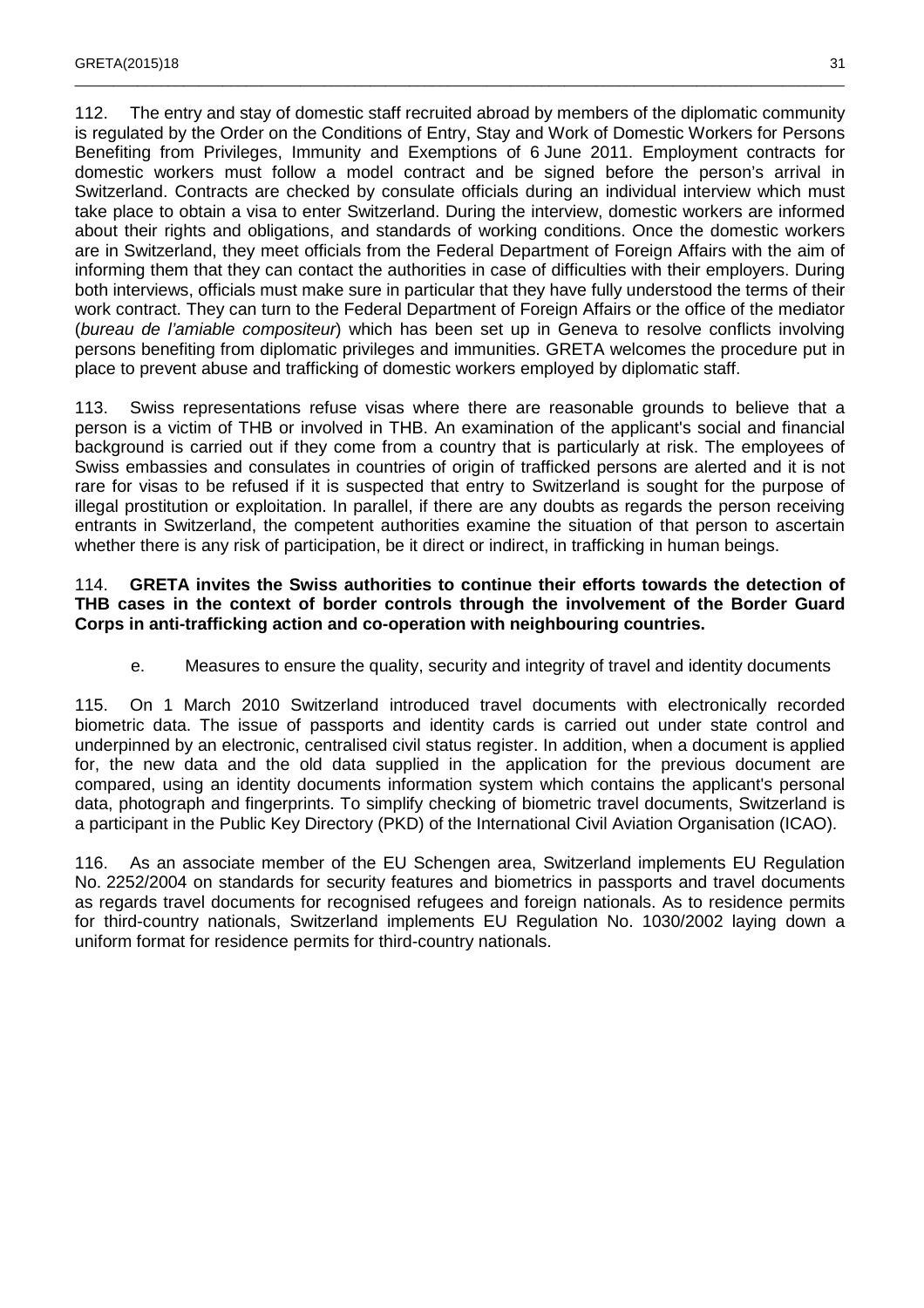### **3. Implementation by Switzerland of measures to protect and promote the rights of victims of trafficking in human beings**

\_\_\_\_\_\_\_\_\_\_\_\_\_\_\_\_\_\_\_\_\_\_\_\_\_\_\_\_\_\_\_\_\_\_\_\_\_\_\_\_\_\_\_\_\_\_\_\_\_\_\_\_\_\_\_\_\_\_\_\_\_\_\_\_\_\_\_\_\_\_\_\_\_\_\_\_\_\_\_\_\_\_\_\_\_\_\_\_\_\_\_\_\_\_\_\_\_\_\_

a. Identification of victims of trafficking in human beings

117. Article 10 of the Convention requires Parties to adopt measures to identify victims. In order to do so, Parties must provide their competent authorities with persons who are trained and qualified in preventing and combating THB and in identifying and helping victims, including children. Identifying a trafficking victim is a process which takes time, and therefore the Convention provides for the rights of potential victims by establishing that when the competent authorities have reasonable grounds to believe that a person has been a victim of trafficking, he/she must not be removed from the country until the identification process is completed and must receive the assistance required by the Convention.

118. In Switzerland, there is no process for the formal identification of victims of THB applying nationwide. In order to achieve a more coherent approach across Switzerland, the KSMM has been promoting the setting up of multi-disciplinary co-operation mechanisms (known as roundtables) to organise anti-trafficking action at the cantonal level, including the identification of victims. The KSMM, however, cannot oblige cantons to set up such roundtables and it is for each canton to decide on whether to do so (18 cantons out of 26 have set up roundtables). A list of indicators has been established by the KSMM and circulated to the cantons to serve as a reference tool for identifying victims of THB. Cantonal roundtables act as referral mechanisms and a possible victim of THB may be reported by any of the members of the roundtable (e.g. police, prosecutors, victim assistance services and NGOs). Decisions regarding identification are taken by the competent cantonal authorities participating in the roundtables.

119. During the evaluation visit, the GRETA delegation met with the members of the roundtables operating in the cantons of Basel-Landschaft, Basel-Stadt, Bern, Geneva, Vaud and Zurich. In Bern, the roundtable has produced a detailed document, known as "Competo", defining the role and competences of each stakeholder (in particular the police, migration authorities, public prosecutor's office and NGOs), and how and when to co-operate with one another. This model should eventually be disseminated as a blueprint for the referral of possible victims of human trafficking in other cantons. In Geneva, the roundtable counts amongst its members a representative of the University Hospital of Geneva, which has contributed to the identification of a person trafficked for the purpose of organ removal and prevented the crime from materialising. $31$  In Zurich, the Police Investigation Group against Human Trafficking, which is part of the THB roundtable, ensures regular presence in the red light district to detect possible victims of trafficking for sexual exploitation whom they can refer immediately to the specialised shelter run by the NGO FIZ. Similarly, in the canton of Vaud, a police unit dealing with the prostitution sector (CIPRO) is present in the field to detect possible cases of forced prostitution and refer victims to local specialised NGOs, such as Fleur de Pavé, for assistance. However, GRETA was informed that a raid had been organised in 2012 in the red-light district of Zurich, as a concerted effort with nine other countries to combat a Nigerian network of traffickers, without the specialised NGO FIZ being involved. GRETA underlines the benefit of involving specialised NGOs in such operations insofar as the identification of possible victims of THB and the provision of support to them are concerned; this will also increase the chances that victims co-operate with the investigation.

 $31$ The victim was a 19 year-old woman from Ethiopia whose passport was confiscated by the diplomat who made her come to Switzerland, and she was staying at his home. She was told that her children would be killed if she did not consent to the removal of one of her kidneys, the diplomat in question being the beneficiary. She has been accommodated and supported by the NGO Au Coeur des Grottes for two years. As of 1st October 2014, criminal investigations were still ongoing.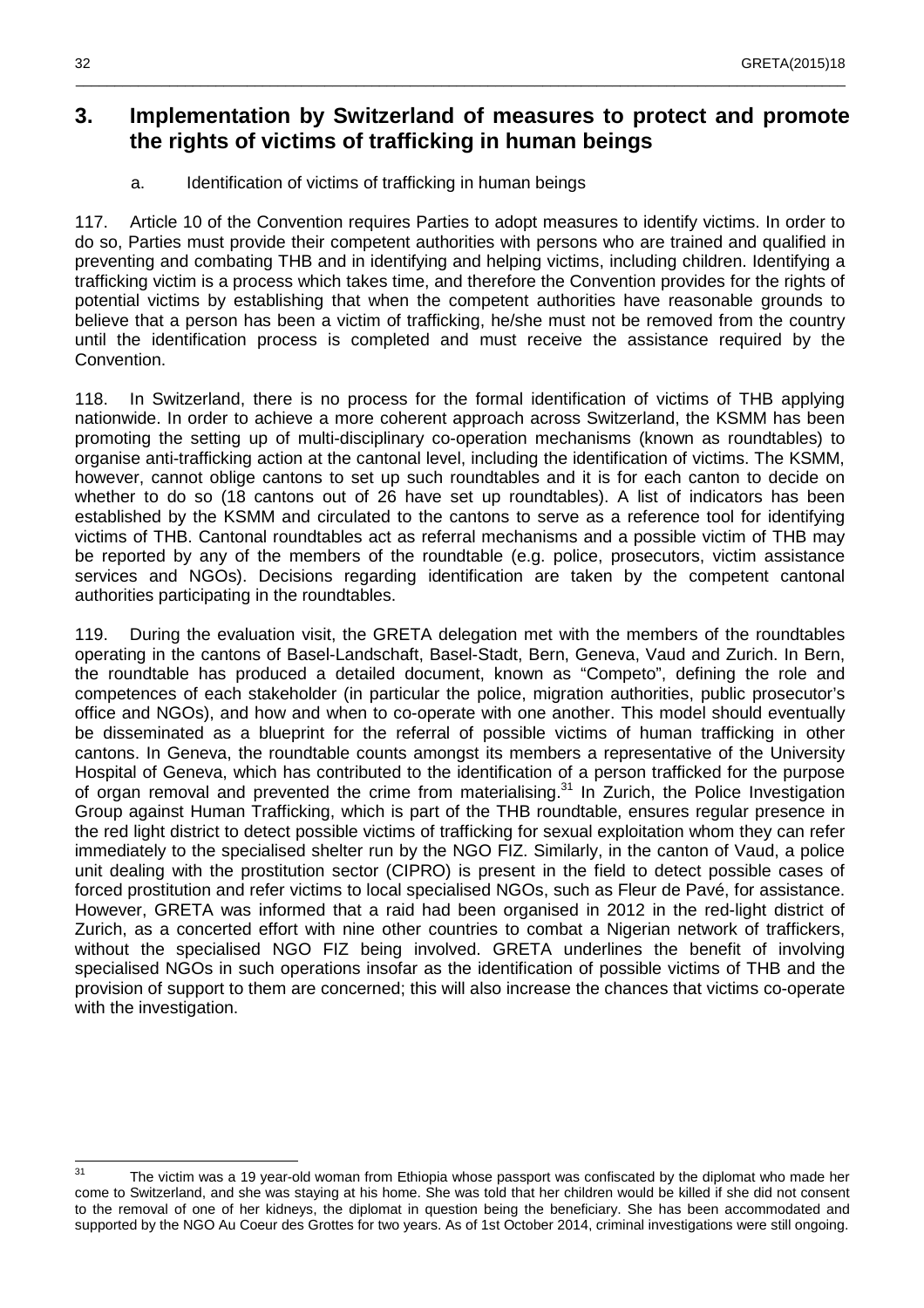120. While acknowledging the efforts already made to promote the setting up of roundtables by cantons, GRETA notes that there is no structured co-operation on human trafficking in eight cantons (see paragraph 21). In some of them there may be informal connections with other neighbouring cantons equipped with roundtables, but GRETA was told that certain cantonal authorities consider that no human trafficking takes place on their territory and, as a result, they have not felt the need to set up an identification mechanism. GRETA finds this situations worrying as no territory should be seen as immune to human trafficking, all the more so when neighbouring cantons report cases of THB victims. As a result, the country's approach to identification is quite fragmented and the fact that some cantons are without a roundtable represents a loophole that could be used by traffickers. The number of detected victims can vary a lot between comparable cantons. For instance, in 2013, 48 possible victims of trafficking were referred to FIZ for assistance from Zurich and six from Basel<sup>32</sup> and, in 2014, 48 in Zurich and five from Basel.

\_\_\_\_\_\_\_\_\_\_\_\_\_\_\_\_\_\_\_\_\_\_\_\_\_\_\_\_\_\_\_\_\_\_\_\_\_\_\_\_\_\_\_\_\_\_\_\_\_\_\_\_\_\_\_\_\_\_\_\_\_\_\_\_\_\_\_\_\_\_\_\_\_\_\_\_\_\_\_\_\_\_\_\_\_\_\_\_\_\_\_\_\_\_\_\_\_\_\_

121. There have been very few child victims of human trafficking identified in Switzerland (one in 2011, one in 2012 and two in 2013). While efforts have been made towards better identification of child victims in some cantons, there is still insufficient knowledge about child trafficking in Switzerland. The Agora project was launched in 2011 to improve identification of and assistance to child victims in the Bern canton. The Bern roundtable indicated that the Agora project had clarified referral procedures for unaccompanied children and that a checklist had been developed to improve identification. The police regularly check unaccompanied children found begging in Bern, who are then placed in child care facilities, but there has only been one identified child victim of THB so far. However, according to civil society interlocutors, several years on, no assessment has been made on the functioning of the Agora project. A case of children who had been detected as victims of trafficking for the purposes of forced criminality was mentioned to GRETA, but there was no information about what had happened to these children. Efforts have reportedly been made in Geneva regarding the identification of child victims, especially of forced begging, but they were difficult to identify and assist as they were often part of networks operating from France. GRETA shares the concerns expressed by the UN Committee on the Rights of the Child that in Switzerland "child victims of human trafficking are often not recognised as victims by law enforcement agencies and children who are being exploited or forced to beg or steal are often not regarded as victims".<sup>33</sup> GRETA notes with concern that the Working Group set up under the KSMM to work on child trafficking has not been active for over a year.

122. The Swiss authorities have indicated that some measures had been recently taken to pay attention to possible victims of human trafficking during the asylum procedure. The asylum procedure falls under federal competence and there are five centres for the registration of asylum seekers across the country. The asylum procedure starts off with a short interview and is followed by an indepth interview. On the basis of these interviews and information obtained from Swiss embassies, a decision is taken on granting asylum or international protection. Decisions can be appealed before the Federal Administrative Tribunal. Possible victims of human trafficking can in principle be identified at every step of the procedure. Since March 2014, there is a designated adviser specialised on human trafficking amongst the interviewers working in the five asylum centres and two specialised advisers in the State Secretariat for Migration in Bern.

 $32$  $\frac{32}{33}$  Both the cantons of Basel-Stadt and Basel-Landschaft.

UN Committee on the Rights of the Child, Concluding observations on the report submitted by Switzerland under article 12, paragraph 1, of the Optional Protocol to the Convention on the Rights of the Child on the sale of children, child prostitution and child pornography, CRC/C/OPSC/CHE/CO/1, 4 February 2015.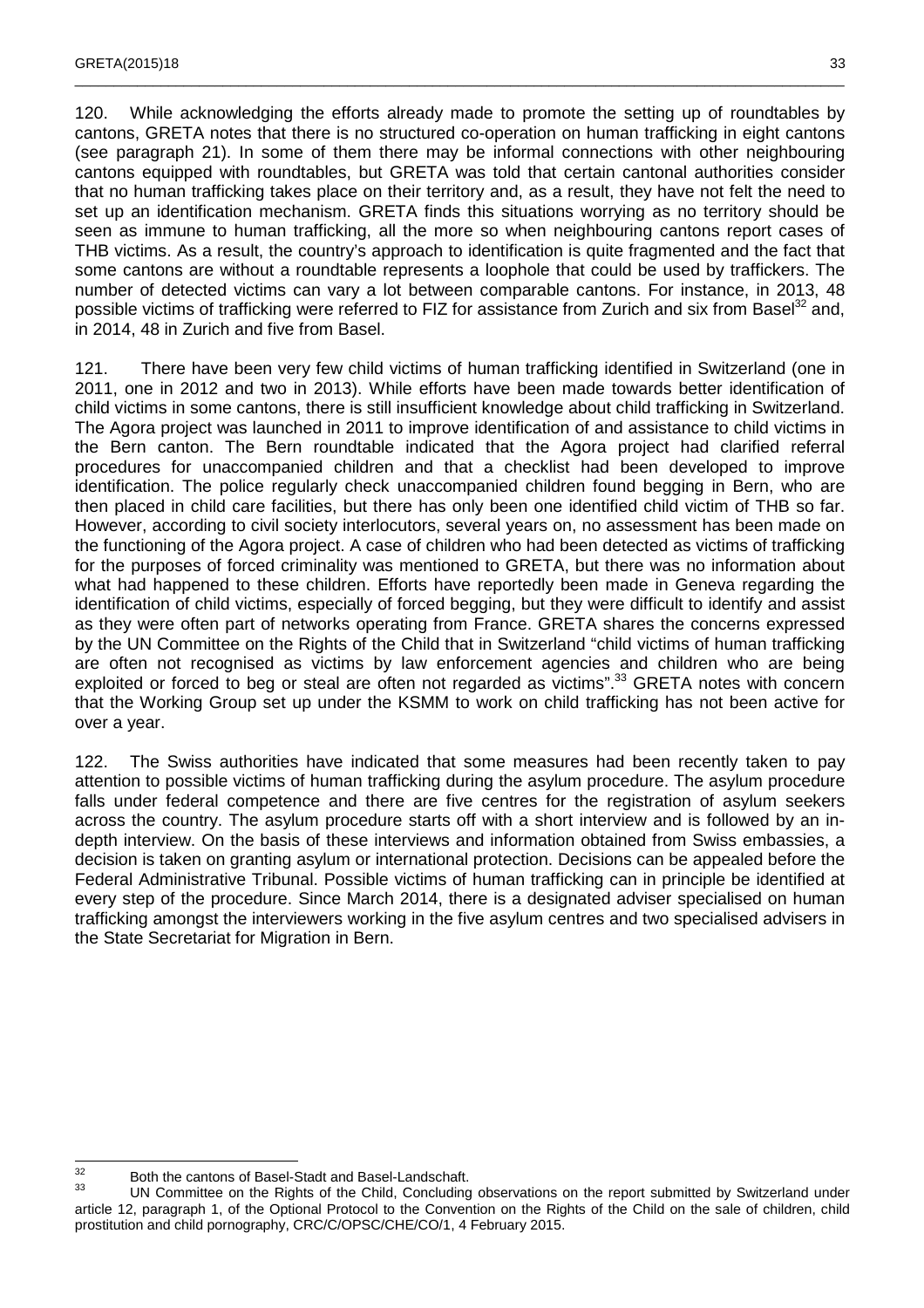123. Since mid-2013, in cases falling under the Dublin Regulation,<sup>34</sup> where there are suspicions of human trafficking during the summary interview, a second interview takes place with specialised interviewers assessing the risks faced by the persons concerned if returned to the country where their original application was lodged. GRETA notes that in a case concerning the return to France of an asylum seeker who was a victim of human trafficking and had been exploited there, the Federal Administrative Court rejected the application to stop the asylum seeker's transfer to France after having noted, *inter alia*, that steps had been taken to inform the competent French authorities that the person returned had been trafficked, giving details on her situation, and that the availability of residence permits and assistance for victims of trafficking in France had been taken into account.<sup>35</sup> According to civil society interlocutors, victims are often not detected, or are detected very late in the asylum procedure, and their accounts are not considered consistent as they change from one interview to another. The revised Directives and Guidance on Foreigners, issued by the State Secretariat for Migration on 1 July 2015,<sup>36</sup> state that Article 35 OASA, which provides, inter alia, for a recovery and reflection period for victims of human trafficking, and Article 36 OASA, which concerns residence permits for victims co-operating with the criminal proceedings, do not apply directly in the framework of the asylum procedure; a temporary admission may be issued if the person risks being re-trafficked in the country where he or she is to be returned (see paragraph 156). The revised Directives also state that if an asylum seeker becomes a victim of trafficking in Switzerland while the Dublin Regulation procedure is ongoing, the criminal proceedings and Dublin procedure will run concurrently. This means that the person will be returned to the country where he or she was first registered, in accordance with the Dublin regulation, as soon as requirements for this return are met. A special visa will be issued to this person if he or she has to come back to Switzerland to participate in criminal proceedings. GRETA is concerned that this may in practice run counter to the state's obligations under Articles 10 and 12 of the Convention to identify and provide assistance to victims of trafficking, and to provide a recovery and reflection period in accordance with Article 13, during which no expulsion order can be enforced. GRETA stresses the state's obligation to identify victims of trafficking among asylum seekers who are subject to the Dublin Regulation procedure, in order to avoid any risk of reprisals from traffickers or re-trafficking and to ensure that the State's obligations to provide a recovery and reflection period, assistance and protection to victims in accordance with Articles 12 and 13 of the Convention, are fulfilled.

\_\_\_\_\_\_\_\_\_\_\_\_\_\_\_\_\_\_\_\_\_\_\_\_\_\_\_\_\_\_\_\_\_\_\_\_\_\_\_\_\_\_\_\_\_\_\_\_\_\_\_\_\_\_\_\_\_\_\_\_\_\_\_\_\_\_\_\_\_\_\_\_\_\_\_\_\_\_\_\_\_\_\_\_\_\_\_\_\_\_\_\_\_\_\_\_\_\_\_

124. The GRETA delegation visited the Asylum Reception and Application Centre in Basel. The maximum period asylum seekers stay in such centres is 90 days. The first and, wherever possible, the second interview of asylum seekers take place in the reception centre. If the procedure is not concluded, they are transferred to a cantonal asylum centre. The NGO BAS (Advice Centre for Asylum Seekers in Basel) has access to the centre, but not all asylum reception and application centres are accessible to NGOs. When NGO representatives recognise signs of trafficking, they contact FIZ. The centre has a doctor and a nurse but no psychologist. There is also an ecumenical minister. Some staff members deciding on applications have received training on THB.

125. Concerning identification amongst irregular migrants, as noted in paragraph 66, the staff of Detention Centres for Irregular Migrants are not trained or sensitised to the identification of possible victims of human trafficking. GRETA recalls that irregular migrants are considered a group vulnerable to human trafficking and that special attention should be paid to identifying possible victims amongst those held in detention centres for irregular migrants in order to avoid possible victims being deported and later re-trafficked.

 $34$ Regulation (EU) No. 604/2013 of the European Parliament and of the Council of 26 June 2013 establishing the criteria and mechanisms for determining the Member State responsible for examining an application for international protection lodged in one of the Member States by a third-country national or a stateless person (Dublin III Regulation). The Dublin III Regulation has been applied by Switzerland since 1 January 2014, replacing the Dublin II Regulation in force until then.

Federal Administrative Court, judgment of 17 April 2014 (Cour V, E-522/2014).

<sup>36</sup> Directives and Guidance regarding foreigners, 25 October 2013 (revised 1 July 2015), page 233. This document is addressed to cantonal migration authorities.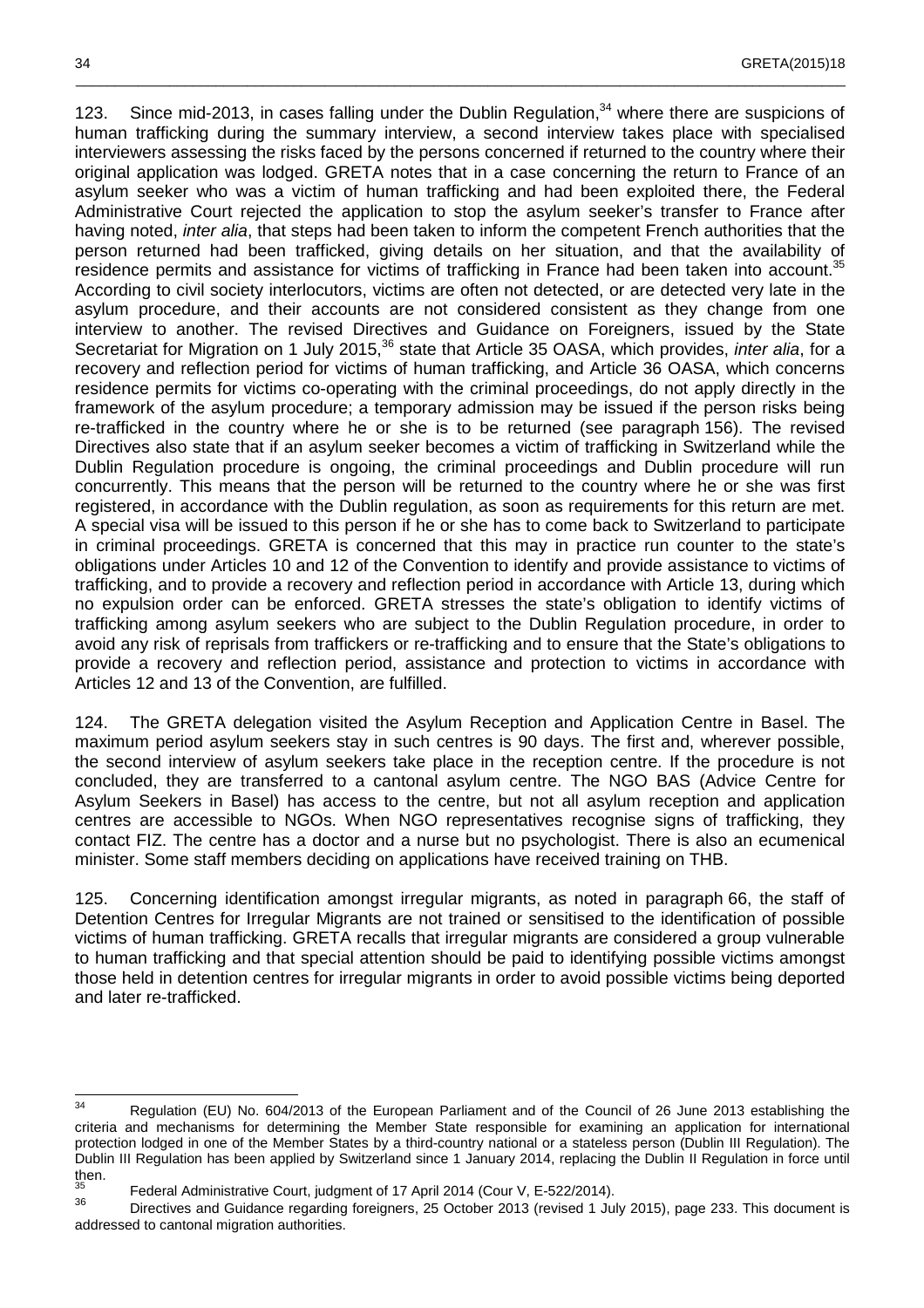126. Civil society actors have reported several cases of THB for labour exploitation, in particular in the construction sector, where many migrant workers are employed. For example, in one case, nine Slovenian workers were reportedly paid only a fraction of the agreed salary for one month's work after having worked for three months, during which they had to work every day of the week, and lived in an old farm without heating and with scarcely any food. They were assisted by a trade union in obtaining payment of their salaries and returning to Slovenia. Other similar cases were mentioned, where payment of unpaid salaries could not be obtained. The mandate of the federal authorities responsible for labour inspection (State Secretariat for Economic Affairs, SECO) is first and foremost health and safety at work. There are, in addition, cantonal agencies responsible for monitoring illegal work. The police can be associated to inspections in order to determine the identity of foreign workers and the regularity of their stay. In case of suspicion of trafficking, officials of the agencies would contact the police. The Swiss authorities are not aware of any victim of trafficking having been detected by these agencies. Considering that migrant workers, particularly those whose stay is not regular, are a group vulnerable to trafficking, GRETA stresses the need for providing training and information to officials from cantonal authorities responsible for monitoring illegal work in order to detect possible victims of human trafficking and refer them to the competent authorities.

\_\_\_\_\_\_\_\_\_\_\_\_\_\_\_\_\_\_\_\_\_\_\_\_\_\_\_\_\_\_\_\_\_\_\_\_\_\_\_\_\_\_\_\_\_\_\_\_\_\_\_\_\_\_\_\_\_\_\_\_\_\_\_\_\_\_\_\_\_\_\_\_\_\_\_\_\_\_\_\_\_\_\_\_\_\_\_\_\_\_\_\_\_\_\_\_\_\_\_

127. The KSMM has drawn the cantonal authorities' attention to the importance of associating the labour inspectorates and trade unions to the anti-trafficking roundtables. In the canton of Geneva, for example, not only is the labour inspectorate member of the roundtable but one of the roundtable's two working groups is devoted to labour exploitation. In 2013 all 22 labour inspectors of the canton were trained on detecting human trafficking and one labour inspector acts as reference point on human trafficking. A trade union (SIT-CGAS) has a representative sitting on the roundtable. GRETA notes the increased attention paid to identifying victims of THB for labour exploitation in the canton of Geneva, and the involvement of labour partners (labour inspectorate and trade unions) in the roundtable. Cantonal labour inspectorates are also involved in the roundtables in place in the cantons of Bern, Fribourg, Neuchâtel and Valais. By contrast, GRETA notes that the KSMM's working group tasked with the preparation of a guide on human trafficking for the purposes of labour exploitation was suspended in 2014 due to lack of resources (see paragraph 49). While welcoming the involvement of cantonal labour inspectorates in several anti-trafficking roundtables, GRETA is of view that the Swiss authorities should strengthen their action against trafficking for the purpose of labour exploitation and also involve trade unions in anti-trafficking action at the central and cantonal levels.

128. Civil society interlocutors have reported cases of domestic servitude in private households. GRETA notes that labour inspectors are not allowed to enter private homes as part of their mandate. The aforementioned cantonal agencies responsible for monitoring illegal work can inspect private households but usually only do so when there are serious suspicions of irregularity. In Geneva, the competent agency has developed a standard form for inspecting households where domestic workers are employed in order to monitor working standards and also detect possible victims of trafficking. GRETA welcomes this practice and encourages its development in cantons where domestic work is developed.

129. **GRETA urges the Swiss authorities to ensure that all victims of trafficking are properly identified and can benefit from the assistance and protection measures contained in the Convention, in particular by:** 

**- ensuring that throughout the country a formalised victim identification procedure, including common indicators and tools, is applied so that steps for the detection and identification of trafficking victims are clearly set out and coordinated;**<sup>37</sup>

 $37$ See National Referral Mechanisms referred to, inter alia, in the OSCE Action Plan on Combatting Trafficking in Human Beings adopted on 2 December 2003, and for further information see "National Referral Mechanisms, Joining Efforts to Protect the Rights of Trafficked Persons – A practical Handbook", OSCE-ODIHR, available at: www.osce.org/odihr/13967?download=true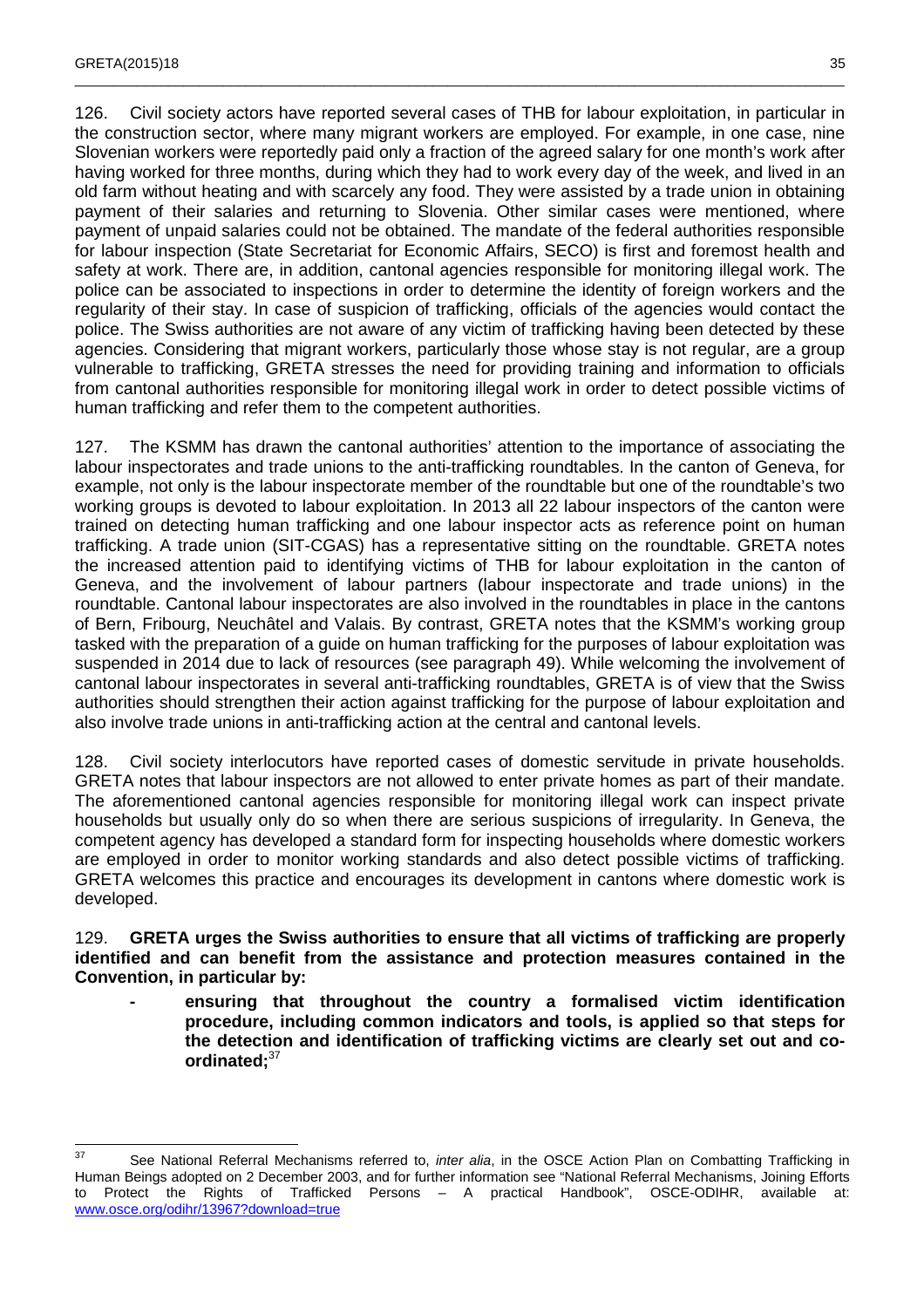**- improving the identification of victims of human trafficking for the purpose of labour exploitation, by ensuring that law enforcement officials, labour inspectors, trade unions and other relevant actors adopt a more proactive approach and increase their outreach work to identify potential victims;** 

\_\_\_\_\_\_\_\_\_\_\_\_\_\_\_\_\_\_\_\_\_\_\_\_\_\_\_\_\_\_\_\_\_\_\_\_\_\_\_\_\_\_\_\_\_\_\_\_\_\_\_\_\_\_\_\_\_\_\_\_\_\_\_\_\_\_\_\_\_\_\_\_\_\_\_\_\_\_\_\_\_\_\_\_\_\_\_\_\_\_\_\_\_\_\_\_\_\_\_

- **setting up a procedure for the identification of child victims of trafficking, which takes into account the special circumstances and needs of child victims and involves child specialists, child protection services and specialised police and prosecutors, in accordance with the best interests of the child;**
- **ensuring the proper identification of victims of trafficking amongst migrant workers and asylum seekers.**
- b. Assistance to victims

130. The Convention requires Parties to take measures to assist victims in their physical, psychological and social recovery, taking account of the victim's safety and protection needs, in cooperation with NGOs and other organisations engaged in assistance to victims. This assistance must be provided on a consensual and informed basis, taking account of the special needs of persons in a vulnerable position, as well as children, and it must not be made conditional on the victim's willingness to act as a witness (Article 12). The need to take account of victims' needs is also referred to in the Convention's provisions concerning temporary residence permits (Article 14) and the rights of children victims of trafficking (Article 12(7)). The Convention also establishes that the assistance to victims of THB must include appropriate and secure accommodation.

131. Assistance to victims of trafficking in human beings is governed by the Federal Law on Assistance to Victims of Crimes (LAVI; RS 312.5) of 23 March 2007, which also deals with compensation (see paragraph 162). According to Article 2 of LAVI, assistance includes immediate advice and support, long-term assistance provided by crime victims support centres, and financial aid for third-party assistance providers.

132. Assistance to victims of human trafficking falls within the competence of each canton. Pursuant to Article 9 of LAVI, cantons must establish crime victims support centres which provide services adapted to the needs of different types of victims, until the victims' state of health is stable and the impact of the crime is redressed or compensated. Assistance can be entrusted to a thirdparty organisation. It must include medical, psychological, social, financial and legal assistance and, where needed, accommodation.

133. For a victim to be able to benefit from the assistance services provided for in LAVI, the offence must have taken place in Switzerland or the victim must be domiciled in Switzerland<sup>38</sup> at the time of the offence and of the application for assistance. Assistance is granted only if the state on whose territory the offence was committed provides no assistance or inadequate assistance; in the latter case assistance measures will be subsidiary and serve to complement those provided by the other country. GRETA recalls that Article 12, paragraph 1, entails that states parties provide assistance, as specified in subparagraphs a to f, to all victims located on their territory, the crucial aspect being that they are within their jurisdiction (see paragraph 148 of the explanatory report to the Convention).

134. The costs of assistance are borne by the cantonal authorities where the person was identified as a victim of human trafficking. Civil society interlocutors have referred to cases where victims had to go back to the town where they had been exploited because the crime victim support centre of the competent canton was located there. In their comments on the draft report, the Swiss authorities have indicated that only one such case had been brought to their attention, and that a solution was found by the competent anti-trafficking roundtable. The authorities has stressed that, according to Article 15 LAVI, victims can choose which crime victim support centre to go to.

<sup>38</sup> Article 17 of the Law on Assistance to Victims of Crime (LAVI) stipulates however that if the offence was committed abroad, victims are entitled to assistance if they were domiciled in Switzerland at the time of the offence, provided that the State on whose territory the offence was committed proposed no assistance or inadequate assistance. Pursuant to Article 23 of the Civil Code: "A person's domicile is the place in which he or she resides with the intention of settling".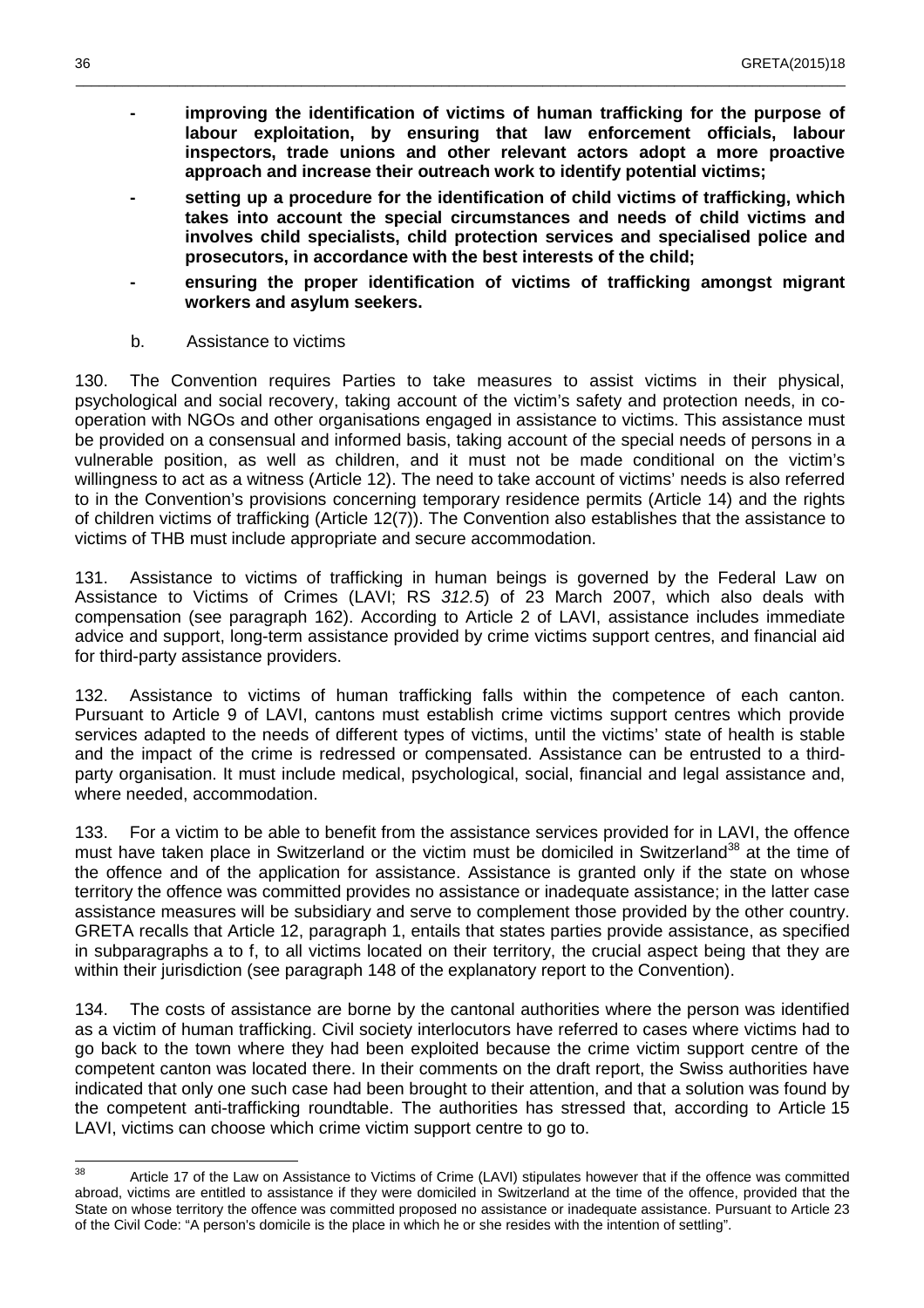135. Assistance is granted to a victim on the basis of a decision of the crime victim support centre of the canton concerned. Insofar as THB is concerned, the cantonal authorities entrust assistance to victims of THB to NGO partners. Several cantons have a co-operation agreement with the NGO FIZ, which provides specialised assistance and accommodation for migrant women victims of THB. The cantons' financial contribution is on a case-by-case basis and does not cover all costs. For instance, it amounted to 586 996 euros in 2013, whereas the total cost of FIZ's victim protection programme amounted to 988 000 euros in 2013. Therefore, it also has to rely on private donors to run its activities. In their comments on the draft report, the Swiss authorities have indicated that in 2014, pursuant to the LAVI, the cantonal authorities allocated CHF 840 000 (802 625 euros) to FIZ, while the Confederation, cantons and municipalities allocated a further CHF 160 000 (152 785 euros), representing 75% of the total amount needed by FIZ for protecting and accommodating victims of trafficking.

\_\_\_\_\_\_\_\_\_\_\_\_\_\_\_\_\_\_\_\_\_\_\_\_\_\_\_\_\_\_\_\_\_\_\_\_\_\_\_\_\_\_\_\_\_\_\_\_\_\_\_\_\_\_\_\_\_\_\_\_\_\_\_\_\_\_\_\_\_\_\_\_\_\_\_\_\_\_\_\_\_\_\_\_\_\_\_\_\_\_\_\_\_\_\_\_\_\_\_

136. The GRETA delegation visited the shelter for victims of human trafficking run by FIZ in Zurich. The shelter is in a residential area and has six places for female victims of trafficking. Women accommodated in the shelter participate in FIZ's assistance programme for victims of THB (Makasi). At the time of GRETA's visit, five women were accommodated (three from Hungary, one from Sri Lanka and one from Thailand). The women generally stay for six months in the shelter before moving to other types of accommodation provided by FIZ. Security measures include a direct emergency line to the police.

137. In Geneva, a co-operation arrangement has been signed by the crime victims support centre and the NGO Au Coeur des Grottes, which proposes specialised assistance and accommodation to women victims of violence and human trafficking. The GRETA delegation visited the shelter run by this NGO in Geneva, where 34 women were accommodated at the time, 10 of whom were victims of human trafficking, mostly for the purpose of domestic servitude. The shelter is located in two small houses in a residential area. There is an agreement with the Geneva child protection authorities whereby teenage girls who are victims of domestic servitude can stay in the shelter rather than in general child protection institutions. Staff are present around the clock. The Geneva Crime Victims Support Centre funds the victims' stay up to three months and beyond this period the NGO relies on funds from private donors. Victims are offered psychosocial support, language classes, vocational training and are helped in finding work.

138. In the canton of Vaud, GRETA was informed of the forthcoming opening of a centre for victims of human trafficking to be run by the NGO Astrée, with nine places for women victims of human trafficking. The Swiss authorities have indicated that, in other cantons, ad hoc arrangements with the NGOs FIZ and Au Coeur des Grottes are possible in particularly difficult situations. As noted in paragraph 54, a cross-cantonal initiative is being set up between cantons in Latin Switzerland<sup>39</sup> to allow for the placement of victims detected in this geographical area to be referred for assistance to the existence specialised NGOs and shelters.

139. There are no specialised shelters for male or child victims of human trafficking in Switzerland. Ad hoc solutions have to be found in non-specialised institutions for male victims. Children are usually taken care of under the general child protection system.

140. GRETA notes that the level of assistance varies depending on the canton where the victim is identified. For instance, the period of assistance funded by the crime victims support centres varies from one canton to the other.<sup>40</sup> Moreover, in cantons where there are no specialised shelters for victims of human trafficking, victims do not always receive accommodation and assistance adapted to their situations and needs.

<sup>39</sup>  $39$  French-speaking cantons and the Italian-speaking canton of Ticino.

The UN Committee of the Rights of the Child has also noted that there are cantonal disparities in the implementation of standards set out in the Federal Law on Assistance to Victims of Crimes: Concluding observations on the report submitted by Switzerland under article 12, paragraph 1, of the Optional Protocol to the Convention on the Rights of the Child on the sale of children, child prostitution and child pornography, CRC/C/OPSC/CHE/CO/1, 4 February 2015.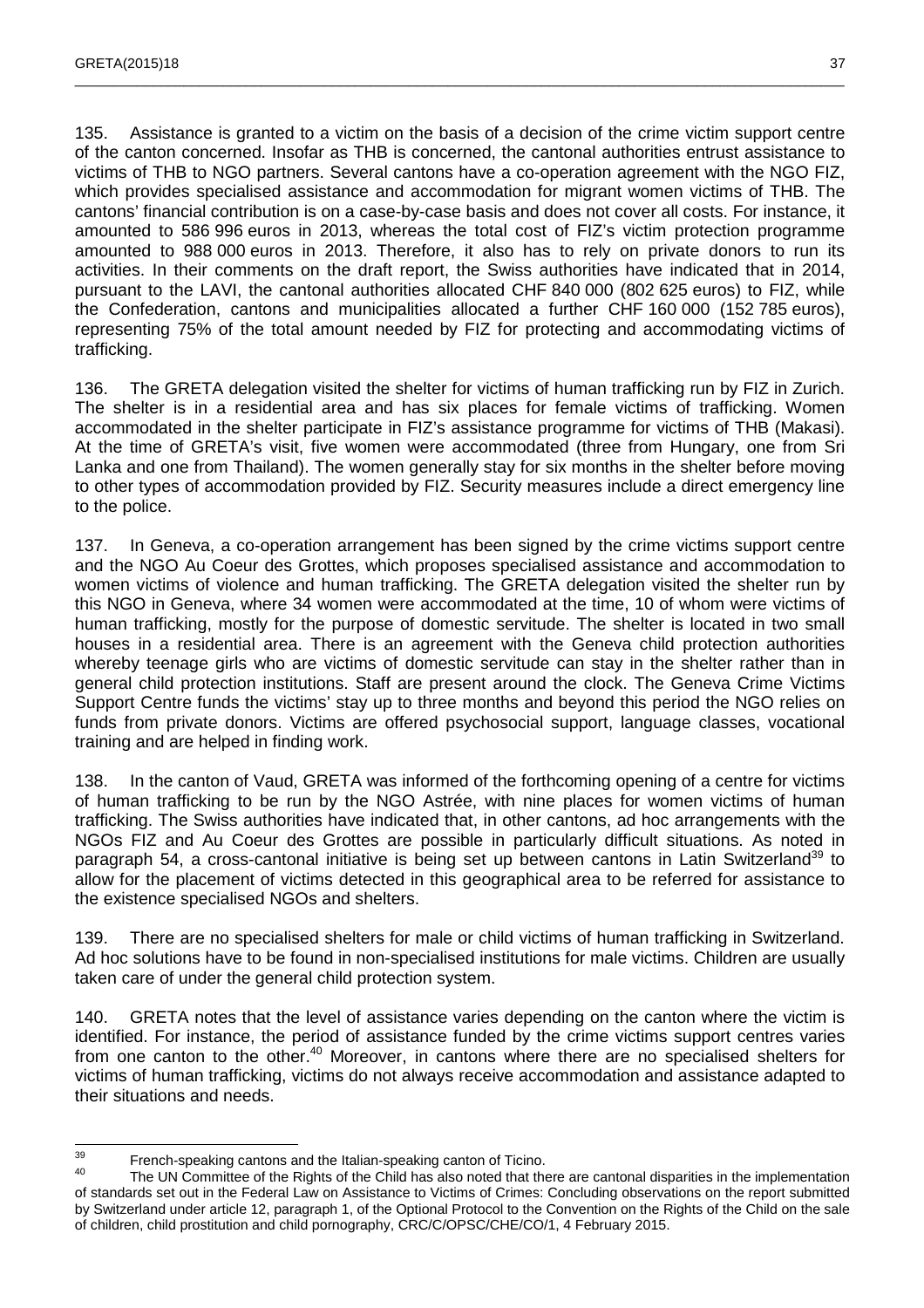141. Following the recent adoption of the Order on Action against Trafficking in Human Beings dedicated to prevention within the meaning of Articles 5 and 6 of the Convention, the federal authorities can provide additional funding to specialised organisations, which can help support victims. The first financial aid payments were to be made in 2015 after applications were made in 2014. For 2015, a total of 239 712 euros was granted (see paragraph 94). GRETA welcomes this positive initiative and encourages its further development and increased funding for victim support.

\_\_\_\_\_\_\_\_\_\_\_\_\_\_\_\_\_\_\_\_\_\_\_\_\_\_\_\_\_\_\_\_\_\_\_\_\_\_\_\_\_\_\_\_\_\_\_\_\_\_\_\_\_\_\_\_\_\_\_\_\_\_\_\_\_\_\_\_\_\_\_\_\_\_\_\_\_\_\_\_\_\_\_\_\_\_\_\_\_\_\_\_\_\_\_\_\_\_\_

142. **GRETA urges the Swiss authorities to strengthen their efforts to ensure that all assistance measures provided for in the Convention are guaranteed in practice to victims of human trafficking and:**

- make sure that all victims under Swiss jurisdiction benefit from assistance **measures in accordance with Article 12, paragraph 1, of the Convention;**
- **secure a sufficient number of places across the country offering adequate conditions and adapted to the needs of victims of THB;**
- ensure that suitable accommodation is provided to male victims of human **trafficking and that they can fully benefit from the assistance measures provided for in law;**
- **provide for specific assistance for child victims of trafficking that takes their specific circumstances into account in accordance with the best interests of the child.**

143. **Further, GRETA considers that the Swiss authorities should maintain adequate funding of NGOs assisting victims of human trafficking to allow them to provide short-term and longterm assistance, depending on the victims' needs, irrespective of the canton where they are assisted.** 

c. Recovery and reflection period

144. As victims of trafficking are extremely vulnerable after the trauma they have experienced, Article 13 of the Convention introduces the obligation for Parties to provide in their internal law for a recovery and reflection period of at least 30 days. The recovery and reflection period, in itself, is not conditional on co-operation with the investigative or prosecution authorities and should not be confused with the issue of a residence permit under Article 14(1) of the Convention. Pursuant to the Convention, the recovery and reflection period should be granted when there are reasonable grounds to believe that the person concerned is a victim of trafficking, i.e. before the identification procedure has been completed. During this period, Parties must authorise the person concerned to stay on their territory and expulsion orders cannot be enforced.

145. In Switzerland, the recovery and reflection period is governed by the Federal Council Order on Admission, Stay and Exercise of Gainful Activities (OASA; RS 142.201) of 24 October 2007. Pursuant to Article 35, paragraph 1, of this Order, where there are reasons to believe that an irregular migrant is a victim or witness of trafficking in human beings, the cantonal migration authority must grant him or her a recovery and reflection period in order to recover and decide whether to co-operate with the authorities. The length of the recovery and reflection period is of at least 30 days. The cantonal migration authorities can decide to grant a longer period or extend it on the basis of the person's situation. The recovery and reflection period must be requested on behalf of the victim, by any service or organisation in contact with them, including the police. Third-country nationals as well as EU/EEA nationals can benefit from the recovery and reflection period.

146. According to Article 35, paragraph 2, of the above-mentioned Order, the recovery and reflection comes to an end when the beneficiaries declare themselves prepared to co-operate with the competent authorities and have severed all ties with the suspected traffickers. Under Article 35, paragraph 3, of the Order the recovery and reflection period is terminated before its expiry: if the person does not wish to co-operate with the authorities; has deliberately renewed contacts with the alleged traffickers; in the light of new information, is neither a victim nor a witness of THB; or represents a serious threat to public security and order.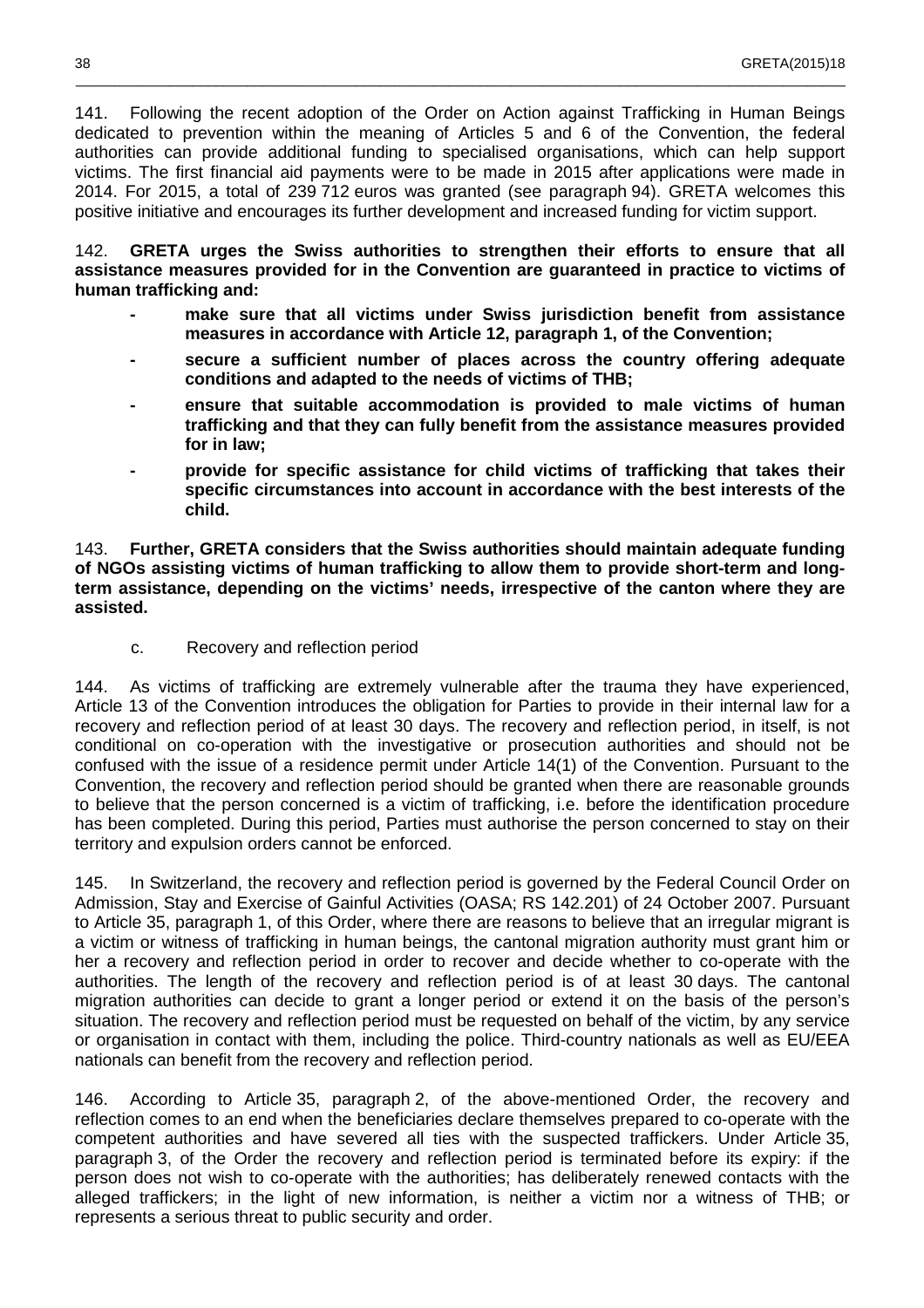147. GRETA is concerned that the recovery and reflection period can be terminated before the minimum of 30 days set by the Convention if a possible victim has indicated that he or she does not want to co-operate. GRETA underlines that possible victims should be allowed the full duration of the recovery and reflection period so that they have sufficient time to recover and take an informed decision on whether to co-operate. In their comments on the draft report, the Swiss authorities have stated that the victim's free will is carefully examined and if the victim clearly states or shows that he/she does not intend to co-operate and wants to leave Switzerland as soon as possible, the authorities cannot keep him/her in the country until the expiry of the recovery and reflection period. Additionally, GRETA notes that it may prove difficult to establish whether a victim has voluntarily renewed contact or has been pressured into it by the traffickers. GRETA stresses that, in such a case, the recovery and reflection period must not be revoked without taking due account of the individual's personal circumstances and examining them in-depth.

\_\_\_\_\_\_\_\_\_\_\_\_\_\_\_\_\_\_\_\_\_\_\_\_\_\_\_\_\_\_\_\_\_\_\_\_\_\_\_\_\_\_\_\_\_\_\_\_\_\_\_\_\_\_\_\_\_\_\_\_\_\_\_\_\_\_\_\_\_\_\_\_\_\_\_\_\_\_\_\_\_\_\_\_\_\_\_\_\_\_\_\_\_\_\_\_\_\_\_

148. There are differences between cantons regarding the number of recovery and reflection periods having been granted. For example, in 2013, 14 cantons granted no recovery and reflection periods. These cantons include Ticino or Graubünden where NGOs have reported instances of sexual exploitation. Another eight cantons delivered one to two recovery and reflection periods, including cantons such as Geneva and Basel-Stadt. The same year, 10 persons benefited from a recovery and reflection period in the canton of Bern, while in Zurich only three persons were granted it. Many interlocutors have stressed that it was close to impossible to take a trafficking case to court without having the victims' testimony. This puts pressure on the prosecuting authorities and the police to obtain as soon as possible the victims' co-operation and may account for the low number of recovery and reflection periods.

149. According to information provided by civil society interlocutors, in some cantons the recovery and reflection period is rarely longer than 30 days, whilst in other cantons it can easily be extended beyond 30 days. Such discrepancies between cantons can put victims at a disadvantage depending on the canton where the request for a recovery and reflection period is made.

150. In its 2012 circular "Recommendations on the problem of the erotic sector", the State Secretariat for Migration states that, when carrying out checks among persons engaged in prostitution, it should be ascertained whether those whose stay on the territory is irregular are victims of THB. If there are grounds to believe that they are, the cantonal authority competent for matters regarding foreigners must grant them a recovery and reflection period. The State Secretariat for Migration also published Directives on the Law on Foreigners in 2013 which provide guidance on issuing the recovery and reflection period.

151. Two one-day training sessions were organised in 2013 and 2014 for staff of the cantonal migration authorities with a view to clarifying the respective roles of the police, NGOs and migration authorities when it comes to the issuing of a recovery and reflection period and residence permits. The training was organised by the State Secretariat for Migration and the Association of Cantonal Migration Authorities and was based on the referral mechanism developed by the THB roundtable of the canton of Bern. Specialised NGOs were also involved in the training session.

152. **GRETA considers that the Swiss authorities should continue and increase their efforts to ensure the application of the recovery and reflection period across the country in accordance with Article 13 of the Convention, including by strengthening the training of cantonal police forces, prosecuting authorities, crime victims support centres and migration authorities of all cantons.** 

d. Residence permits

153. Article 14(1) of the Convention provides for two possibilities when it comes to the issuing of renewable residence permits to victims of trafficking: on the basis of their personal situation and/or their co-operation with the competent authorities in the investigation or criminal proceedings.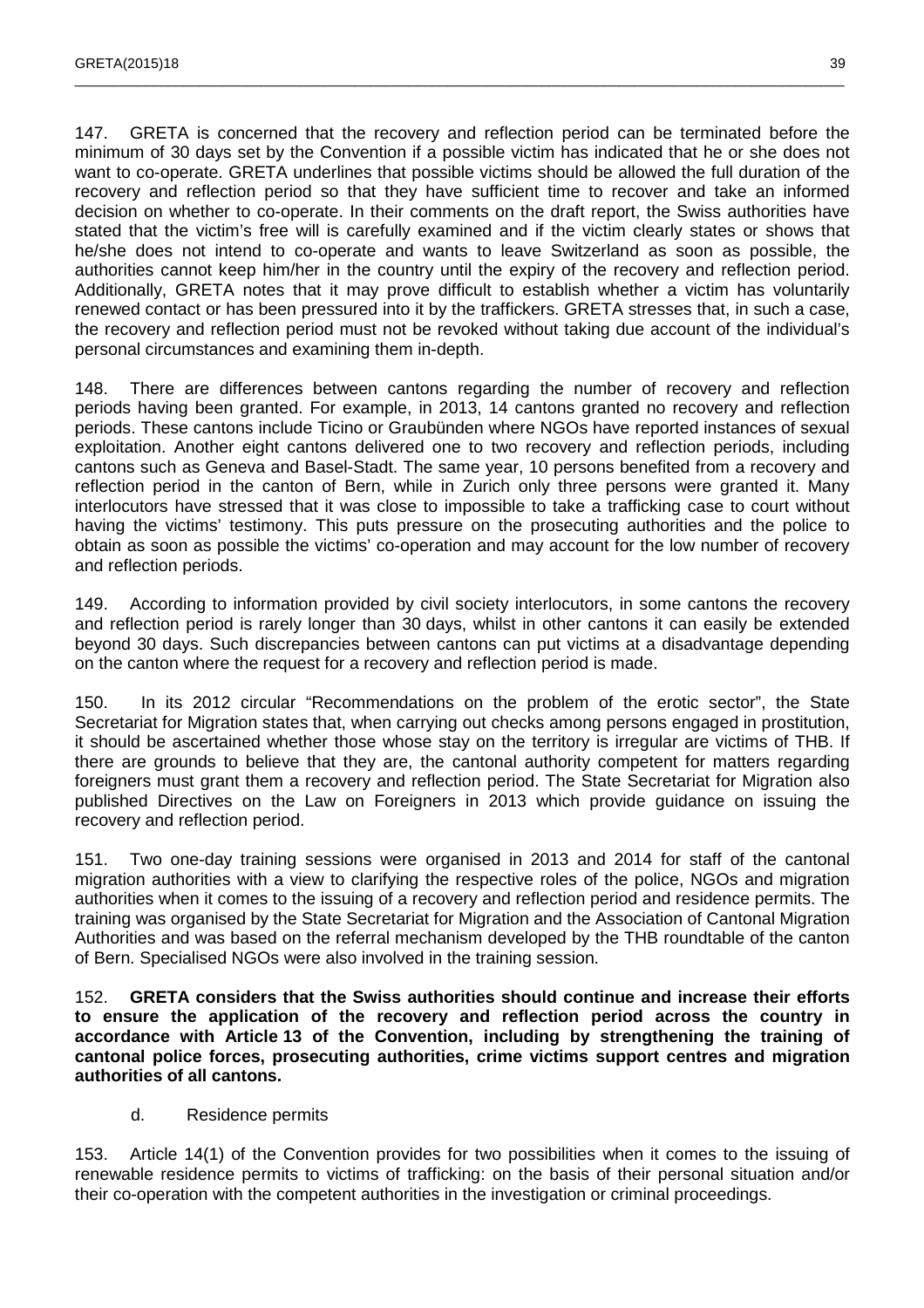154. Article 36 of the Order on Admission, Stay and Exercise of Gainful Activities (OASA) states that the competent cantonal authorities must issue victims and witnesses of human trafficking a short-stay residence permit for the likely duration of the criminal proceedings. In this connection, the authorities competent for the criminal proceedings must inform the cantonal authority competent for matters relating to foreigners when the victim is required to be present, specifying the duration of the permit. The maximum duration of the permit is of one year.

\_\_\_\_\_\_\_\_\_\_\_\_\_\_\_\_\_\_\_\_\_\_\_\_\_\_\_\_\_\_\_\_\_\_\_\_\_\_\_\_\_\_\_\_\_\_\_\_\_\_\_\_\_\_\_\_\_\_\_\_\_\_\_\_\_\_\_\_\_\_\_\_\_\_\_\_\_\_\_\_\_\_\_\_\_\_\_\_\_\_\_\_\_\_\_\_\_\_\_

155. Pursuant to Article 36, paragraph 6, of the OASA, after the expiry of the residence permit or the recovery and reflection period, if the victims state that they are not willing to co-operate with the authorities, an extension of the residence permit may be granted in extremely serious individual cases, in accordance with Article 31 of the OASA, in the light of the personal situation of the victim or witness of THB (e.g. if the person concerned would be endangered in his/her country of origin or medical care available there is inadequate). Applications for residence permits in extremely serious cases must be made by the victims themselves or lodged on their behalf by a mandated representative. The State Secretariat for Migration's Directives on the Law on Foreigners state that the special situation of victims of human trafficking should be taken into account when examining the requirements under Article 31 of OASA, and in particular if the victims cannot receive adequate treatment in their country of origin, if reintegration into the country of origin is impossible or if there are risks of re-trafficking. GRETA notes that the conditions for issuing residence permits include the integration of the persons concerned into Swiss society and their financial situation and desire to work or follow professional training. Civil society organisations have indicated that these notions were sometimes interpreted too stringently, considering that victims of trafficking who have just been identified and do not want to cooperate usually have had little opportunity to integrate.

156. Article 36, paragraph 6, of the OASA also refers to the possibility of temporary admission under Article 83 of the Law on Foreigners. Temporary admission is granted where a deportation order has been issued and the decision has subsequently been taken to suspend it, for example, if deportation is not possible or legal or if it cannot reasonably be demanded. Temporary admission entails more restricted rights, for instance: the persons concerned can only change their canton of residence with permission; their residence permit is valid for one year and the conditions of temporary admission are reassessed before renewal; there is no right to access the job market, although cantonal authorities can deliver a work authorisation.

157. After the trial, the residence permit issued to victims of human trafficking may be revoked if they are permanently and largely dependent on welfare benefits. In their comments on the draft report, the Swiss authorities indicated that the global situation of the person is taken into account and if a person is dependent on social services by reason of a trafficking-related trauma, their residence permit would not be revoked.

158. From the figures provided by the Swiss authorities for 2013, there are marked disparities between cantons in the issuing of residence permits for victims of human trafficking. In 2013, 29 of the 44 residence permits for co-operation and 8 of the 12 residence permits based on the victim's serious situation were issued in the Zurich canton alone.

159. A policy document issued by the State Secretariat for Migration on the implementation of the Law on Foreigners (Directives and Guidance on Foreigners) contains explanations on the relevant legal provisions on the stay of victims of human trafficking. In 2013, training for cantonal migration authorities was organised under the auspices of the State Secretariat for Migration with a view to harmonising the way cantons issue residence permits to victims of human trafficking. Further training took place in 2014, with the participation of organisations providing specialised assistance and support for victims. GRETA welcomes the organisation of training on residence permits for victims of human trafficking involving both cantonal migration authorities and specialised NGOs (see paragraph 151).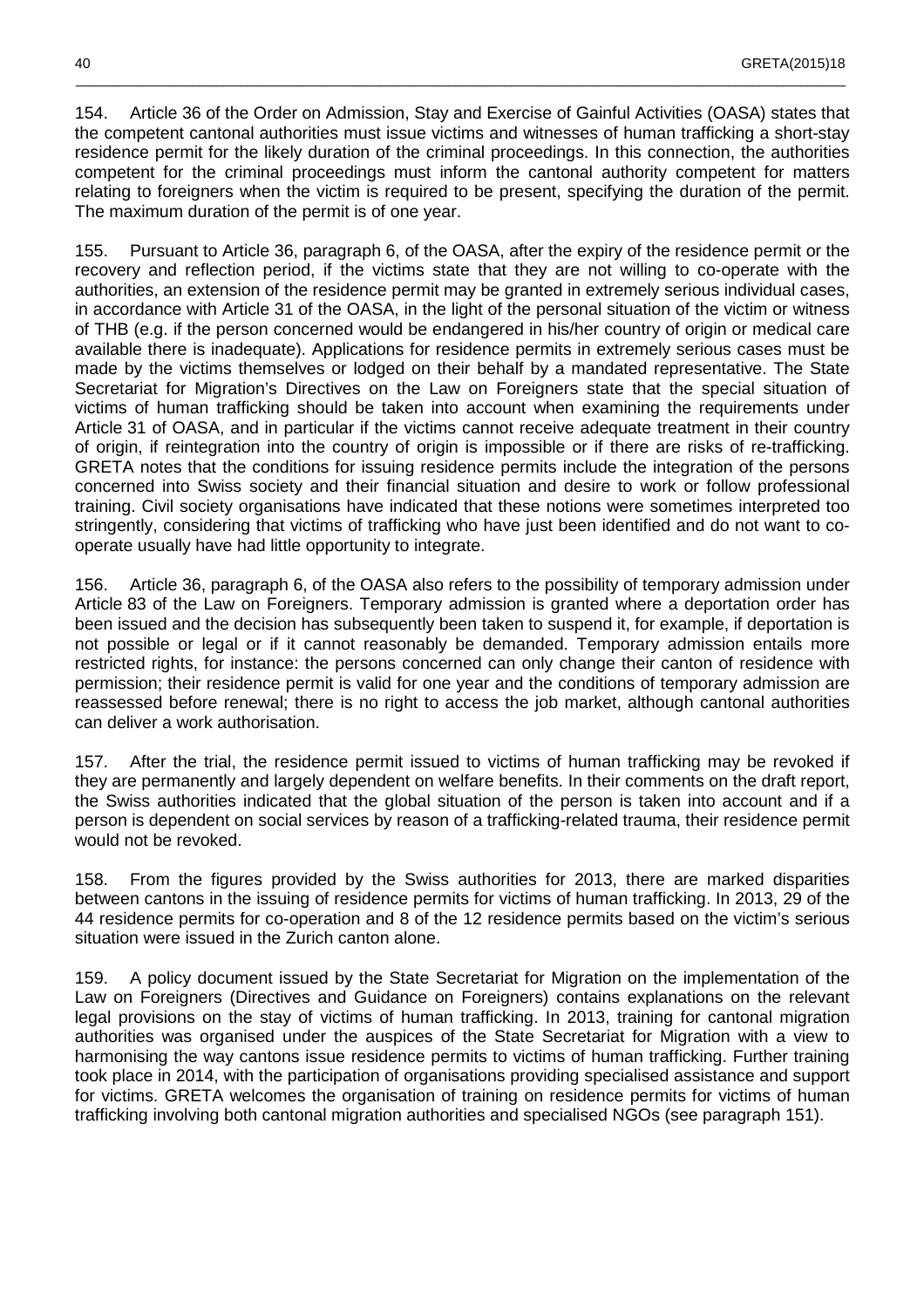160. **While welcoming the legal possibility of victims of trafficking being granted a renewable residence permit both on the basis of their personal situation as well as for co-operating with the authorities, GRETA considers that the Swiss authorities should continue and increase their efforts to ensure that victims can fully benefit from the right to obtain a renewable residence permit regardless of the canton competent for issuing it.**

\_\_\_\_\_\_\_\_\_\_\_\_\_\_\_\_\_\_\_\_\_\_\_\_\_\_\_\_\_\_\_\_\_\_\_\_\_\_\_\_\_\_\_\_\_\_\_\_\_\_\_\_\_\_\_\_\_\_\_\_\_\_\_\_\_\_\_\_\_\_\_\_\_\_\_\_\_\_\_\_\_\_\_\_\_\_\_\_\_\_\_\_\_\_\_\_\_\_\_

e. Compensation and legal redress

161. Article 15 of the Convention establishes the obligation for Parties to provide in their internal law for the right of victims of trafficking to legal assistance and free legal aid. Parties must also provide for the right of victims of trafficking to compensation from the perpetrators as well as adopt legislative or other measures to guarantee compensation for victims from the State. A human rights-based approach to action against THB entails the effective prosecution of traffickers, putting the emphasis on the right to effective remedy for the victim. Further, Article 15(1) of the Convention establishes that victims of trafficking must have access to information on relevant judicial and administrative proceedings in a language which they can understand.

162. In accordance with Article 116 of the Code of Criminal Procedure (CCP) and Article 1 of the Law on Assistance to Victims of Crimes (LAVI), victims having suffered a direct violation of their physical, mental or sexual integrity as a result of an offence may claim compensation from the perpetrator as part of criminal proceedings. The competent criminal court must rule on their claims when handing down its decision against the accused and provided the facts are considered sufficiently established. Exceptions to this principle are provided for under Article 126 CCP, in which case the victim is advised to lodge a civil claim. In addition, any victim of crime, including human trafficking, can lodge a civil claim against the perpetrator in order to obtain compensation in civil proceedings.<sup>41</sup> GRETA does not possess information on the number of times compensation from the perpetrators has been awarded to victims of human trafficking, nor on the amounts of compensation paid to them (save for one case mentioned in paragraph 197).

163. Furthermore, the LAVI provides for state compensation for pecuniary and non-pecuniary damage (Article 2, LAVI). The payment of state compensation is subsidiary and is granted only if the perpetrator fails to pay or pays only part of the sum. The maximum amounts of compensation provided for in the LAVI is CHF 120 000 (111 230 euros) for pecuniary damage and CHF 70 000 (65 900 euros) for non-pecuniary damage. For state compensation to be awarded, the crime must have taken place in Switzerland and it must be duly established through criminal proceedings or other means.

164. GRETA was informed that state compensation was awarded to 13 victims of trafficking in human beings in 2012 and 5 in 2013. The amounts of compensation ranged from 800 to 48 000 euros in 2011 and from 400 to 14 382 euros in 2012. In 2013, 5 victims of trafficking received state compensation, with an average amount of 19 100 euros (CHF 20 000). GRETA welcomes the existence of a state compensation scheme accessible to victims of human trafficking.

165. Article 30 of the LAVI provides for the exemption of the requirement to pay court costs and the right to free legal aid for all crime victims, including for claiming compensation. The costs of legal aid are covered by the cantonal crime victims support centres.

a. convicts the accused;

b. acquits the accused and the court is in a position to make a decision.

- 2 The civil claim shall be referred for civil proceedings if:
	- a. the criminal proceedings are abandoned or concluded by means of the summary penalty order procedure;
	- b. the private claimant has failed to justify or quantify the claim sufficiently;
	- c. the private claimant has failed to lodge security in respect of the claim;
	- d. the accused has been acquitted but the court is not in a position to make a decision.

<sup>41</sup> Article 26 CCP reads:

<sup>&</sup>quot;1 The court decides on pending civil claims in the event that it:

<sup>3</sup> If a full assessment of the civil claim would cause unreasonable expense and inconvenience, the court may make a decision in principle on the civil claim and refer it for civil proceedings. If possible, the court shall rule on minor claims itself. 4 In cases involving the victim, the court may firstly decide solely on guilt and the penalty; thereafter the director of proceedings shall, following a further hearing of the parties, rule as a judge sitting alone on the civil claim, irrespective of its amount."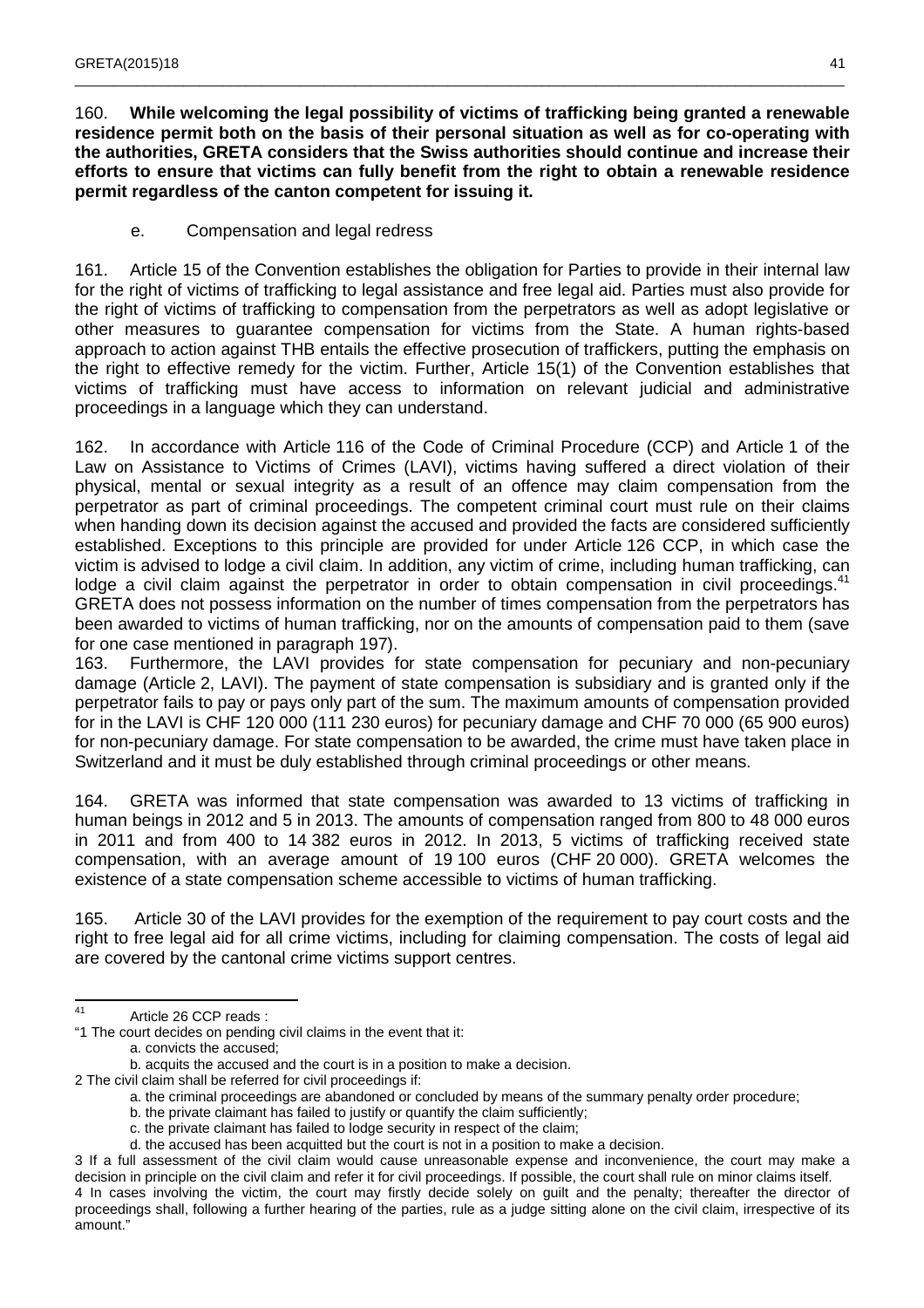166. **GRETA considers that the Swiss authorities should ensure that victims of THB enjoy effective access to compensation from the perpetrators, by building the capacity of legal practitioners to support victims to claim compensation and by adding compensation issues into existing training programmes for law enforcement officials, prosecutors and judges.**

\_\_\_\_\_\_\_\_\_\_\_\_\_\_\_\_\_\_\_\_\_\_\_\_\_\_\_\_\_\_\_\_\_\_\_\_\_\_\_\_\_\_\_\_\_\_\_\_\_\_\_\_\_\_\_\_\_\_\_\_\_\_\_\_\_\_\_\_\_\_\_\_\_\_\_\_\_\_\_\_\_\_\_\_\_\_\_\_\_\_\_\_\_\_\_\_\_\_\_

f. Repatriation and return of victims

167. Article 16 of the Convention requires Parties to establish repatriation programmes which aim at avoiding re-victimisation and involve relevant national or international institutions and NGOs, as well as to make efforts to favour the reintegration of victims into the society of the State of return. Parties must also make available to victims of trafficking contact information or structures that can assist them in the country of return, such as law enforcement offices, NGOs, legal professionals and social welfare agencies. The return of victims of trafficking must preferably be voluntary and needs to be carried out with due regard for the rights, safety and dignity of the person and for the status of any legal proceedings related to the fact that the person is a victim of THB. Furthermore a victim may not be returned where such action would be in contravention of the State's obligation of international protection, recognised in Article 40(4) of the Convention.

168. Pursuant to Article 60 of the Law on Foreigners, voluntary return assistance has been open to victims and witnesses of trafficking in human beings. After a two-year pilot project run from 2008 to 2010, the IOM office in Bern was mandated by the State Secretariat for Migration to implement specialised assistance for the return of victims and witnesses of human trafficking, with an annual project budget of around 97 690 euros. EU victims can benefit from this programme.

169. The State Secretariat for Migration issued a circular on 1 April 2010, addressed to the cantonal migration authorities, cantonal assistance authorities and cantonal advisory service for return (CVR), which specifies the different steps to be followed by each of them regarding assistance in the voluntary return of victims of human trafficking. Victims wishing to benefit from assisted return must contact the cantonal advisory service for return (CVR) that will inform them about the assistance they are entitled to before and after departure and contact the relevant services. The CVR will make the application for assisted return with the State Secretariat for Migration. The person concerned may also contact the NGO FIZ, in cantons with which FIZ has an agreement concerning assistance to women victims of human trafficking; FIZ receives funding for this purpose from the State Secretariat for Migration (around 45 833 euros per year during the period 2013-2015). After approving the application, the State Secretariat for Migration mandates IOM to organise assistance for return on the spot and monitor the person's reintegration.

170. In case of return, IOM will assess risks in the country of return and provide an analysis of the possibilities of rehabilitation and reintegration. IOM organises return to the country of origin in cooperation with the canton concerned, which bears the costs of departure. Victims receive an initial financial aid of CHF1 000 (approximately 927 euros) per adult, and a supplementary aid of CHF5 000 (4 635 euros) for a reintegration project (e.g. housing, company start-up, training). Where needed, medical support can be part of the assistance provided for return.

171. According to official figures, 20 victims of human trafficking voluntarily returned to their countries of origin in 2011, 24 in 2012 and 29 in 2013 within the framework of the programme of assisted return.

172. IOM organises the child victims' return and reintegration in accordance with international standards. A best interests determination is carried out by the Swiss legal guardian and in the country of destination. Before return, a risk assessment is carried out by IOM and partner organisations/authorities, including with regard to the child's family situation, and the possibilities of reintegration are examined. If the child cannot return to his or her family, a long-term solution is found with the guardianship authorities of the country of destination.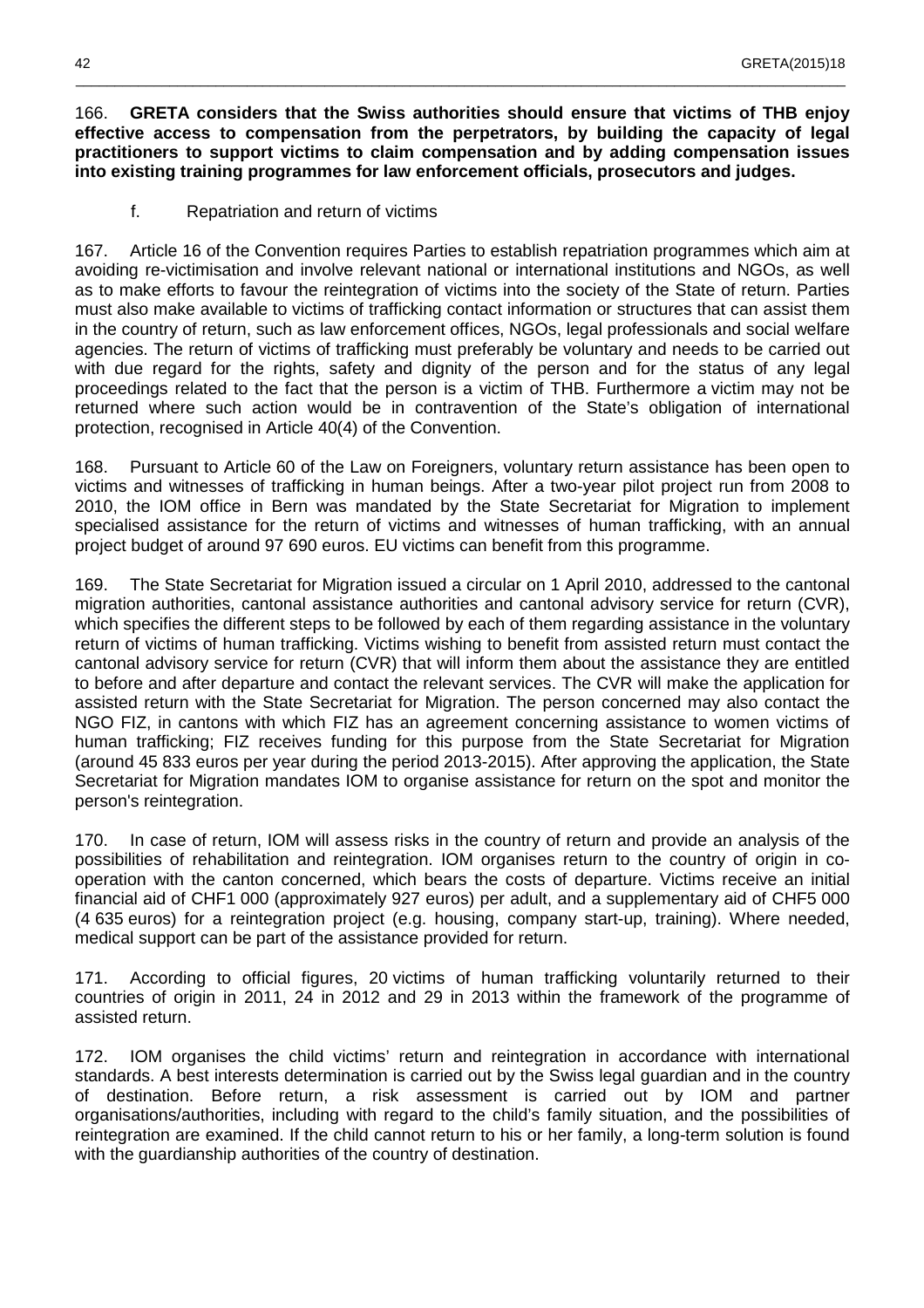173. Insofar as the forced return of irregular migrants is concerned, GRETA stresses the importance of detecting victims of trafficking before deportation and, for this purpose, to ensure that staff working in detention centres for irregular migrants are appropriately trained on identifying victims of trafficking and receive clear instructions on steps to be taken (see paragraph 125).

\_\_\_\_\_\_\_\_\_\_\_\_\_\_\_\_\_\_\_\_\_\_\_\_\_\_\_\_\_\_\_\_\_\_\_\_\_\_\_\_\_\_\_\_\_\_\_\_\_\_\_\_\_\_\_\_\_\_\_\_\_\_\_\_\_\_\_\_\_\_\_\_\_\_\_\_\_\_\_\_\_\_\_\_\_\_\_\_\_\_\_\_\_\_\_\_\_\_\_

174. **While welcoming the existence of a voluntary return scheme specifically for victims of trafficking in human beings, GRETA considers that the Swiss authorities should take steps to ensure that victims of THB who are irregular migrants are not subjected to forced return, in contravention of the obligations stemming from the principle of non-refoulement, and are identified and assisted accordingly.** 

### **4. Implementation by Switzerland of measures concerning substantive criminal law, investigation, prosecution and procedural law**

a. Substantive criminal law

175. Pursuant to Article 18 of the Convention, Parties have the obligation to establish THB as a criminal offence when committed intentionally. Further, the Convention requires Parties to consider taking measures to criminalise the use of services which are the object of exploitation, with the knowledge that the person is a victim of THB (Article 19). In addition, forging travel or identity documents, removing, concealing or destroying them, as well as procuring or providing them, must also be established as criminal offences, when committed intentionally and for the purpose of enabling THB (Article 20).

176. In accordance with Article 182, paragraph 1, CC the punishment for trafficking in human beings is a prison sentence or a fine. According to paragraph 2 of the same provision, if the victim is a child or if the offender acts for commercial gain, the punishment is a prison sentence of at least one year. Paragraph 3 stipulates that the perpetrator is also punished by a fine in all cases. GRETA notes the lack of a minimum threshold for the prison sentence for the basic offence of human trafficking and the low threshold of the prison sentence provided for under paragraph 2. The Swiss authorities have stated that under Article 47 CC judges are given a wide margin of appreciation in fixing the length of sentence. Article 40 CC underlines that in principle prison sentences should be comprised between a minimum of six months and 20 years. Several offences are often combined with the result that the basic prison sentence is increased by up to half of the maximum sentence laid down for the additional offence. They have added that the severity of the sanctions was comparable to other offences punished by the Criminal Code and had to be seen in the global context of sanctions provided for in the Criminal Code. GRETA underlines that the offence of trafficking in human beings is a severe violation of the victims' human rights and calls for sanctions commensurate with its gravity.

177. The aggravating circumstances provided for in the Convention are covered by different provisions of the Criminal Code. Committing human trafficking within the framework of a criminal organisation would lead to combining Article 182 CC with Article 260ter CC, which penalises the fact of participating in a criminal organisation by a prison sentence of up to five years or a fine. Similarly, endangering the life of a victim is covered by Article 129 CC and punishable by a prison sentence of up to five years or a fine. If the danger to life is the result of injuries inflicted deliberately (Article 122) the sanction is a prison sentence of up to 10 years or 180 day-fine<sup>42</sup> and if they are inflicted by negligence (Article 125) the sanction is a prison sentence of up to three years or a fine. In accordance with Article 49 CC, the judge will have to increase the punishment of trafficking indirectly making these provisions aggravating circumstances. Under Article 312 CC, public officials who, with intent to procure or provide to a third party an improper advantage, or for the purpose of harming others, have abused the powers of their office, will be punished by a prison sentence of up to five years or a fine.

 $42$ <sup>42</sup> According to Article 34CC, a day-fine is a fine fixed for up to 360 day and a maximum of CHF 3 000, whose amount depends on the person's personal and economic situation.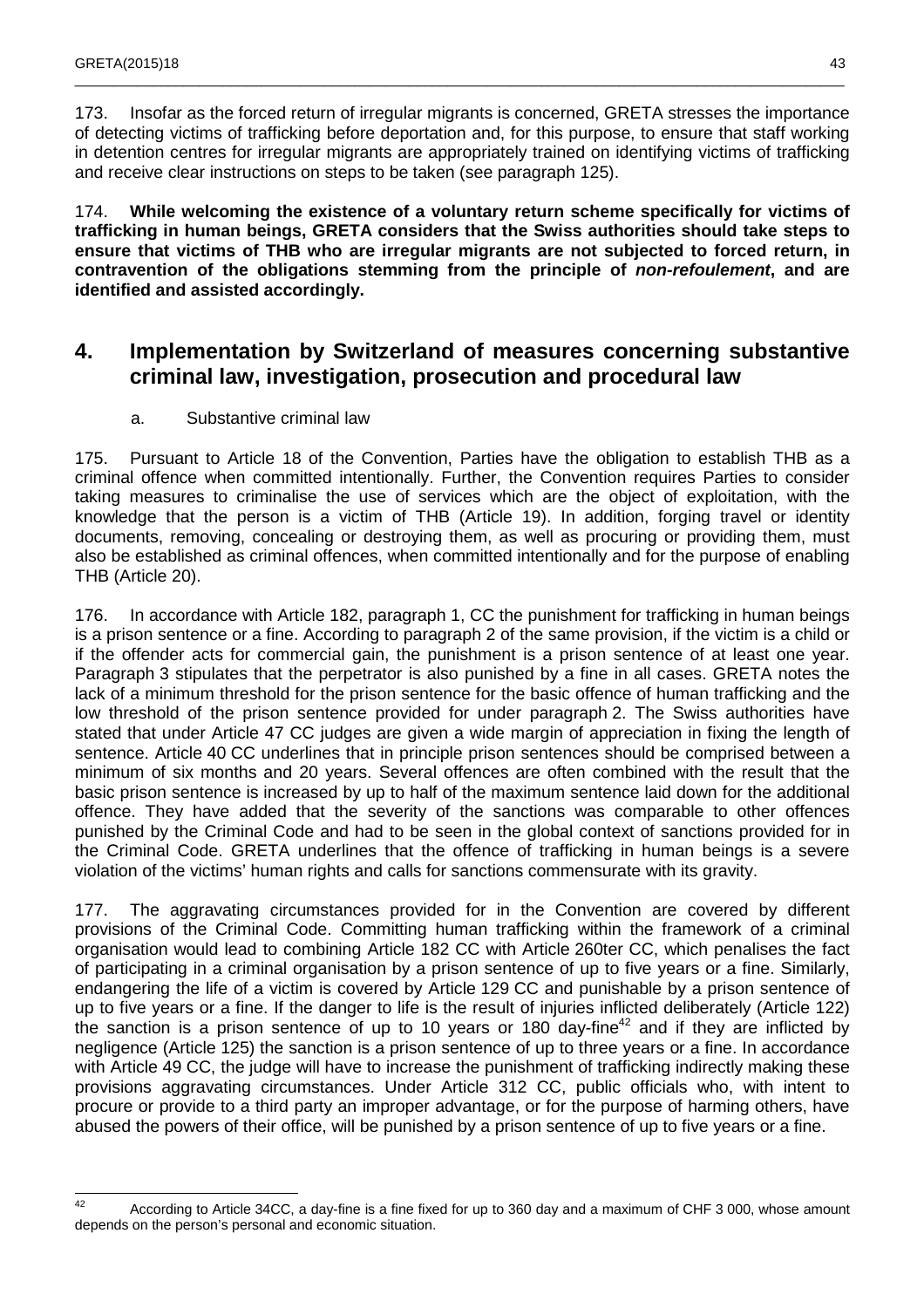178. Article 20 of the Convention requires criminalising interference with travel or identity documents when committed intentionally and for the purpose of enabling trafficking in human beings. This is covered by Article 251 CC on the forgery of official documents (punished by a prison sentence of up to five years or a penalty), Article 252 CC on the forgery of certificates (punished by a prison sentence of up to three years or a penalty), Article 253 CC on obtaining a false certificate by fraud (punished by a prison sentence of up to five years or a penalty), Article 254 CC on the suppression of official documents whether by damaging them, destroying them, concealing them, or misappropriating them (punished by a prison sentence of up to five years or a penalty) and Article 255 CC, which provides that the above-mentioned offences apply to foreign official documents. Under Article 317 CC, public officials who are guilty of forgery of official documents will also be punished by a prison sentence of up to five years or a fine.

\_\_\_\_\_\_\_\_\_\_\_\_\_\_\_\_\_\_\_\_\_\_\_\_\_\_\_\_\_\_\_\_\_\_\_\_\_\_\_\_\_\_\_\_\_\_\_\_\_\_\_\_\_\_\_\_\_\_\_\_\_\_\_\_\_\_\_\_\_\_\_\_\_\_\_\_\_\_\_\_\_\_\_\_\_\_\_\_\_\_\_\_\_\_\_\_\_\_\_

179. Article 102 CC concerning the liability of legal entities establishes primary liability for a limited range of offences if the company is guilty of not having taken all reasonable and necessary organisational steps to prevent the offence. Alongside this primary criminal liability, subsidiary criminal liability is provided for in cases where an offence is committed within a company during the exercise of business activities in line with its aims and the offence cannot be blamed on any specific physical individual owing to a lack of organisation on the part of the company. The penalty is a maximum fine of CHF 5 million (4.6 million euros). Subsidiary criminal liability is applicable to all crimes and misdemeanours listed in Swiss law and cover all the offences mentioned in the Convention. To date, there has been no conviction relating to THB where the criminal liability of a legal entity was engaged.

180. The seizure of criminal assets linked to human trafficking is governed by the general provisions on seizure under Articles 263 to 268 CCP. The confiscation of assets is covered by Articles 70 to 73 CC, with a simplified procedure for assets linked to criminal organisations under Article 72 CC. The Swiss authorities were not in a position to provide information on the seizure and confiscation of criminal assets in human trafficking cases. GRETA recalls that the confiscation of criminal assets, which requires as a prerequisite to detect, identify and seize the illegal assets at the time of the criminal investigations and to have adequate procedures to do so, is crucial as a way of reinforcing the effect of the penalty as well as ensuring the payment of compensation to the victim.

181. Article 47 CC provides that definitive sentences handed down by foreign courts must be taken into consideration when deciding on the sentence to be imposed on the perpetrator.

182. **GRETA invites the Swiss authorities to encourage the full use of the provisions of the Criminal Code concerning the liability of legal entities and the seizure and confiscation of criminal assets in human trafficking cases, including by publishing guidance for law enforcement officials and prosecutors.** 

b. Non-punishment of victims of trafficking in human beings

183. Pursuant to Article 26 of the Convention, Parties must provide for the possibility of not imposing penalties on victims of trafficking for their involvement in unlawful activities, to the extent that they have been compelled to do so.

184. There is no specific provision in Swiss law on the non-punishment of victims of human trafficking. The Swiss criminal law system is based on the principle that the perpetrator of a criminal offence can only be convicted if he or she acted with criminal intent, in accordance with Article 19 CC. Further, the Swiss authorities have referred to Articles 52 to 55 CC setting out conditions in which persons may be exempted from punishment or have criminal proceedings against them suspended. Should victims of THB commit a punishable offence to save themselves or others from direct harm, it is for the public prosecutor's office to examine the conditions of legitimate defence and legal necessity in accordance with Articles 15 to 19 CC, and in particular to ascertain whether there was a situation of necessity pursuant to Article 17 CC.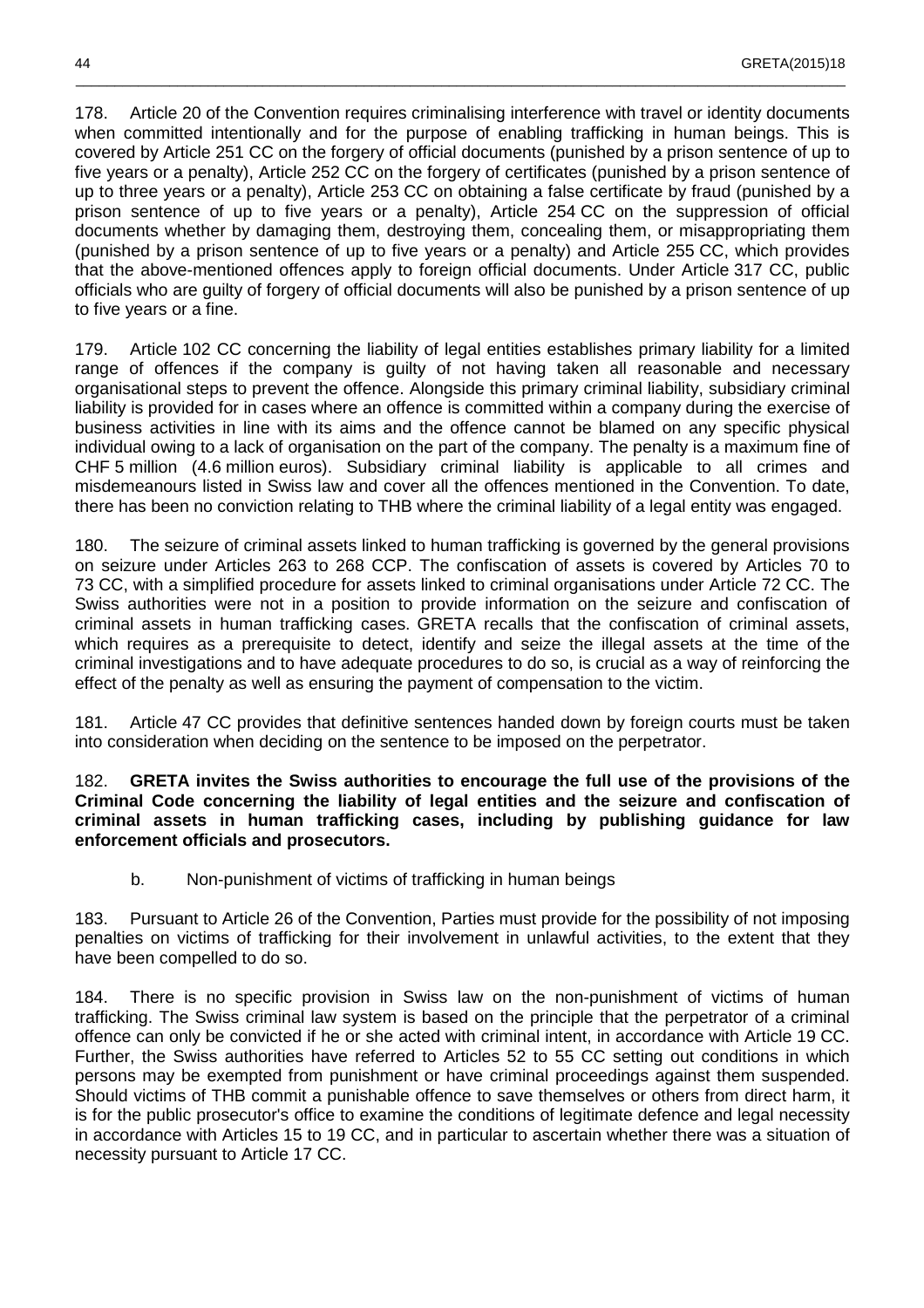185. In cases where the Law on Foreigners has been breached, the police must inform the public prosecutor's office who has the power to decide not to prosecute the persons concerned if they show signs of being trafficked. However, several civil society interlocutors have underlined that, by reason of insufficient sensitisation and training of prosecutors concerning the identification of trafficked persons, victims are frequently found to be in breach of the Law on Foreigners or guilty of offences committed when compelled to do so by traffickers (e.g. victims of forced prostitution working outside the authorised areas or victims forced to steal).

\_\_\_\_\_\_\_\_\_\_\_\_\_\_\_\_\_\_\_\_\_\_\_\_\_\_\_\_\_\_\_\_\_\_\_\_\_\_\_\_\_\_\_\_\_\_\_\_\_\_\_\_\_\_\_\_\_\_\_\_\_\_\_\_\_\_\_\_\_\_\_\_\_\_\_\_\_\_\_\_\_\_\_\_\_\_\_\_\_\_\_\_\_\_\_\_\_\_\_

186. In the absence of a specific provision in respect of human trafficking cases, GRETA deems it all the more important that the non-punishment of victims having been compelled by traffickers to commit an offence be part and parcel of the training on human trafficking organised for the police, prosecution and judiciary to ensure that they are made aware of the principle of non-punishment as embodied in Article 26 of the Convention. In addition, guidance should be given to investigating and prosecuting authorities to underline the importance of this principle and their knowledge should be promoted. Reference is made in this context to the recommendations on non-punishment for legislators and prosecutors contained in the paper issued by the OSCE Office of the Special Representative and Co-ordinator for Combating Trafficking in Human Beings in consultation with the Alliance against Trafficking in Persons Expert Co-ordination Team.<sup>43</sup>

187. **GRETA considers that, in order to ensure compliance with Article 26 of the Convention, the Swiss authorities should adopt a specific provision on the non-punishment of victims of trafficking for their involvement in unlawful activities, to the extent that they were compelled to do so, or issue and promote guidance to public prosecutors encouraging them to be proactive in establishing if an accused is a potential victim of trafficking. While the identification procedure is ongoing, potential victims should not be punished for unlawful acts related to public order or immigration legislation.** 

c. Investigation, prosecution and procedural law

188. One of the purposes of the Convention is to ensure the effective investigation and prosecution of THB (Article 1(1)(b)). In this context, Parties are required to co-operate with each other regarding investigations and/or criminal proceedings related to THB (Article 32). Further, the Convention establishes that the investigation or prosecution of THB offences must not be dependent on victims' reports, and that associations or NGOs aimed at fighting THB or protecting human rights must be able to assist and support victims during criminal proceedings, in accordance with the conditions established in the internal law and with the victim's consent (Article 27).

189. Swiss law provides for the initiation of criminal proceedings ex officio by the criminal justice authorities (police and public prosecutor's office), where they are aware of or have grounds for suspecting that an offence has been committed (Article 7 CCP). Therefore, the victim does not have to press charges in order for criminal proceedings to be started.

190. The Code of Criminal Procedure provides for special investigation techniques which can be ordered by prosecutors and authorised by a court in connection with certain serious offences amongst which trafficking in human beings: monitoring correspondence and telephone communications by using surveillance devices in order to listen or record conversations, observe or record events in private or inaccessible places, and establish the whereabouts of a person (Articles 269 to 279); covert investigations using undercover police officers and, making money available for simulated transactions (Articles 285a to 298).

43 Available at: www.osce.org/what/trafficking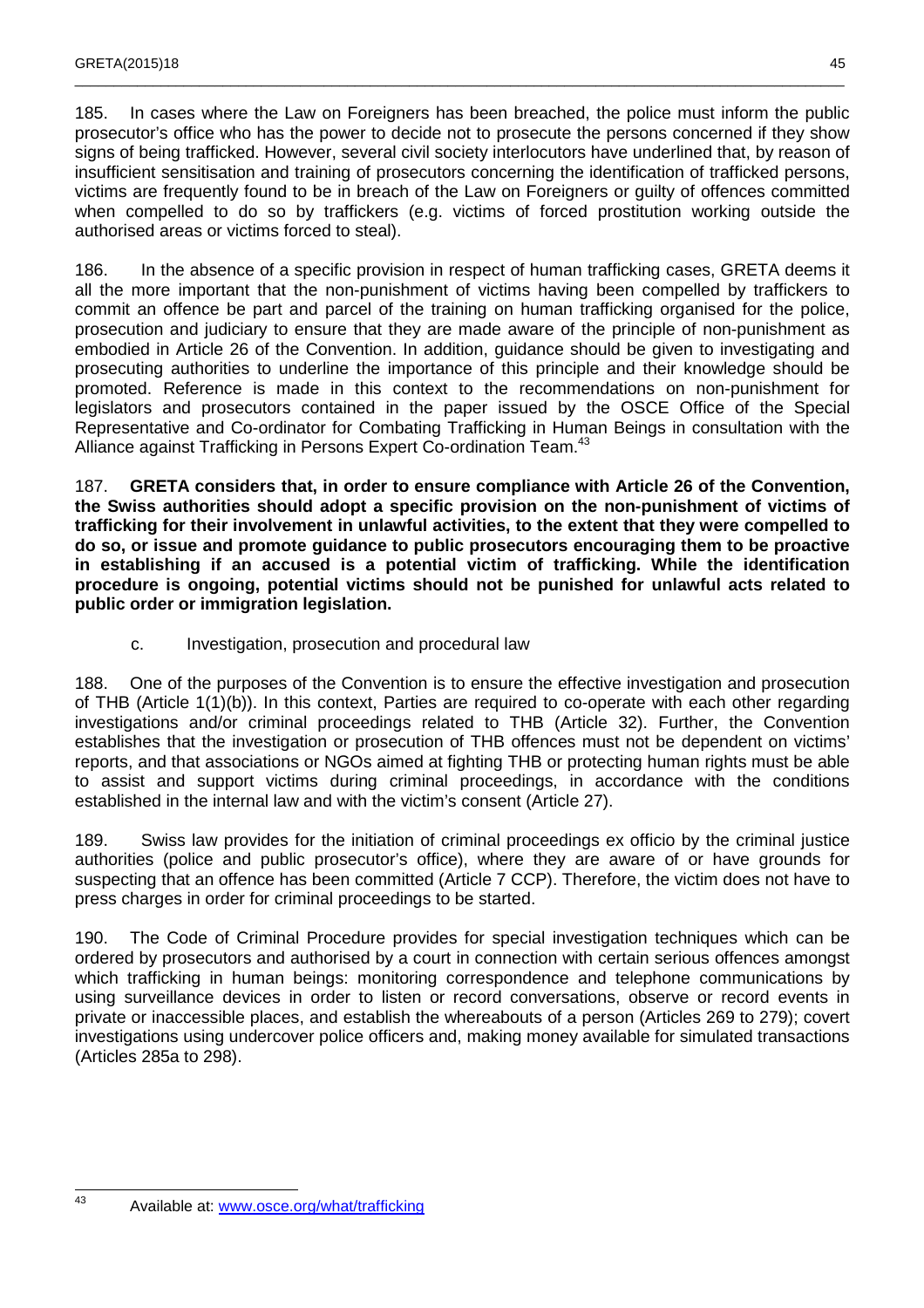191. As noted in paragraph 18, the Federal Criminal Police Unit V on Trafficking in human beings/migrant smuggling is responsible for exchanges of police intelligence at national level between cantons and international level as well as co-ordinating between criminal procedures in cases involving several cantons and other countries. Unit V can also be called upon to provide expert advice to the cantonal police forces.

\_\_\_\_\_\_\_\_\_\_\_\_\_\_\_\_\_\_\_\_\_\_\_\_\_\_\_\_\_\_\_\_\_\_\_\_\_\_\_\_\_\_\_\_\_\_\_\_\_\_\_\_\_\_\_\_\_\_\_\_\_\_\_\_\_\_\_\_\_\_\_\_\_\_\_\_\_\_\_\_\_\_\_\_\_\_\_\_\_\_\_\_\_\_\_\_\_\_\_

192. The federal criminal police investigate cases of human trafficking if there is a component of organised crime within the meaning of Article 260ter CC. In such cases the Attorney General of Switzerland must conduct the prosecution and the Federal Criminal Court is competent to hear the case. The Swiss authorities have indicated that, in practice, the notion of organised crime has been construed very narrowly by the courts. In this respect, the National Action Plan notes that human trafficking is often perpetrated by networks active in several cantons and with links abroad. It goes on to say that in order to avoid lengthy negotiations on which canton is competent and to optimise exchanges between Swiss prosecuting authorities and their foreign counterparts, federal competence should be broadened to human trafficking cases involving organised crime from the first steps of investigation through to the trial before the Federal Criminal Court.

193. Police forces in some cantons, such as in Geneva, Vaud and Zurich, have special units with officers who carry out preventive work in the red light districts and in establishments situated there as well as investigative work. Their day-to-day knowledge of the sector makes it easier for them to detect possible victims of THB. They are in direct and regular contact with NGOs providing assistance to persons engaged in prostitution.

194. The number of suspected cases of human trafficking registered by the police forces was relatively stable in 2009, 2010 and 2011 (respectively 50, 52 and 45 cases) but increased noticeably in 2012 (78 registered cases). The breakdown by cantons shows a striking difference between cantons with no THB roundtable (no registered cases in 2009 and 2011, two in 2010 and four in 2012) and those with THB co-ordination. These statistics also reveal differences between cantons of a comparable size, with a clear majority of cases in Zurich from 2009 to 2011 (more than 20 cases while other cantons had all less than 10). In 2012, however, several cantons have seen a significant increase in the number of registered cases (21 in Bern, 11 in Geneva and nine in Basel-Stadt). These statistics also show different ratios between registered cases of THB and those of forced prostitution (Article 195 CC). In 2012, several cantons had a comparable number of cases of THB and forced prostitution (Bern, Geneva and Zurich) while two had far more cases of forced prostitution than THB (in Basel-Stadt, nine registered cases of THB and 43 of forced prostitution, and in Ticino, five cases of THB and 29 cases of forced prostitution).

195. As noted in paragraph 20, the prosecution of cases of human trafficking lies in the hands of cantonal prosecutors' offices and it was decided in 2013 that each prosecutor's office should have a prosecutor designated to deal with THB cases. In the canton of Fribourg, there has been for several years a prosecutor specialised on human trafficking. In Geneva, three of the 43 prosecutors are specialised on human trafficking. This can be seen as a good practice, as the specificity and complexity of trafficking cases require in-depth knowledge of the phenomenon and experience in handling such cases. Police officers and prosecutors have stressed that the testimony of victims is crucial for proceedings for the conviction of the perpetrators. Interlocutors from civil society have indicated that police forces and prosecutors often fail to detect victims of human trafficking because their accounts change over time and are considered unreliable. GRETA underlines that while the importance of the statement of victims is undeniable, this should not lead to undue pressure on them to testify, with the risk of being counter-productive if they are still too traumatised to make reliable statements or may lead to them refusing to co-operate. In this context, GRETA recalls the obligation to provide assistance measures to all victims (see paragraph 133).

196. According to official statistics, 12 criminal proceedings were introduced on the basis of Article 182 CC in 2011, 18 in 2012 and 29 in 2013. There were nine convictions for trafficking in human beings in 2011, 13 in 2012 and 12 in 2013. These convictions led to eight custodial sentences in 2011, ranging from 1½ years to 5½ years and, in 2012, to seven custodial sentences in ranging from 304 days to 7 years.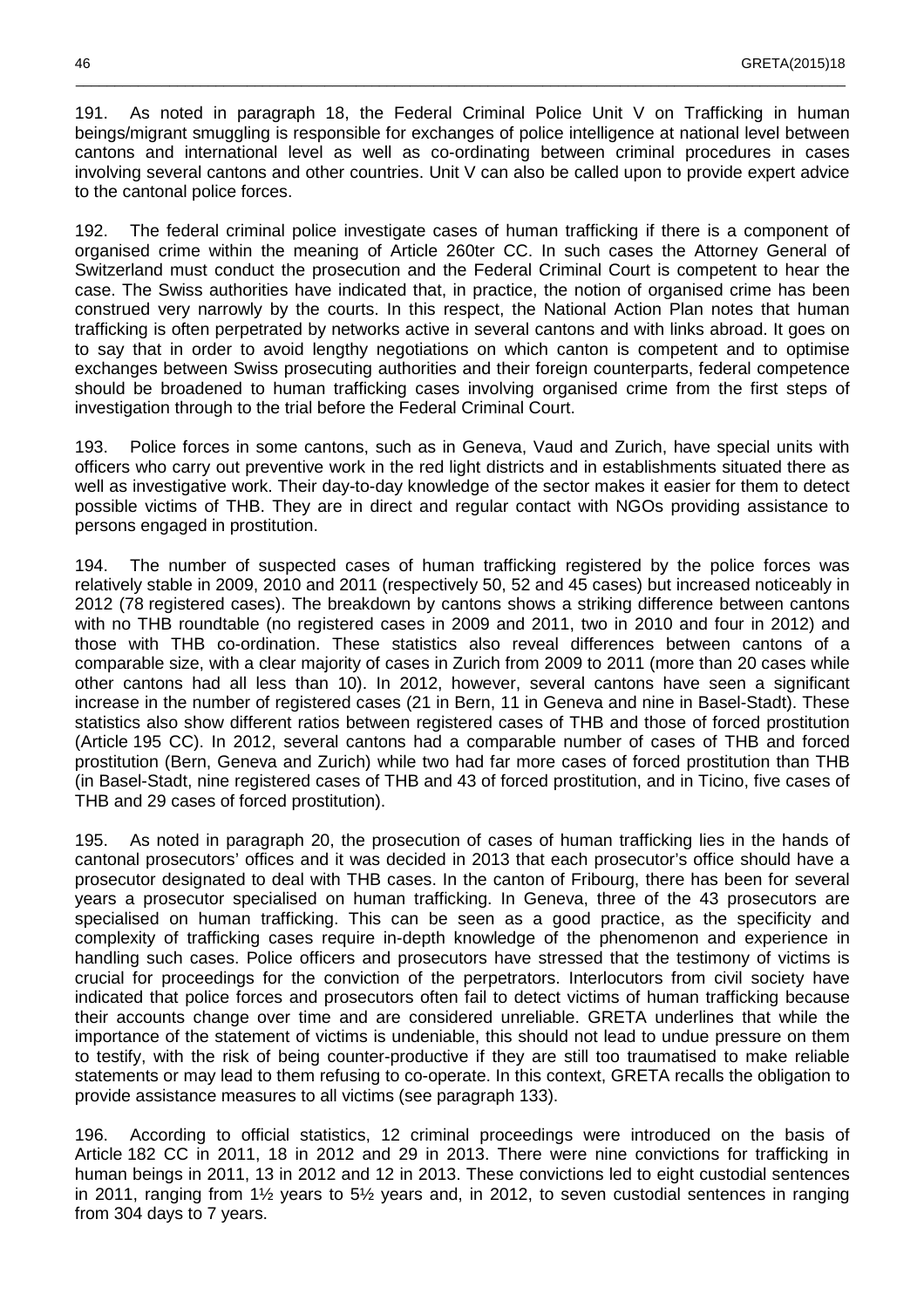197. There has only been one conviction for human trafficking for the purpose of labour exploitation, which concerned a case of domestic servitude. The victim's passport was confiscated by the couple for whom she was working. She had to work long hours without being paid, was physically abused and threatened. The couple was found guilty under Articles 182 and 123 (common assault) CC and imposed suspended sentences of 21 months and 18 months respectively. They were ordered to pay the victim CHF3 000 (2 780 euros) in corporal damage and CHF5 000 (4 635 euros) in moral damage. They were also ordered to pay CHF10 825 (10 440 euros) to the crime victims support centre, CHF4 600 (4 265 euros) and CHF4 200 (3 895 euros) respectively in legal costs.<sup>44</sup>

\_\_\_\_\_\_\_\_\_\_\_\_\_\_\_\_\_\_\_\_\_\_\_\_\_\_\_\_\_\_\_\_\_\_\_\_\_\_\_\_\_\_\_\_\_\_\_\_\_\_\_\_\_\_\_\_\_\_\_\_\_\_\_\_\_\_\_\_\_\_\_\_\_\_\_\_\_\_\_\_\_\_\_\_\_\_\_\_\_\_\_\_\_\_\_\_\_\_\_

198. Public prosecutors can issue summary penalty orders, which include sanctions of up to six months' imprisonment, including in THB cases. For instance, a summary penalty order was issued against a trafficker found guilty under Article 182 CC of having organised the transport and exploitation of several persons for the purpose of forced begging, criminality and prostitution. The perpetrator was given a suspended sentence of 180 days' imprisonment.<sup>45</sup>

199. According to Article 12, paragraph 1, of the Law on Assistance to Victims of Crimes (LAVI), crime victims support centres must advise victims and help them to uphold their rights during legal proceedings. In addition, Article 152, paragraph 2, CCP states that victims may be accompanied by an NGO representative at all hearings. For in camera hearings, victims may be accompanied by three persons of trust in accordance with Article 70, paragraph 2, CCP. However, NGOs providing assistance to victims do not become a party to the proceedings.

200. **GRETA considers that the Swiss authorities should make further efforts to ensure that THB offences for all types of exploitation are proactively investigated and prosecuted promptly, leading to proportionate and dissuasive sanctions, by building further the capacity and specialisation of police officers, prosecutors and judges..** 

d. Protection of victims and witnesses

201. By virtue of Article 28 of the Convention, Parties must take measures to provide effective and appropriate protection from potential retaliation or intimidation in particular during and after the investigation and prosecution of perpetrators. This protection can be of various types (physical, relocation, identity change, etc.) and is to be provided to victims of trafficking, to those who report it or otherwise co-operate with the investigating or prosecuting authorities, to witnesses who give testimony and, when necessary, to members of the families of those listed above. Further, Article 30 of the Convention includes a provision requiring Parties to take measures to protect victims' private life and identity and to provide for their safety and protection from intimidation in the course of judicial proceedings, including special protection measures for child victims of THB.

202. In Switzerland, the procedural measures for protecting witnesses are regulated by the Code of Criminal Procedure (CCP). Under Article 149 CCP, those running the criminal procedure may order special protection measures for witnesses, persons called to provide information, defendants, experts and translators. The measures provided for include anonymity, conducting hearings while excluding parties or the public, establishing personal details while excluding parties or the public, modifying the appearance or voice of the person to be protected, using protective screens and restricting the parties' right to consult the files. The law provides for protection measures for victims (Article 152 CCP) and, in particular, to avoid, insofar as possible, a confrontation with the accused.

 $\overline{A}$ 44 Criminal Court of Basel-Stadt, judgment of 9 April 2013, SG.2013.13.

Public Prosecutor's Office of the Canton and Republic of Geneva, summary penalty order of 27 January 2014, P/11062/2012.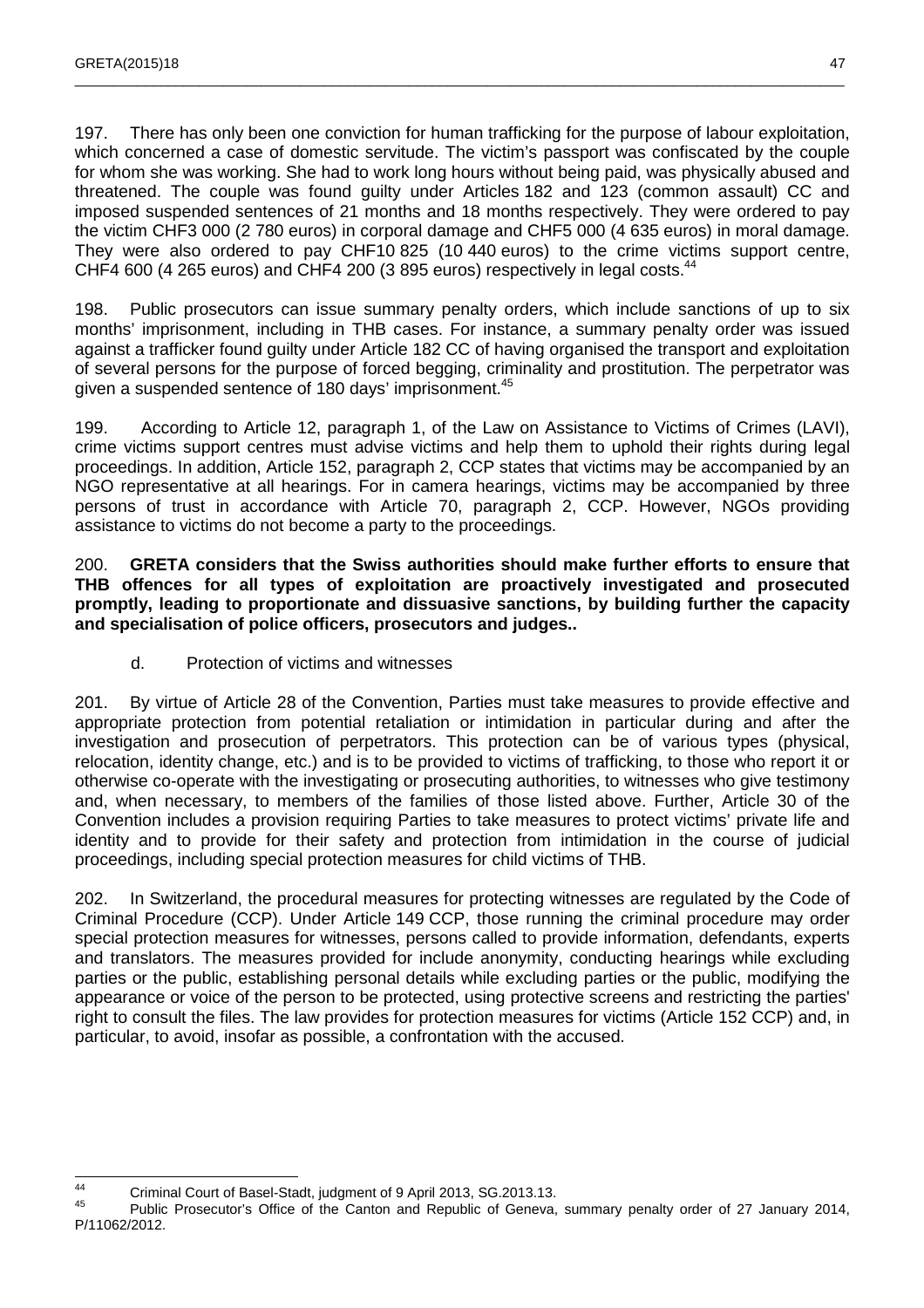203. Special measures are laid down in Article 154 CCP for child victims. If the examination hearing or the confrontation hearing could be a serious psychological burden for the child; a cross-examination with the accused can be ordered only if the child expressly requests it or the accused's right to be heard cannot be guaranteed in any other way; the child cannot normally be interviewed more than twice during the entire proceedings; a second interview can take place only if parties were unable to exercise their rights at the first interview or the examination hearing is essential in the interests of the enquiries or of the child; hearings must be conducted in the presence of a child specialist by an investigating officer specifically trained for this purpose and, unless a confrontation hearing is held, audio and video recordings are made of the examination hearing.

\_\_\_\_\_\_\_\_\_\_\_\_\_\_\_\_\_\_\_\_\_\_\_\_\_\_\_\_\_\_\_\_\_\_\_\_\_\_\_\_\_\_\_\_\_\_\_\_\_\_\_\_\_\_\_\_\_\_\_\_\_\_\_\_\_\_\_\_\_\_\_\_\_\_\_\_\_\_\_\_\_\_\_\_\_\_\_\_\_\_\_\_\_\_\_\_\_\_\_

204. Where extra-procedural protection is concerned, the measures are based chiefly on the general protection mandate devolved to the cantons, which places their respective police forces under obligation to prevent direct risks to citizens' lives and physical integrity. This principle is set out in the cantonal legislation on policing. All victims of trafficking in human beings may enjoy this protection, including those who are not willing to co-operate with the prosecution authorities and are still resident in Switzerland. It is for the services providing assistance for victims to identify any risks to the victim, inform the police of them and determine the appropriate protection measures in co-operation with the police.

205. The Federal Law on Extra-procedural Protection (Ltém), which entered into force on 1 January 2013, establishes the legal basis and structures for setting up witness protection programmes. This is entrusted to a Witness Protection Service, coming under Fedpol, which is meant to ensure that persons under threat who are collaborating within a criminal law procedure at federal or cantonal level benefit from protection outside the framework of the procedure and after the procedure has been closed. Anyone who is exposed or may be exposed, as a result of their collaboration or willingness to collaborate in a criminal law procedure, to a serious threat to their life or physical integrity or some other serious disadvantage and without whose information the elucidation of offences would be disproportionately hampered, is considered as a witness within the meaning of this law. This would apply to witnesses of trafficking in human beings. The Swiss authorities have indicated that this had been used on very rare occasions as the law was fairly recent.

206. **While welcoming the availability of witness protection programmes to victims and witness of human trafficking, GRETA invites the Swiss authorities to ensure that they benefit from adequate protection wherever needed.** 

## **5. Concluding remarks**

207. GRETA welcomes the steps taken by the Swiss authorities to combat trafficking in human beings, through the adoption of legislation and the setting up of co-ordination structures at federal level and in most of the cantons, with the involvement of NGOs. GRETA also commends the Swiss authorities' efforts in the area of international co-operation, in particular with countries of origin.

208. However, a number of important challenges remain to be tackled through legislative, policy or practical measures, in order to meet the requirements of the human rights-based and victim-centred approach followed by the Convention (see paragraphs 27-30). It is incumbent on the authorities to ensure that all victims of trafficking, regardless of their immigration status, are properly identified and can benefit from the assistance and protection measures provided for under the Convention, irrespective of where they are in the country. In this context, more attention should be paid to the needs of male and child victims. It is also essential to address the particularly vulnerable situation of victims of trafficking residing illegally in Switzerland.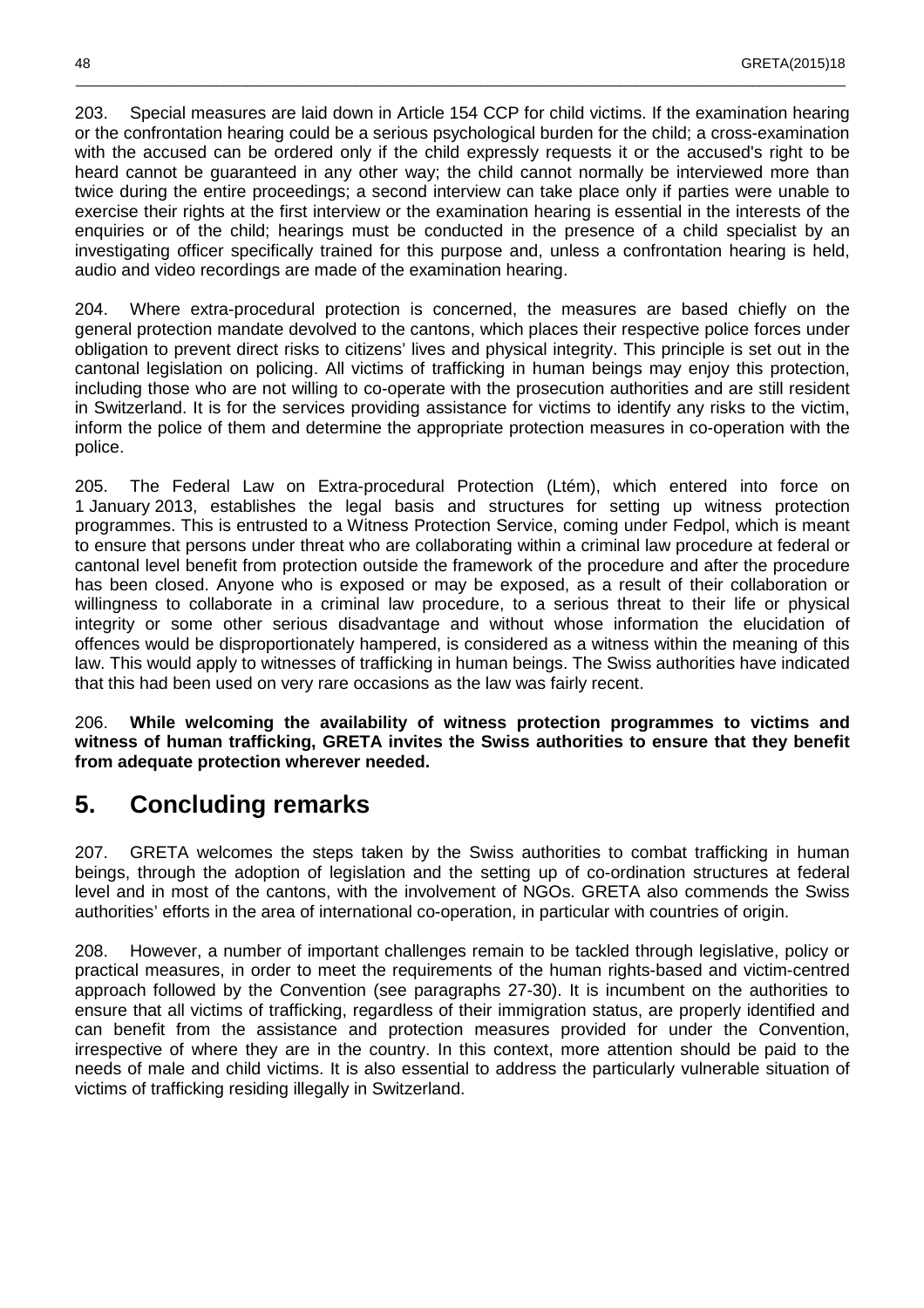209. GRETA stresses the need for increased action against trafficking for the purpose of forced labour and proactively detecting potential victims. This implies identifying risk sectors, raising awareness amongst vulnerable workers, tightening regulations and/or the control of their implementation, further involving the labour inspectorate and trade unions in anti-trafficking action, as well as creating partnerships with the private sector.

\_\_\_\_\_\_\_\_\_\_\_\_\_\_\_\_\_\_\_\_\_\_\_\_\_\_\_\_\_\_\_\_\_\_\_\_\_\_\_\_\_\_\_\_\_\_\_\_\_\_\_\_\_\_\_\_\_\_\_\_\_\_\_\_\_\_\_\_\_\_\_\_\_\_\_\_\_\_\_\_\_\_\_\_\_\_\_\_\_\_\_\_\_\_\_\_\_\_\_

210. The particular vulnerability of children to trafficking should also be adequately addressed by adopting identification and assistance measures that take into account their specific needs. A child sensitive approach should be followed by involving at all stages child specialists, child protection services and specialised police and prosecutors, in accordance with the best interests of the child.

211. Continuing efforts must be made so that all professionals who may come into contact with victims of human trafficking, including law enforcement officials, prosecutors, judges, migration officials, asylum officials, labour inspectors, social workers and medical staff, are continuously informed and trained about the need to apply a human rights-based approach to action against human trafficking on the basis of the Convention and the case law of the European Court of Human Rights.

212. GRETA invites the Swiss authorities to keep it informed on a regular basis of developments in the implementation of the Convention and looks forward to continuing the good cooperation in further efforts in achieving the purposes of the Convention.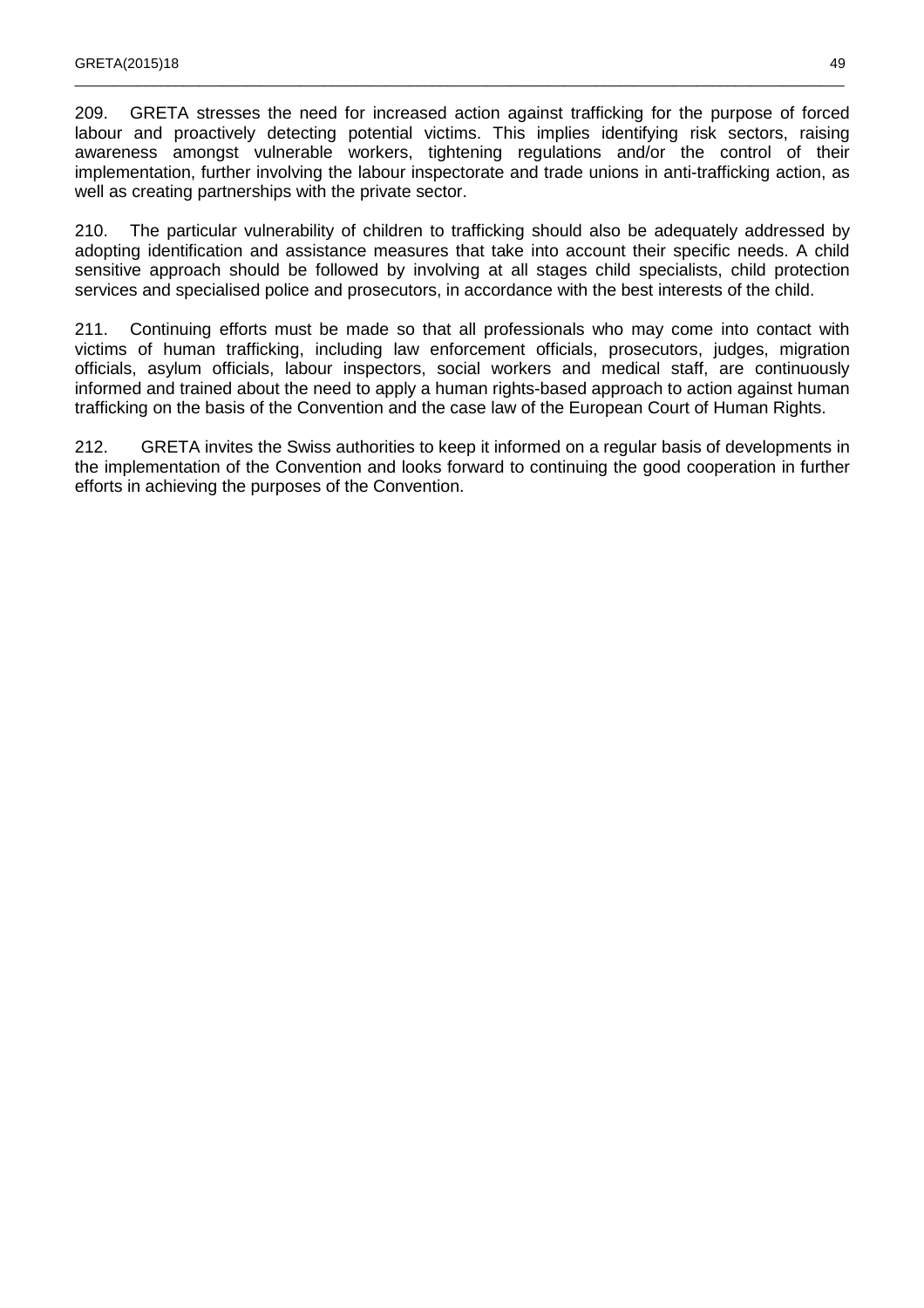## **Appendix I: List of GRETA's proposals**

#### **Core concepts and definitions**

1. GRETA considers that stating explicitly in the definition of trafficking in human beings, as contained in the Criminal Code, the notions of forced labour or services, slavery, practices similar to slavery, and servitude as types of exploitation could improve the implementation of this provision.

\_\_\_\_\_\_\_\_\_\_\_\_\_\_\_\_\_\_\_\_\_\_\_\_\_\_\_\_\_\_\_\_\_\_\_\_\_\_\_\_\_\_\_\_\_\_\_\_\_\_\_\_\_\_\_\_\_\_\_\_\_\_\_\_\_\_\_\_\_\_\_\_\_\_\_\_\_\_\_\_\_\_\_\_\_\_\_\_\_\_\_\_\_\_\_\_\_\_\_

2. GRETA considers that stating explicitly in law the irrelevance of the consent of a victim to the intended exploitation could improve the implementation of anti-trafficking provisions.

#### **Comprehensive approach and co-ordination**

- 3. GRETA urges the Swiss authorities to:
	- allocate sufficient financial and human resources to ensure that the KSMM can achieve the objectives set out in the National Action Plan on combating THB and, in particular, that the working groups on labour exploitation and on specialised assistance can meet and fulfil the tasks specified in the National Action Plan;
	- strengthen efforts in addressing child trafficking, including in ensuring regular meetings of the working group on child trafficking.
- 4. Furthermore, GRETA considers that the Swiss authorities should:
	- ensure that all cantons develop some form of THB co-ordination mechanisms bringing together the main actors or, where justified, taking into account the specificities of each cantons (in particular their size, population, geographical situation), associating smaller cantons to existing mechanisms in neighbouring cantons, and continue promoting cross-cantonal co-operation;
	- take steps to ensure that national action to combat THB adequately addresses THB for the purpose of labour exploitation, by involving civil society, the labour inspectorate, cantonal authorities responsible for monitoring illegal work, businesses, trade unions and employment agencies.

5. GRETA also invites the Swiss authorities to consider the establishment of an independent National Rapporteur or to designate another existing mechanism for monitoring the anti-trafficking activities of state institutions (see Article 29, paragraph 4, of the Convention and paragraph 298 of the Explanatory report).

#### **Training of relevant professionals**

6. GRETA considers that the Swiss authorities should pursue their efforts to ensure that all relevant professionals are trained periodically on THB and the rights of victims across the country. Further steps should be taken to sensitise and/or train in particular prosecutors, judges, labour inspectors, officials dealing with asylum seekers and irregular migrants, staff of crime victims support centres, child welfare staff, education staff and medical professionals. Training programmes should be designed with a view to improving the knowledge and skills of relevant professionals to enable them to identify victims of trafficking, to assist and protect them, to facilitate compensation for victims and to secure convictions of traffickers.

7. GRETA considers that the Swiss authorities should ensure that the initial training of all police officers includes a module on human trafficking.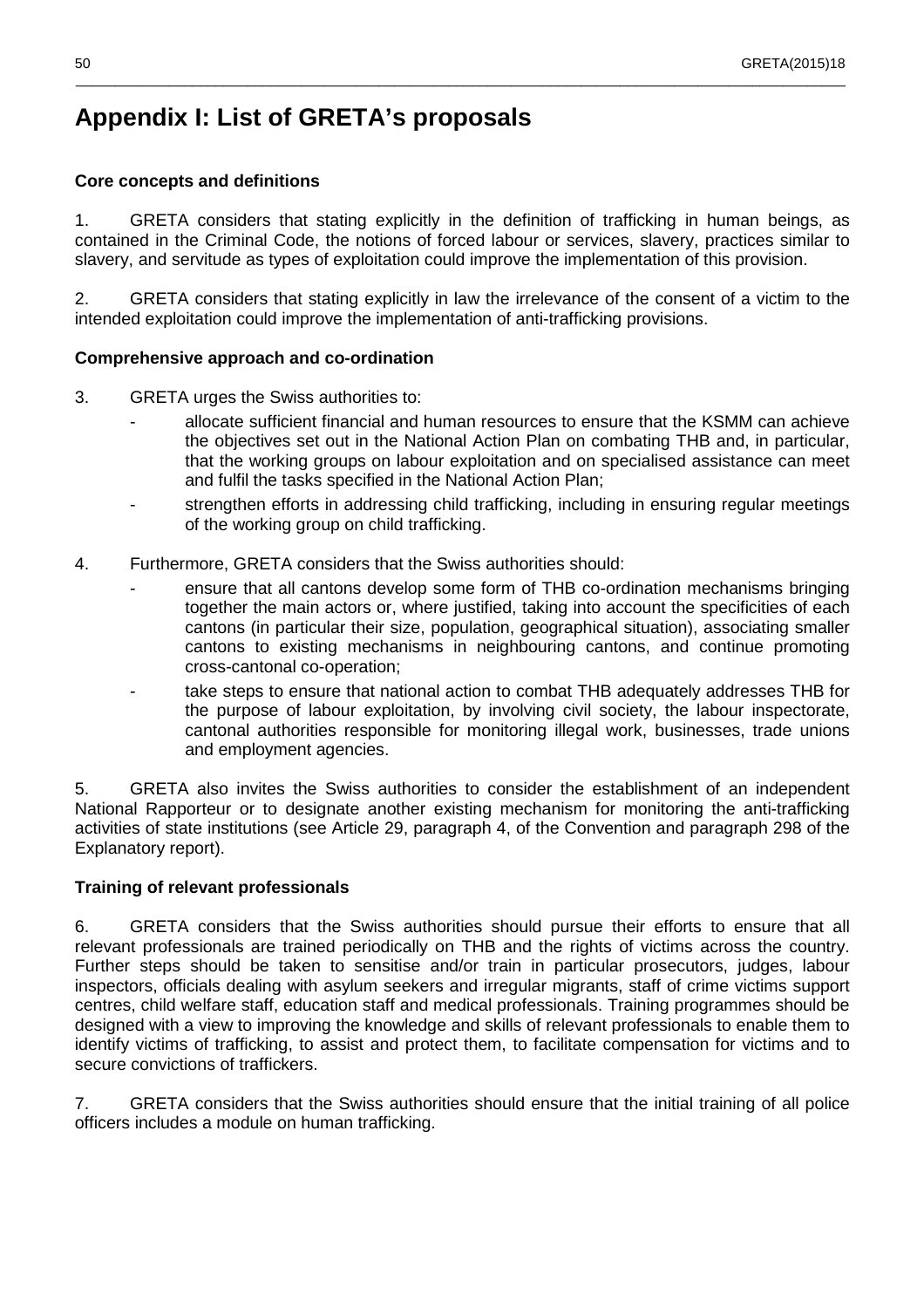#### **Data collection and research**

8. GRETA considers that, for the purpose of preparing, monitoring and evaluating anti-trafficking policies, the Swiss authorities should refine the existing data collection system on trafficking in human beings by compiling statistical information on measures to protect and promote the rights of victims from all main actors, including specialised NGOs, and allowing disaggregation, including by type of exploitation. This should be accompanied by all the necessary measures required to respect the right of data subjects to personal data protection.

\_\_\_\_\_\_\_\_\_\_\_\_\_\_\_\_\_\_\_\_\_\_\_\_\_\_\_\_\_\_\_\_\_\_\_\_\_\_\_\_\_\_\_\_\_\_\_\_\_\_\_\_\_\_\_\_\_\_\_\_\_\_\_\_\_\_\_\_\_\_\_\_\_\_\_\_\_\_\_\_\_\_\_\_\_\_\_\_\_\_\_\_\_\_\_\_\_\_\_

9. GRETA considers that the Swiss authorities should conduct and support further research on THB in Switzerland as an important source of information for future policy measures. Areas where research is needed in order to shed more light on the extent of human trafficking in Switzerland include trafficking for the purpose of labour exploitation, child trafficking, trends amongst vulnerable groups, including asylum seekers and irregular migrants, and internal trafficking.

#### **International co-operation**

10. GRETA welcomes the efforts made by the Swiss authorities in the area of international cooperation and invites them to continue their efforts in engaging in international co-operation with a view to preventing human trafficking, assisting victims of trafficking, as well as investigating and prosecuting human trafficking offences.

#### **Measures to raise awareness**

11. GRETA considers that the Swiss authorities should carry out information and awarenessraising campaigns on different forms of THB. Special attention should be paid to raising awareness of THB for the purpose of labour exploitation and child trafficking. Future awareness-raising measures should be designed in the light of the assessment of previous measures and be focused on the needs identified.

#### **Measures to discourage demand**

12. GRETA considers that the Swiss authorities should continue their efforts to discourage demand for services of trafficked persons, for all forms of exploitation, in partnership with NGOs, trade unions, international organisations and the private sector, bearing in mind that such measures should be balanced and not lead to the criminalisation of victims of trafficking.

#### **Social, economic and other initiatives for groups vulnerable to THB**

13. GRETA welcomes the measures supported by the Swiss authorities in countries of origin in favour of groups vulnerable to THB. At the same time, GRETA considers that the Swiss authorities should strengthen prevention of THB through social and economic empowerment measures for groups vulnerable to THB who are in Switzerland, by mainstreaming the prevention of human trafficking in the policies for persons engaged in prostitution, at-risk children, including unaccompanied children and those in childcare institutions, migrant workers in risk sectors, irregular migrants and asylum seekers.

#### **Border measures to prevent THB**

14. GRETA invites the Swiss authorities to continue their efforts towards the detection of THB cases in the context of border controls through the involvement of the Border Guard Corps in antitrafficking action and co-operation with neighbouring countries.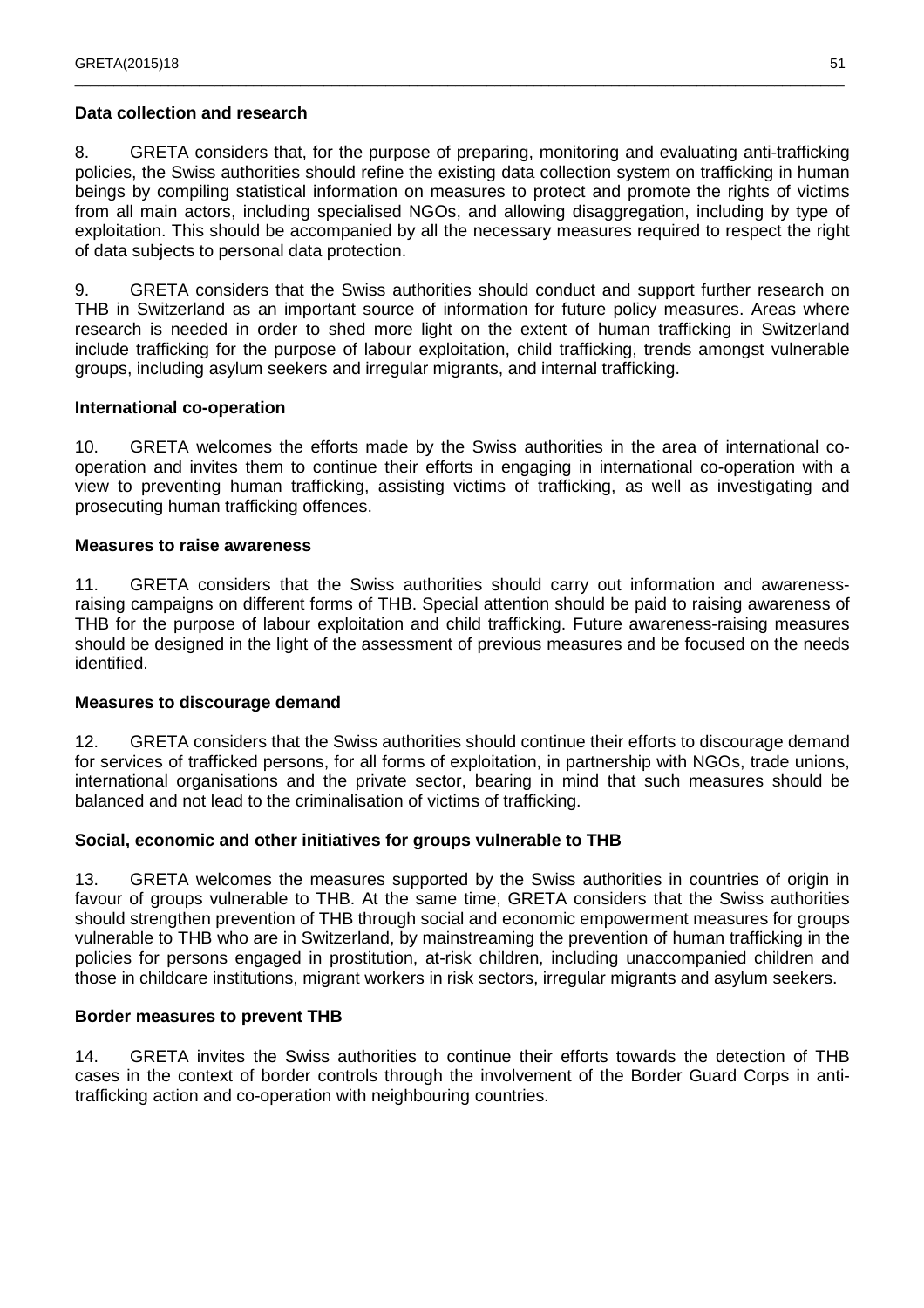#### **Identification of victims of trafficking in human beings**

15. GRETA urges the Swiss authorities to ensure that all victims of trafficking are properly identified and can benefit from the assistance and protection measures contained in the Convention, in particular by:

\_\_\_\_\_\_\_\_\_\_\_\_\_\_\_\_\_\_\_\_\_\_\_\_\_\_\_\_\_\_\_\_\_\_\_\_\_\_\_\_\_\_\_\_\_\_\_\_\_\_\_\_\_\_\_\_\_\_\_\_\_\_\_\_\_\_\_\_\_\_\_\_\_\_\_\_\_\_\_\_\_\_\_\_\_\_\_\_\_\_\_\_\_\_\_\_\_\_\_

- ensuring that throughout the country a formalised victim identification procedure, including common indicators and tools, is applied so that steps for the detection and identification of trafficking victims are clearly set out and co-ordinated;
- improving the identification of victims of human trafficking for the purpose of labour exploitation, by ensuring that law enforcement officials, labour inspectors, trade unions and other relevant actors adopt a more proactive approach and increase their outreach work to identify potential victims;
- setting up a procedure for the identification of child victims of trafficking, which takes into account the special circumstances and needs of child victims and involves child specialists, child protection services and specialised police and prosecutors, in accordance with the best interests of the child;
- ensuring the proper identification of victims of trafficking amongst migrant workers and asylum seekers.

#### **Assistance to victims**

16. GRETA urges the Swiss authorities to strengthen their efforts to ensure that all assistance measures provided for in the Convention are guaranteed in practice to victims of human trafficking and:

- make sure that all victims under Swiss jurisdiction benefit from assistance measures in accordance with Article 12, paragraph 1, of the Convention;
- secure a sufficient number of places across the country offering adequate conditions and adapted to the needs of victims of THB;
- ensure that suitable accommodation is provided to male victims of human trafficking and that they can fully benefit from the assistance measures provided for in law;
- provide for specific assistance for child victims of trafficking that takes their specific circumstances into account in accordance with the best interests of the child.

17. GRETA considers that the Swiss authorities should maintain adequate funding of NGOs assisting victims of human trafficking to allow them to provide short-term and long-term assistance, depending on the victims' needs, irrespective of the canton where they are assisted.

#### **Recovery and reflection period**

18. GRETA considers that the Swiss authorities should continue and increase their efforts to ensure the application of the recovery and reflection period across the country in accordance with Article 13 of the Convention, including by strengthening the training of cantonal police forces, prosecuting authorities, crime victims support centres and migration authorities of all cantons.

#### **Residence permits**

19. While welcoming the legal possibility of victims of trafficking being granted a renewable residence permit both on the basis of their personal situation as well as for co-operating with the authorities, GRETA considers that the Swiss authorities should continue and increase their efforts to ensure that victims can fully benefit from the right to obtain a renewable residence permit regardless of the canton competent for issuing it.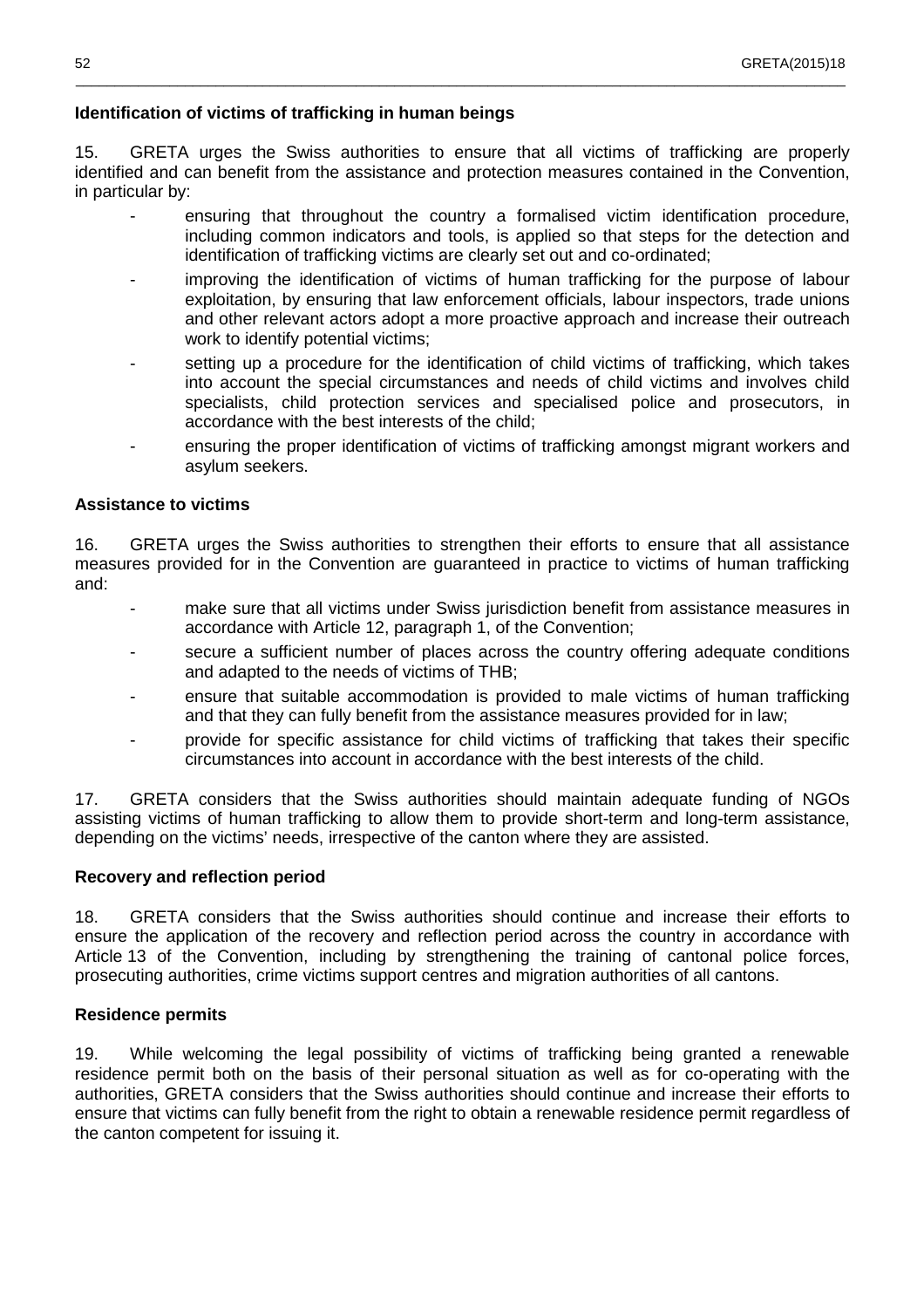#### **Compensation and legal redress**

20. GRETA considers that the Swiss authorities should ensure that victims of THB enjoy effective access to compensation from the perpetrators, by building the capacity of legal practitioners to support victims to claim compensation and by adding compensation issues into existing training programmes for law enforcement officials, prosecutors and judges.

\_\_\_\_\_\_\_\_\_\_\_\_\_\_\_\_\_\_\_\_\_\_\_\_\_\_\_\_\_\_\_\_\_\_\_\_\_\_\_\_\_\_\_\_\_\_\_\_\_\_\_\_\_\_\_\_\_\_\_\_\_\_\_\_\_\_\_\_\_\_\_\_\_\_\_\_\_\_\_\_\_\_\_\_\_\_\_\_\_\_\_\_\_\_\_\_\_\_\_

#### **Repatriation and return of victims**

21. While welcoming the existence of a voluntary return scheme specifically for victims of trafficking in human beings, GRETA considers that the Swiss authorities should take steps to ensure that victims of THB who are irregular migrants are not subjected to forced return, in contravention of the obligations stemming from the principle of non-refoulement, and are identified and assisted accordingly.

#### **Substantive criminal law**

22. GRETA invites the Swiss authorities to encourage the full use of the provisions of the Criminal Code concerning the liability of legal entities and the seizure and confiscation of criminal assets in human trafficking cases, including by publishing guidance for law enforcement officials and prosecutors.

#### **Non-punishment of victims of trafficking in human beings**

23. GRETA considers that, in order to ensure compliance with Article 26 of the Convention, the Swiss authorities should adopt a specific provision on the non-punishment of victims of trafficking for their involvement in unlawful activities, to the extent that they were compelled to do so, or issue and promote guidance to public prosecutors encouraging them to be proactive in establishing if an accused is a potential victim of trafficking. While the identification procedure is ongoing, potential victims should not be punished for unlawful acts related to public order or immigration legislation.

#### **Investigation, prosecution and procedural law**

24. GRETA considers that the Swiss authorities should make further efforts to ensure that THB offences for all types of exploitation are proactively investigated and prosecuted promptly, leading to proportionate and dissuasive sanctions, by building further the capacity and specialisation of police officers, prosecutors and judges.

#### **Protection of victims and witnesses**

25. While welcoming the availability of witness protection programmes to victims and witness of human trafficking, GRETA invites the Swiss authorities to ensure that they benefit from adequate protection wherever needed.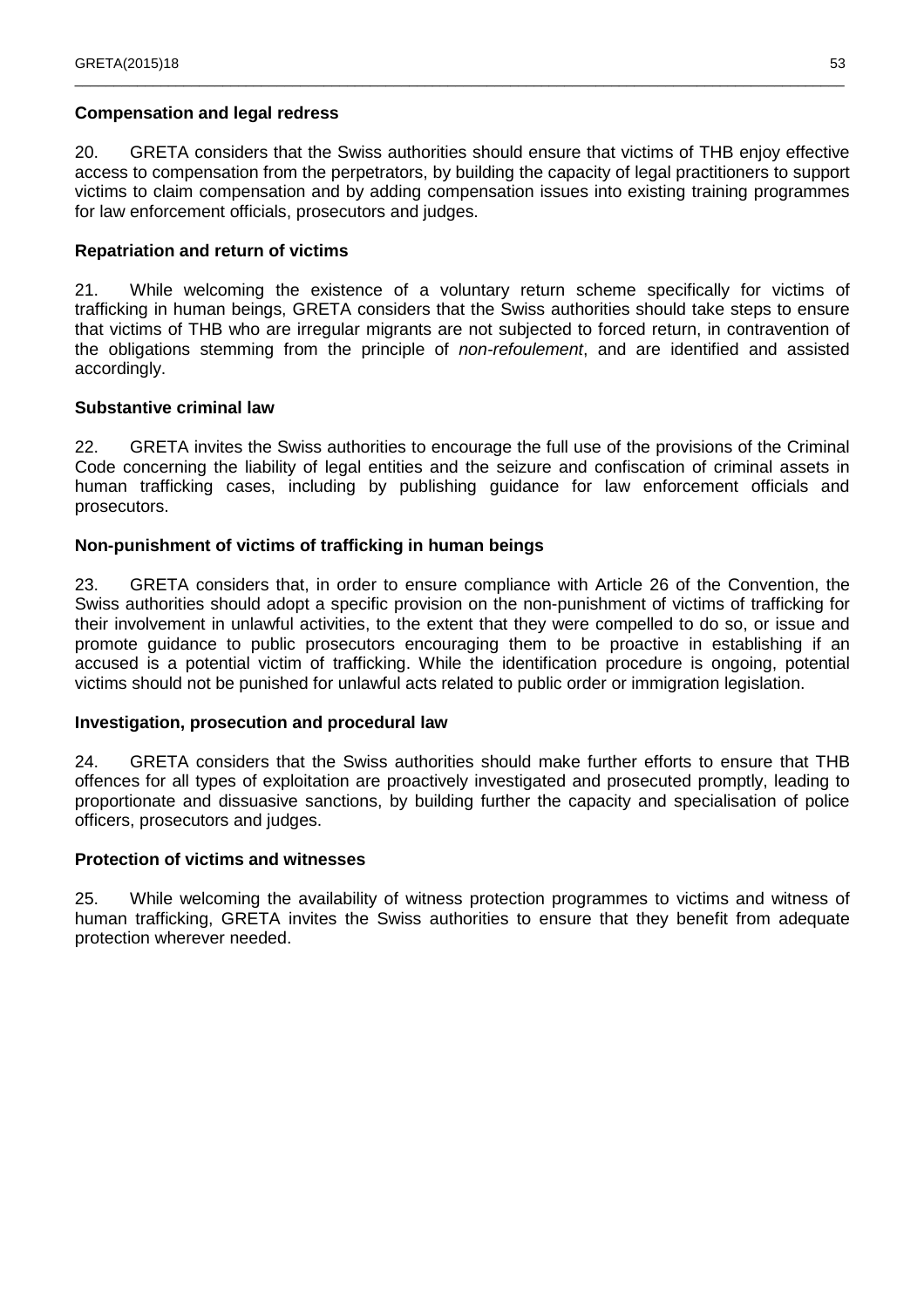## **Appendix II: List of public bodies and intergovernmental and non-governmental organisations with which GRETA held consultations**

\_\_\_\_\_\_\_\_\_\_\_\_\_\_\_\_\_\_\_\_\_\_\_\_\_\_\_\_\_\_\_\_\_\_\_\_\_\_\_\_\_\_\_\_\_\_\_\_\_\_\_\_\_\_\_\_\_\_\_\_\_\_\_\_\_\_\_\_\_\_\_\_\_\_\_\_\_\_\_\_\_\_\_\_\_\_\_\_\_\_\_\_\_\_\_\_\_\_\_

#### Public bodies

- **Federal Office of Police**
- Federal Office of Justice
- **State Secretariat for Migration**
- Federal Department of Foreign Affairs
- State Secretariat for Economic Affairs of the Federal Department of Economic Affairs, Education and Research
- Federal Public Prosecutor's Office
- **Federal Office of Statistics**
- Border Guard Corps
- Cantonal authorities of Basel-Landschaft
- Cantonal authorities of Basel-Stadt
- Cantonal authorities of Bern
- Cantonal authorities of Geneva
- Cantonal authorities of Vaud
- Cantonal authorities of Zurich
- Public prosecutor's office and police of the canton of Fribourg
- Parliament

#### Intergovernmental organisations

- Office of the United Nations High Commissioner for Refugees (UNHCR)
- International Organization for Migration (IOM)

#### Civil society organisations

- **Aspasie**
- Foundation "Au cœur des grottes"
- BAS (Beratungsstelle für Asylsuchende der Region Basel)
- FIZ (Advocacy and Support for Migrant Women and Victims of Trafficking)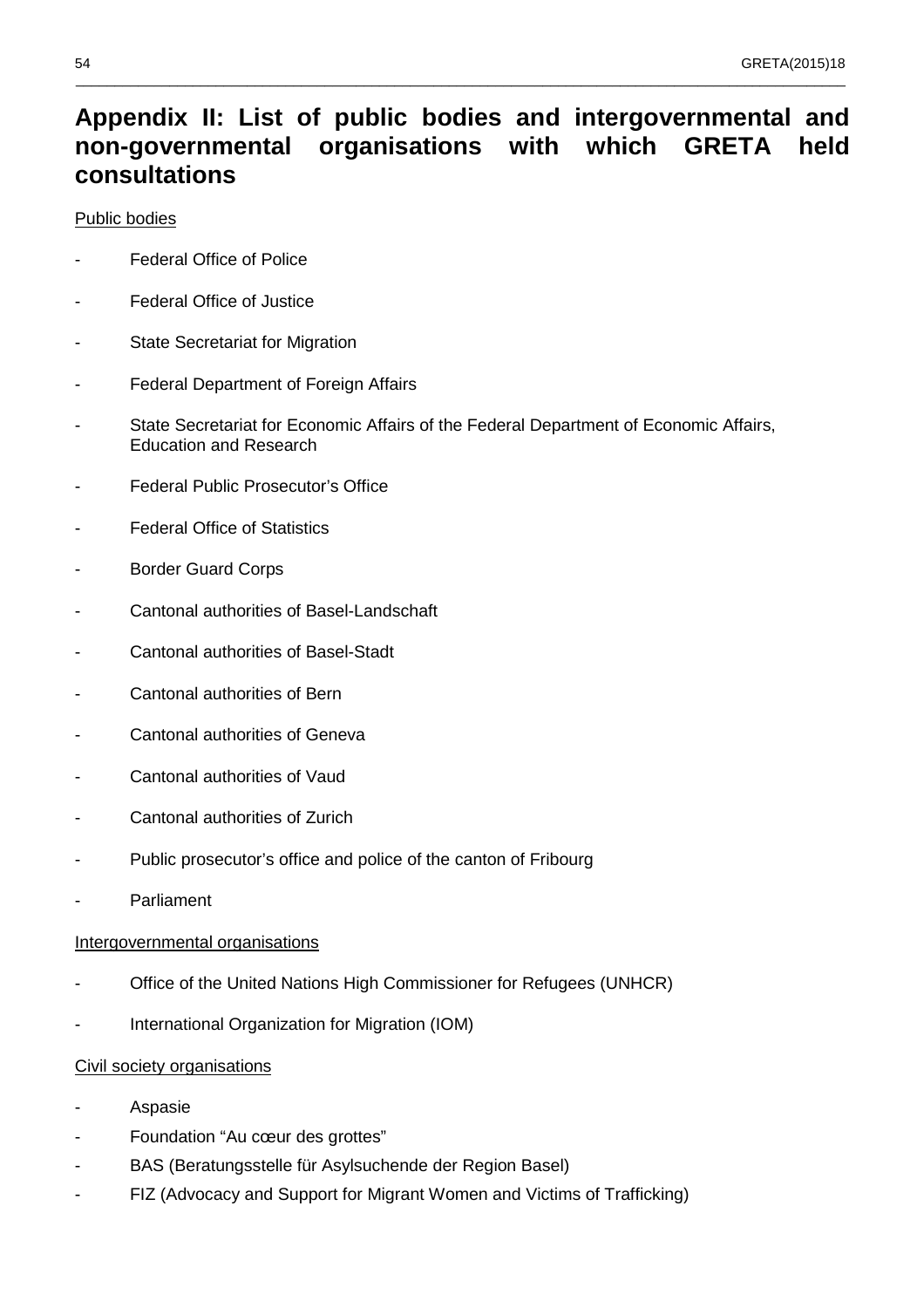- Fondation Suisse pour la Protection de l'Enfant/ECPAT Suisse

\_\_\_\_\_\_\_\_\_\_\_\_\_\_\_\_\_\_\_\_\_\_\_\_\_\_\_\_\_\_\_\_\_\_\_\_\_\_\_\_\_\_\_\_\_\_\_\_\_\_\_\_\_\_\_\_\_\_\_\_\_\_\_\_\_\_\_\_\_\_\_\_\_\_\_\_\_\_\_\_\_\_\_\_\_\_\_\_\_\_\_\_\_\_\_\_\_\_\_

- Verein LISA
- OSAR (Organisation Suisse d'Aide aux Réfugiés)
- Swiss Centre of Expertise in Human Rights (SCHR)
- Trade union UNIA
- Beratungsstelle Xenia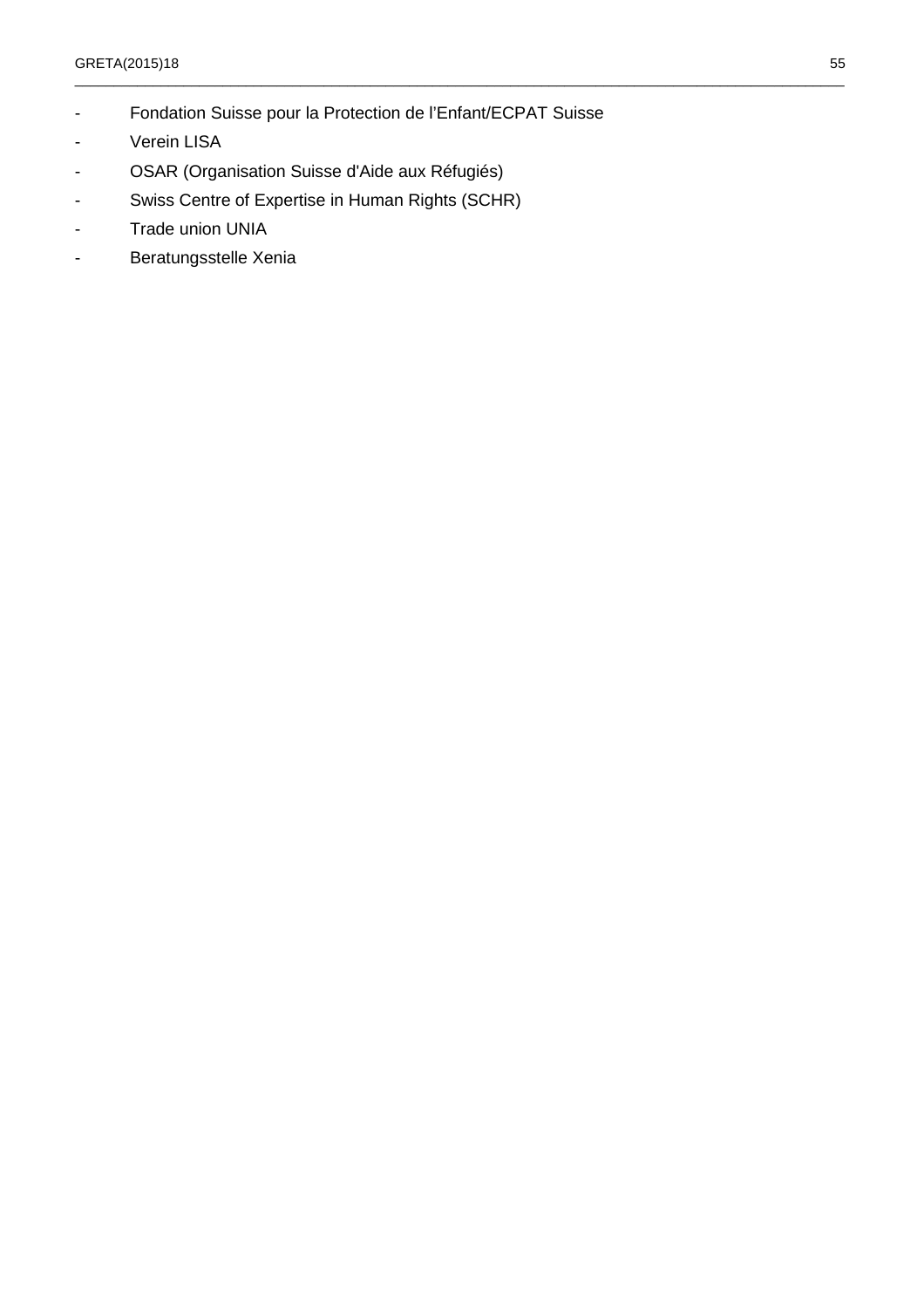## **Government's comments**

\_\_\_\_\_\_\_\_\_\_\_\_\_\_\_\_\_\_\_\_\_\_\_\_\_\_\_\_\_\_\_\_\_\_\_\_\_\_\_\_\_\_\_\_\_\_\_\_\_\_\_\_\_\_\_\_\_\_\_\_\_\_\_\_\_\_\_\_\_\_\_\_\_\_\_\_\_\_\_\_\_\_\_\_\_\_\_\_\_\_\_\_\_\_\_\_\_\_\_

### **The following comments do not form part of GRETA's analysis concerning the situation in Switzerland**

GRETA engaged in a dialogue with the Swiss authorities on a first draft of the report. A number of the authorities' comments were taken on board and integrated into the report's final version.

The Convention requires that "the report and conclusions of GRETA shall be made public as from their adoption, together with eventual comments by the Party concerned." GRETA transmitted its final report to the Swiss authorities on 3 August 2015 and invited them to submit any final comments. The comments of the authorities of Switzerland, submitted on 25 September 2015 (available only in French), are reproduced hereafter.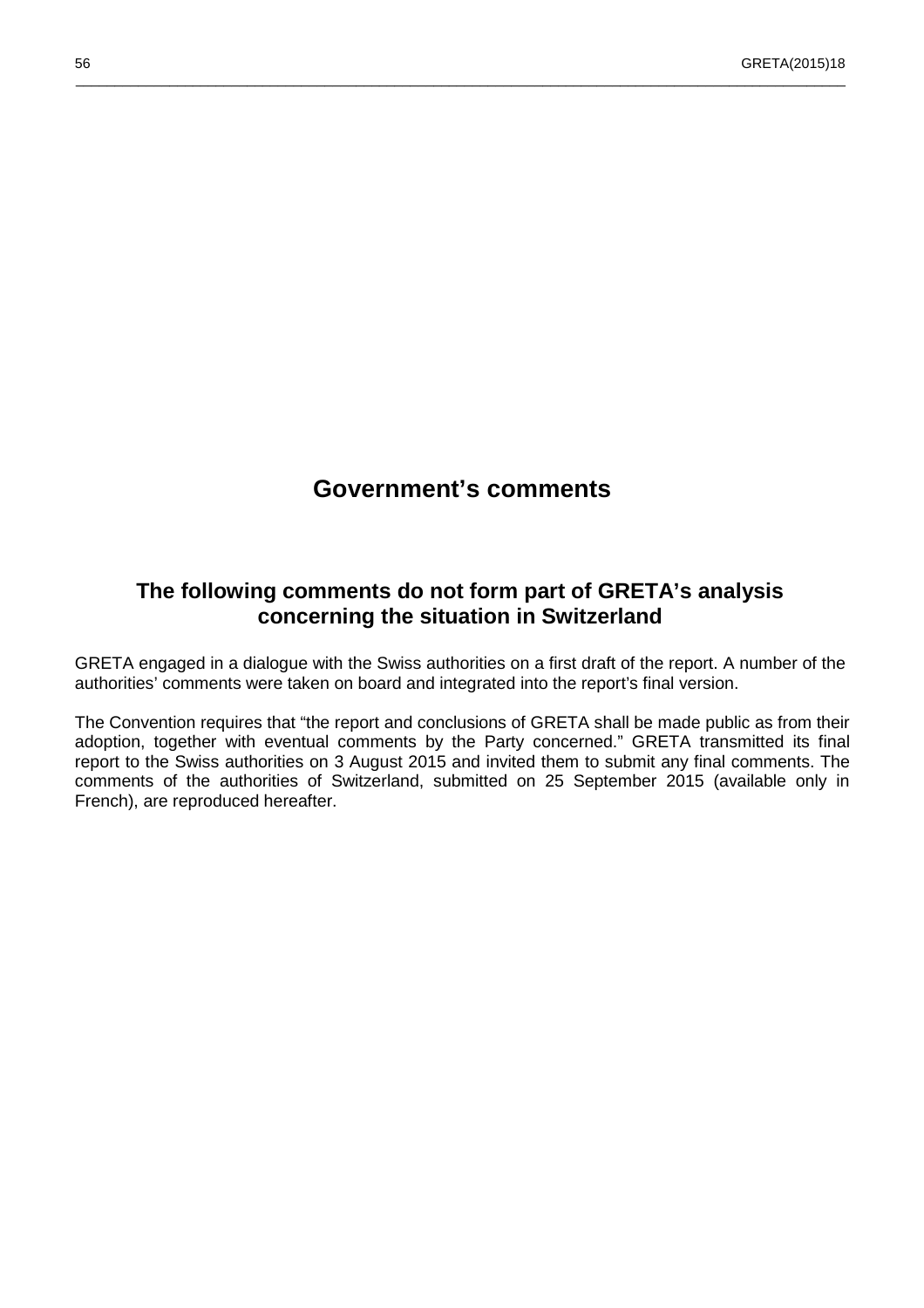

Schweizerische Eidgenossenschaft Confédération suisse Confederazione Svizzera Confederaziun svizra

Département fédéral de justice et police DFJP Office fédéral de la police fedpol Etat-major Service de coordination contre la traite d'êtres humains et le trafic de migrants

# COMMENTAIRES des autorités suisses

Sur le rapport du GRETA concernant la mise en œuvre de la Convention du Conseil de l'Europe sur la lutte contre la traite des êtres humains par la Suisse

Les autorités suisses tiennent à remercier le GRETA et plus particulièrement la délégation conduite par Monsieur Nicolas Le Coz, président du GRETA, qui s'est rendue en Suisse du 29 septembre au 3 octobre 2014 pour l'esprit d'aimable coopération et de dialogue qui a caractérisé le processus d'évaluation.

Les autorités suisses relèvent l'excellente qualité du rapport d'évaluation et saluent la précision des informations qu'il contient. Les autorités suisses tiennent également à remercier toutes les personnes qui ont contribué à sa rédaction.

Le rapport d'évaluation du GRETA constitue un outil précieux pour les autorités suisses. Les conclusions et recommandations du GRETA seront discutées en détail lors de la prochaine réunion de l'organe de pilotage du Service de coordination contre la traite des êtres humains et le trafic de migrants (SCOTT) et serviront de base de discussion pour l'élaboration du nouveau Plan d'action national suisse contre la traite des êtres humains.

Les autorités suisses se réjouissent de poursuivre le dialogue avec le GRETA et se tiennent à disposition dans le cadre d'échanges d'informations ainsi que pour le deuxième cycle d'évaluation.

Enfin, les autorités suisses présentent ci-dessous leurs commentaires relatifs au rapport d'évaluation du GRETA.

## Observations générales

Les différentes étapes de l'évaluation de la Suisse se sont déroulées de manière très constructive et sont, dans l'ensemble, satisfaisantes. Concernant plus particulièrement le processus défini pour l'élaboration du rapport d'évaluation, les autorités suisses auraient souhaité une plus grande transparence au sujet des commentaires et avis transmis par la société civile aux experts du GRETA. Il aurait par exemple été souhaitable d'organiser avec la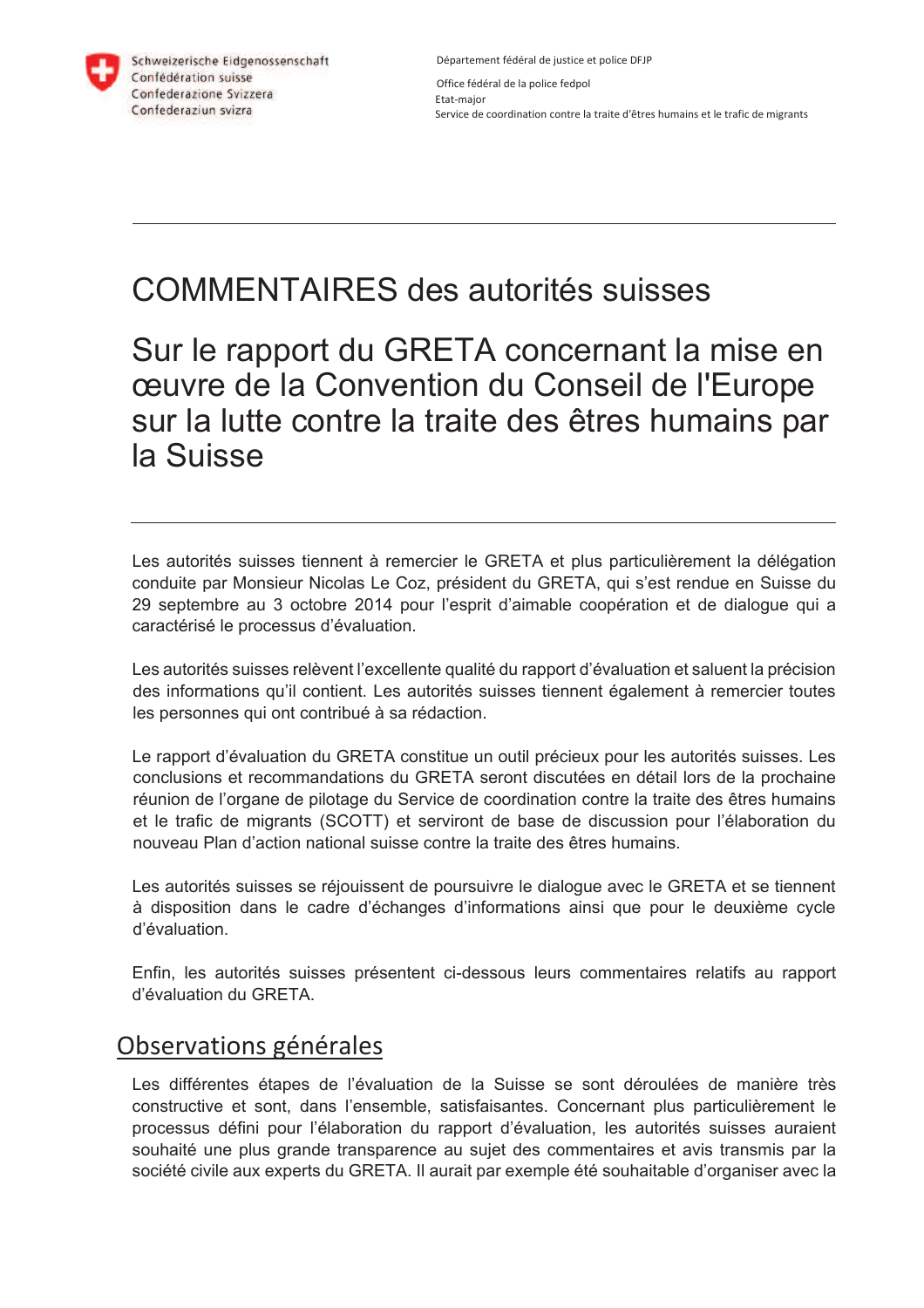personne de contact une discussion de fond sur ces commentaires lors de la visite de la délégation. Il aurait également été profitable de connaître en détail les fondements de ces divers commentaires afin de pouvoir prendre position de manière plus circonstanciée. En effet, comme le rapport du GRETA le relève, les ONG suisses spécialisées dans l'aide aux victimes de la traite des êtres humains sont associées à l'élaboration de la stratégie nationale contre la traite des êtres humains et participent aux débats de l'organe de pilotage du SCOTT. Les autorités suisses bénéficient ainsi de l'expérience des ONG et en retour les ONG sont pleinement associées aux débats et connaissent les positions soutenues par les diverses autorités suisses membres de la coordination nationale. Les autorités suisses auraient souhaité qu'il soit mieux tenu compte de cette ouverture et de cette étroite collaboration. Une telle discussion avec les autorités suisses sur les commentaires de la société civile aurait également eu l'avantage de réduire le nombre des commentaires écrits des autorités suisses sur le projet de rapport d'évaluation.

Le GRETA formule à l'égard des pays évalués trois types de recommandations (exhorte, considère et invite). Toutefois, la Suisse estime qu'une plus grande distinction entre les recommandations qui touchent une obligation de transposition de la Convention dans la législation nationale et les recommandations qui concernent l'amélioration de l'exécution des dispositions et des mesures contre la traite des êtres humains serait profitable et permettrait de communiquer des priorités très claires aux autorités nationales et cantonales compétentes.

## Observations particulières

Les autorités suisses regrettent que l'aperçu du cadre institutionnel de lutte contre la traite des êtres humains (point 3, chapitre II) ne fasse pas mention des centres de consultation pour victimes d'infractions (centres de consultation LAVI). Quand bien même le rapport explique dans les chapitres ultérieurs leur rôle et leur fonctionnement, il aurait fallu les mentionner avec les autres acteurs associés aux tables rondes cantonales sur la lutte contre la traite (point d, p. 14).

36. *[…] le GRETA considère que le fait d'indiquer explicitement dans la définition de la traite, prévue au code pénal, les notions de travail ou de services forcés, d'esclavage, de pratique analogues à l'esclavage et de servitude parmi les types d'exploitation pourrait faciliter la mise en œuvre de cette disposition.* 

Les autorités suisses ont pris bonne note de la position exprimée par le GRETA. Elles souhaitent rappeler que les travaux préparatoires, publiés à la Feuille Fédérale (FF no 17 du 3 mai 2015, FF 2005 2639, p. 2667), précisent que l'expression « exploitation par le travail » englobe les notions de travail ou de services forcés, de pratiques analogues à l'esclavage et de servitude, ce qui découle déjà littéralement du caractère large de la notion d'exploitation par le travail.

39. *[…] Le GRETA considère que le fait d'indiquer explicitement dans la législation que le consentement d'une victime à l'exploitation envisagée est indifférent pourrait améliorer la mise en œuvre des dispositions anti-traite.*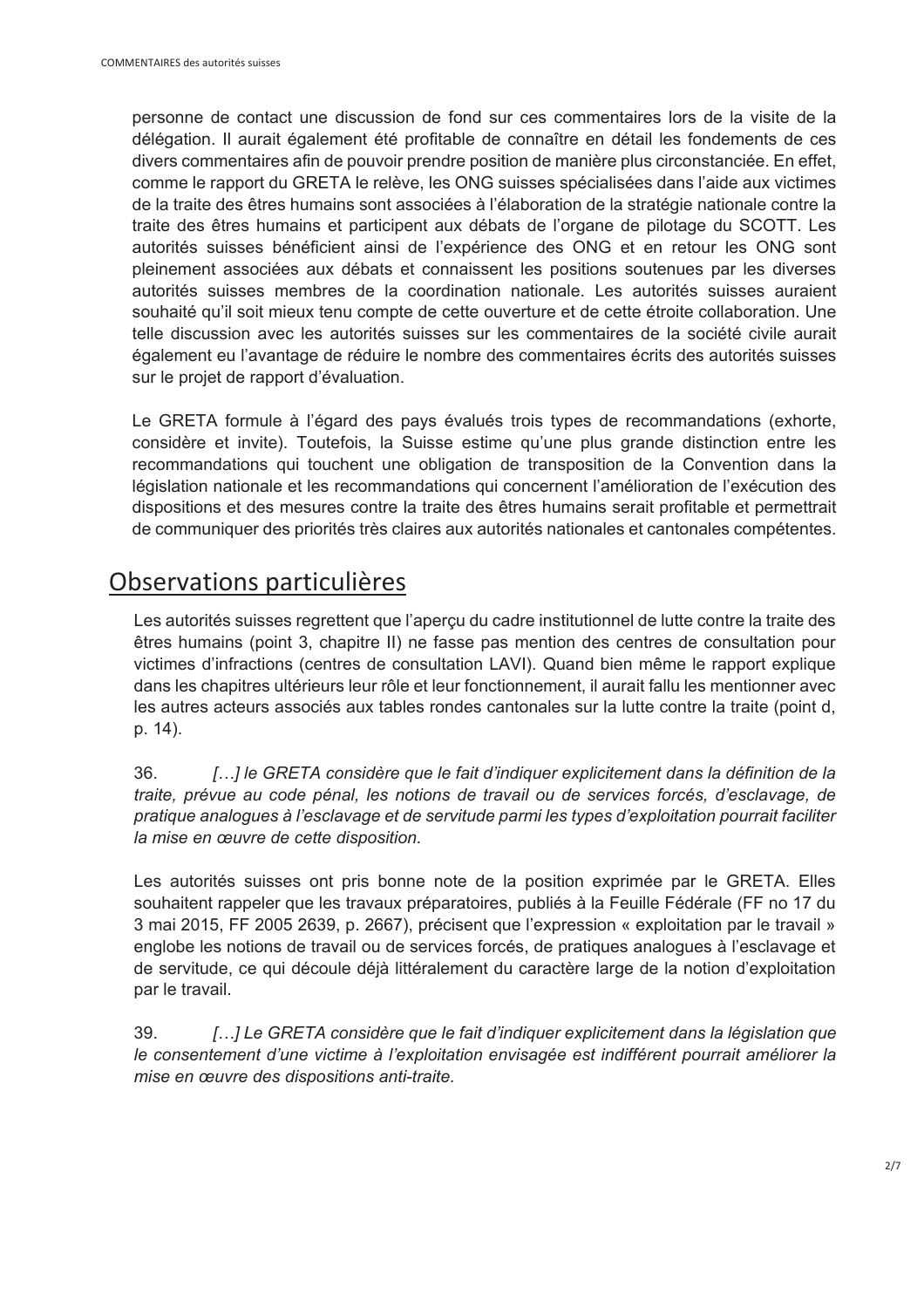Les autorités suisses ont pris bonne note de la position exprimée par le GRETA. Elles souhaitent rappeler que les travaux préparatoires, publiés à la Feuille Fédérale (FF no 17 du 3 mai 2015, FF 2005 2639, p. 2665), indiquent que le consentement n'exclut pas forcément l'application de l'art. 182 CP et que cela a été confirmé par la jurisprudence du Tribunal fédéral.

48. *[…] Le GRETA souhaite être tenu informé des avancées concernant la préparation et l'adoption d'un nouveau plan d'action national.* 

Les autorités suisses ont pris bonne note de la demande du GRETA et lui communiqueront le nouveau plan d'action national lorsque celui-ci sera adopté.

57. *Le GRETA exhorte les autorités suisses à […] renforcer leurs efforts visant à faire*  face au problème de la traite des enfants, y compris en veillant à ce que le groupe de travail *sur la traite des enfants tienne des réunions régulières.* 

Tout en saluant cette recommandation qui correspond à un certain nombre de problèmes déjà identifiés, les autorités suisses estiment qu'il convient de prendre en considération les caractéristiques et l'ampleur toute relative de la traite des enfants en Suisse. En collaboration avec le FIZ, la Fondation Terre des Hommes, la Fondation suisse du service civil international, l'Association suisse pour la protection de l'Enfant et d'autres ONG, Unicef suisse a procédé à une recherche sur cette question et publié un rapport en 2007. Dans ce rapport, l'Unicef indique que « les données connues incitent à penser que la traite d'enfants se limite, en Suisse, à des cas isolés »<sup>1</sup>. Les quelques cas de traite d'enfants rencontrés concernent l'exploitation d'enfants dans le cadre de la mendicité organisée, l'exploitation d'enfants en vue de commettre des délits (principalement vols), l'exploitation sexuelle de jeunes filles mineures pour la prostitution et l'exploitation (principalement de jeunes filles) dans le cadre de l'économie domestique. Plusieurs mesures ont d'ores et déjà été prises par les autorités suisses. En matière de prostitution, l'âge légal minimal pour se prostituer, qui était fixé auparavant à 16 ans (âge de la majorité sexuelle) dans la législation fédérale, a été modifié et est fixé à 18 ans depuis le 1er juillet 2014 (date de l'entrée en vigueur de la modification législative). Toutes les formes de prostitution de mineurs sont désormais illégales. En ce qui concerne l'exploitation d'enfants pour la commission de délits ou dans le cadre de la mendicité organisée, l'Union des villes suisses, en collaboration avec la Ville de Berne et le Service de coordination contre la traite d'êtres humains et le trafic de migrants (SCOTT) a élaboré en 2011 un processus cadre afin de lutter contre ces formes de traite et protéger les enfants victimes.

*74. Le GRETA considère que les autorités suisse devraient perfectionner le système existant de collecte de données sur la traite en recueillant des données statistiques auprès de tous les acteurs clés, dont les ONG spécialisées, et en permettant la ventilation de ces données, y compris en fonction du type d'exploitation, en vue de l'élaboration, du suivi et de l'évaluation des politiques de lutte contre la traite. […]* 

Les autorités suisses ont pris bonne note de la position exprimée par le GRETA. Elles souhaitent rappeler que la Statistique policière de la criminalité répond déjà en grande partie

<sup>1</sup> *La traite d'enfants et la Suisse*. Unicef Suisse, 2007, p.7.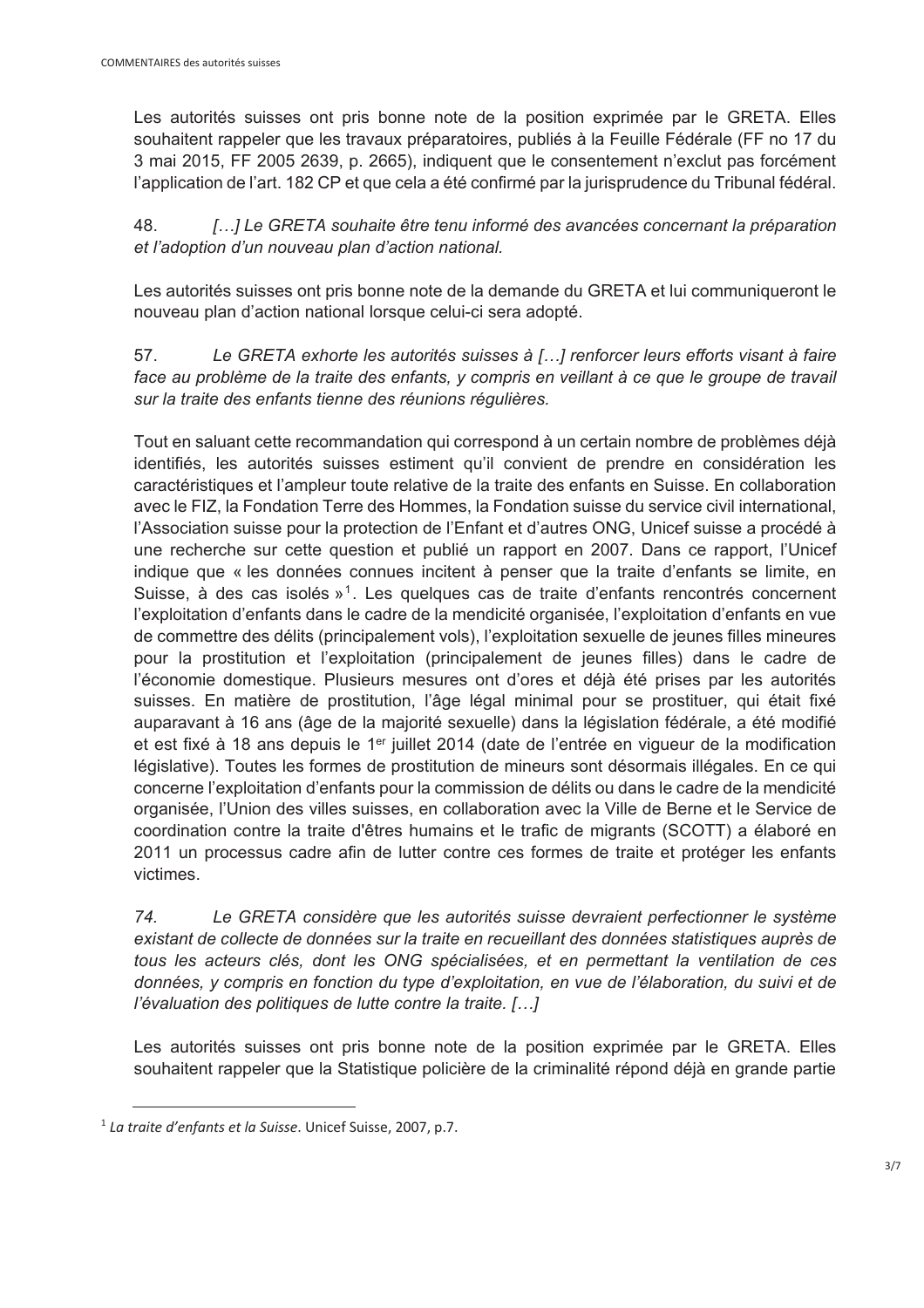aux exigences de la Convention et permet de ventiler les données selon de nombreux critères. La modification de cette statistique pour y intégrer le critère supplémentaire du type d'exploitation sera examinée par les autorités suisses. Une révision du système statistique suisse dans son ensemble n'apparaît toutefois pas envisageable.

*97*. *Le GRETA considère que les autorités suisses devraient mener des campagnes d'information et de sensibilisation sur les différentes formes de traite. Une attention particulière devrait être apportée à la sensibilisation à la traite aux fins d'exploitation par le travail et à la traite des enfants. […]* 

Les autorités suisses sont actuellement en train d'examiner cette question. S'agissant de la sensibilisation à la traite aux fins d'exploitation par le travail, une étude préparatoire a été mandatée. Ses résultats sont attendus pour la fin de l'année 2015. Sur la base de ces résultats, les autorités suisses examineront attentivement les objectifs qui pourraient être atteints par l'intermédiaire d'une campagne de sensibilisation. S'agissant de la traite aux fins d'exploitation sexuelle, les autorités suisses relèvent que le débat sur la prostitution en Suisse est fréquemment et âprement discuté au niveau politique et qu'il apparaît régulièrement dans les médias. Dans ces conditions se pose la question de l'opportunité d'une campagne publique financée par l'Etat sur le thème de la traite aux fins d'exploitation sexuelle. Les risques de confusion et/ou de récupération à des fins étrangères à la lutte contre la traite des êtres humains ne doivent pas être minimisés.

*108. […] Le GRETA considère que les autorités suisses devraient renforcer la prévention de la traite en prenant des mesures sociales et économiques favorisant l'autonomie des groupes vulnérables à la traite qui sont présents en Suisse, en intégrant la prévention de la traite dans les politiques portant sur les personnes exerçant la prostitution, les enfants en situation à risque, notamment les mineurs non accompagnés et les enfants placés dans les institutions de protection de l'enfance, les travailleurs migrants dans les secteurs à risque, les migrants irréguliers et les demandeurs d'asile.* 

Les autorités suisses prennent note de cette recommandation et souhaiteraient recevoir plus de précisions sur les mesures concrètes attendues. Les autorités suisses relèvent toutefois que la recommandation est très large et qu'elle va au-delà de la lutte contre la traite des êtres humains.

*121. […] Le GRETA partage les inquiétudes du Comité des droits de l'enfant des Nations Unies qui a souligné qu'en Suisse « les enfants victimes de la traite ne sont pas reconnus comme victimes par les forces de l'ordre et les enfants qui sont exploités ou forcés à mendier ou voler ne sont souvent pas considérés comme des victimes ».* 

Ce problème a été identifié il y a quelques années par les autorités suisses, raison pour laquelle le SCOTT a élaboré, en 2011, un processus cadre en association avec l'Union des villes suisses et la police des étrangers de la ville de Berne. Fondé sur les constats effectués par les autorités municipales de la ville de Berne et l'expérience tirée de l'opération AGORA, le processus met l'accent sur la reconnaissance des victimes et la protection de l'enfant. L'idée de base consiste à ne plus considérer les mineurs, mendiants ou délinquants, en premier lieu comme des délinquants, mais comme des victimes. L'objectif de cette opération est de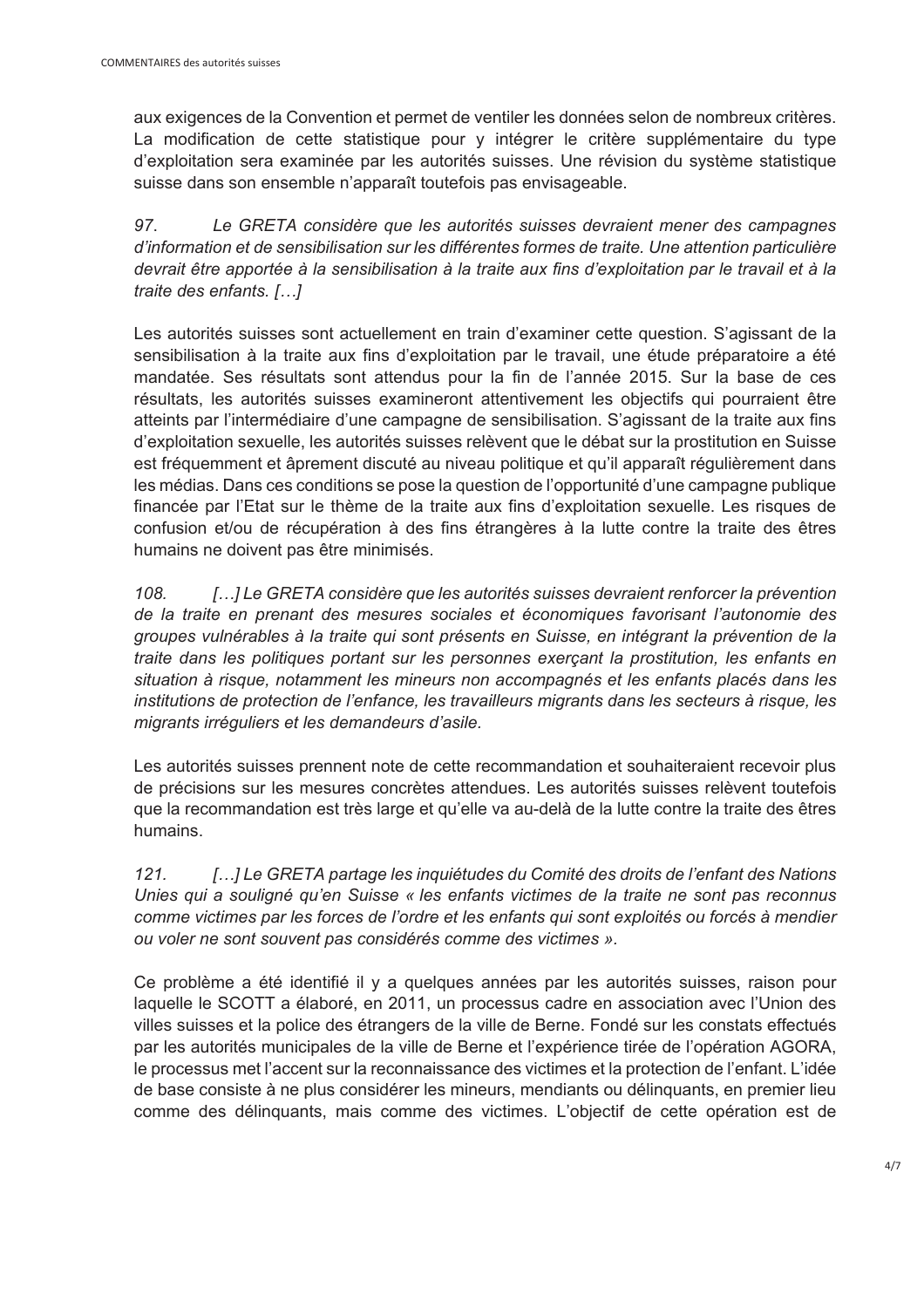sensibiliser les autorités et d'agir contre la traite des êtres humains sur des mineurs de façon coordonnée avec le soutien le plus large possible en plaçant la protection de l'enfant au centre des préoccupations. Il s'agit toutefois d'un thème très sensible, susceptible de provoquer de fortes réactions et des débats politiques. En effet, la perspective adoptée par la société civile dans ce domaine ne recouvre pas totalement celle de la lutte contre la traite des êtres humains.

*129. Le GRETA exhorte les autorités suisses à […] s'assurer qu'il existe dans l'ensemble du pays une procédure d'identification des victimes formalisée, comprenant des indicateurs et outils communs, afin que les différents stades de la détection et l'identification des victimes de la traite soient clairement définis et coordonnés.* 

Les autorités suisses prennent note de la position exprimée par le GRETA. Elles relèvent cependant qu'une liste d'indicateurs commune a été élaborée il y a plusieurs années dans le cadre du SCOTT, avec la participation du FIZ et de la police judiciaire fédérale. Cette liste d'indicateurs est un outil d'identification commun et il a été mis à disposition de tous les mécanismes cantonaux de coopération contre la traite des êtres humains. D'autre part, les autorités suisses estiment que l'indépendance décisionnelle des diverses autorités dans leur domaine de compétence respectif présente également des avantages pour les victimes de la traite. Ainsi, il n'est pas indispensable en Suisse qu'une décision de justice établisse formellement le statut de victime de traite des êtres humains pour que la victime en question bénéficie des prestations de l'aide aux victimes et d'une autorisation de séjour.

Les autorités suisses estiment que les deuxième et quatrième points de la recommandation sont en partie redondants s'agissant des travailleurs migrants. En effet, l'amélioration de l'identification des victimes de traite aux fins d'exploitation par le travail (deuxième point de la recommandation) signifie également l'identification des victimes de la traite parmi les travailleurs migrants (quatrième point de la recommandation).

*133. Pour que la victime puisse bénéficier des prestations d'aide prévues par la LAVI, il faut que l'infraction ait eu lieu en Suisse, ou que la victime soit domiciliée en Suisse au moment des faits ainsi qu'au moment du dépôt de la demande d'aide. L'aide n'est accordée que lorsque l'État sur le territoire duquel l'infraction a été commise ne fournit aucune prestation ou fournit des prestations insuffisantes. Dans ce dernier cas, les mesures d'aide s'appliquent à titre subsidiaire et servent à compléter celles fournies par l'autre pays. Le GRETA rappelle que l'article 12, paragraphe 1, suppose que les États parties fournissent des mesures d'assistance, telles que prévues aux alinéas a à f, à toute victime se trouvant sur leur territoire, l'aspect déterminant étant qu'elle se trouve sous leur juridiction (voir paragraphe 148 du rapport explicatif de la Convention).* 

*142. Le GRETA exhorte les autorités suisses à intensifier leurs efforts pour que toutes mesures d'assistance prévues par la Convention soient garanties dans la pratique aux victimes de la traite, et notamment [à] assurer que toute victime sous juridiction suisse bénéficie de mesures d'assistance conformément à l'article 12, paragraphe 1, de la Convention ;*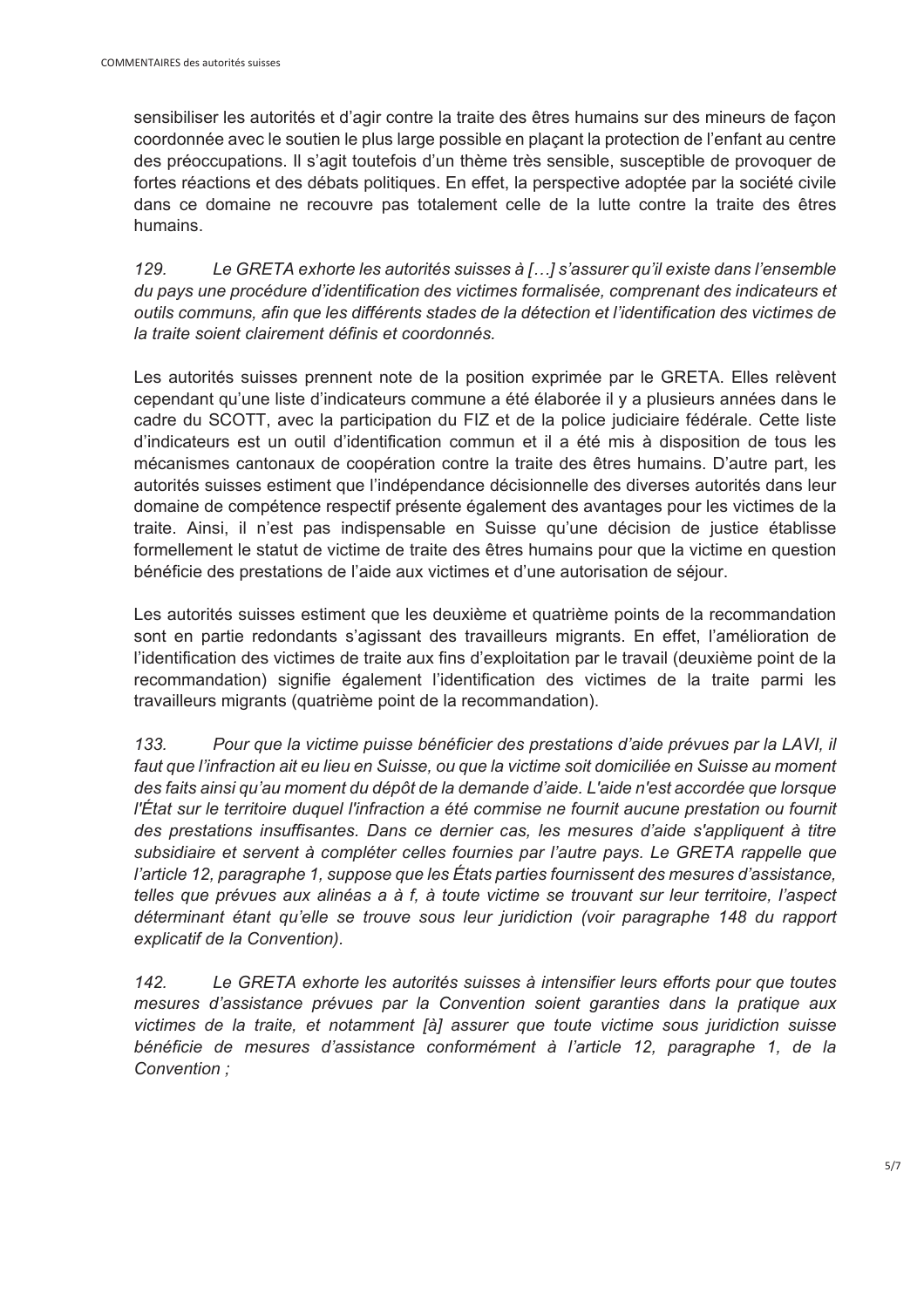Les autorités suisses prennent note de la position exprimée par le GRETA (paragraphes 133 et 142). La loi sur l'aide aux victimes d'infractions (LAVI) subordonne l'octroi de prestations à un lien de connexité suffisant entre la Suisse et le lieu de commission de l'infraction, lien de connexité qui fait défaut lorsque le lieu de l'infraction est à l'étranger et que la victime n'était pas domiciliée en Suisse au moment des faits. Cela ne veut toutefois pas dire que les victimes de la traite qui ne remplissent pas les conditions de la LAVI ne reçoivent pas de prestations d'assistance. En vertu de l'art. 12 Cst., quiconque est en situation de détresse et n'est pas en mesure de subvenir à son entretien a le droit d'être aidé et assisté et de recevoir les moyens indispensables pour mener une existence conforme à la dignité humaine. Il est admis par la doctrine que l'aide et l'assistance visées ne se limitent pas à des prestations matérielles ou financières, comme la nourriture, le logement, etc., mais comportent aussi un aspect social et psychologique (par ex. aussi une aide à l'intégration sociale). Cette assistance est octroyée par les cantons (art. 115 Cst.).

*166. Le GRETA considère que les autorités suisses devraient s'assurer que les victimes de la traite bénéficient d'un accès effectif à l'indemnisation de la part des auteurs, en renforçant la capacité des praticiens du droit à accompagner les victimes dans leur demande d'indemnisation et en intégrant la question de l'indemnisation dans les programmes de formation existants et destinés aux membres des forces de l'ordre, procureurs et juges.* 

Les autorités suisses prennent bonne note de cette recommandation, mais estiment qu'elle concerne moins les praticiens du droit (juges et procureurs) que les services spécialisés pour l'aide aux victimes de la traite des êtres humains. Il incombe en effet à ces services d'accompagner et de soutenir les victimes dans leur demande d'indemnisation. Les centres de consultation LAVI jouent ce rôle pour les victimes qui remplissent les conditions d'octroi des prestations LAVI.

*174. Tout en saluant l'existence d'un programme de retour volontaire spécifiquement destiné aux victimes de la traite, le GRETA considère que les autorités suisses devraient prendre des mesures pour veiller à ce que les victimes de la traite qui sont des migrants en situation irrégulière ne soient pas soumis à des retours forcés, en violation des obligations découlant du principe de non-refoulement, et soient identifiées et assistées en conséquence.* 

S'agissant de la question du rapatriement et du retour des victimes (selon titre f), les autorités suisses ne voient pas de lien entre cette recommandation et les paragraphes 167 à 172 décrivant la situation en Suisse. Aucun cas concret de retour forcé de victime de la traite n'est évoqué dans le rapport. S'il s'agit en fait d'un problème d'identification des victimes de la traite parmi les migrants en situation irrégulière, il serait plus judicieux d'examiner cet aspect dans la partie du rapport consacré à l'identification des victimes de la traite (paragraphes 117 à 129).

*187. Le GRETA considère que, pour se conformer à l'article 26 de la Convention, les autorités suisses devraient adopter une disposition spécifique qui prévoie la possibilité de ne pas imposer de sanctions aux victimes de la traite pour avoir pris part à des activités illicites lorsqu'elles y ont été contraintes ou publier et promouvoir des orientations encourageant les procureurs à se montrer proactifs lorsqu'il s'agit d'établir si une personne inculpée est une victime potentielle de la traite. Tant que la procédure d'identification est en cours, les victimes*